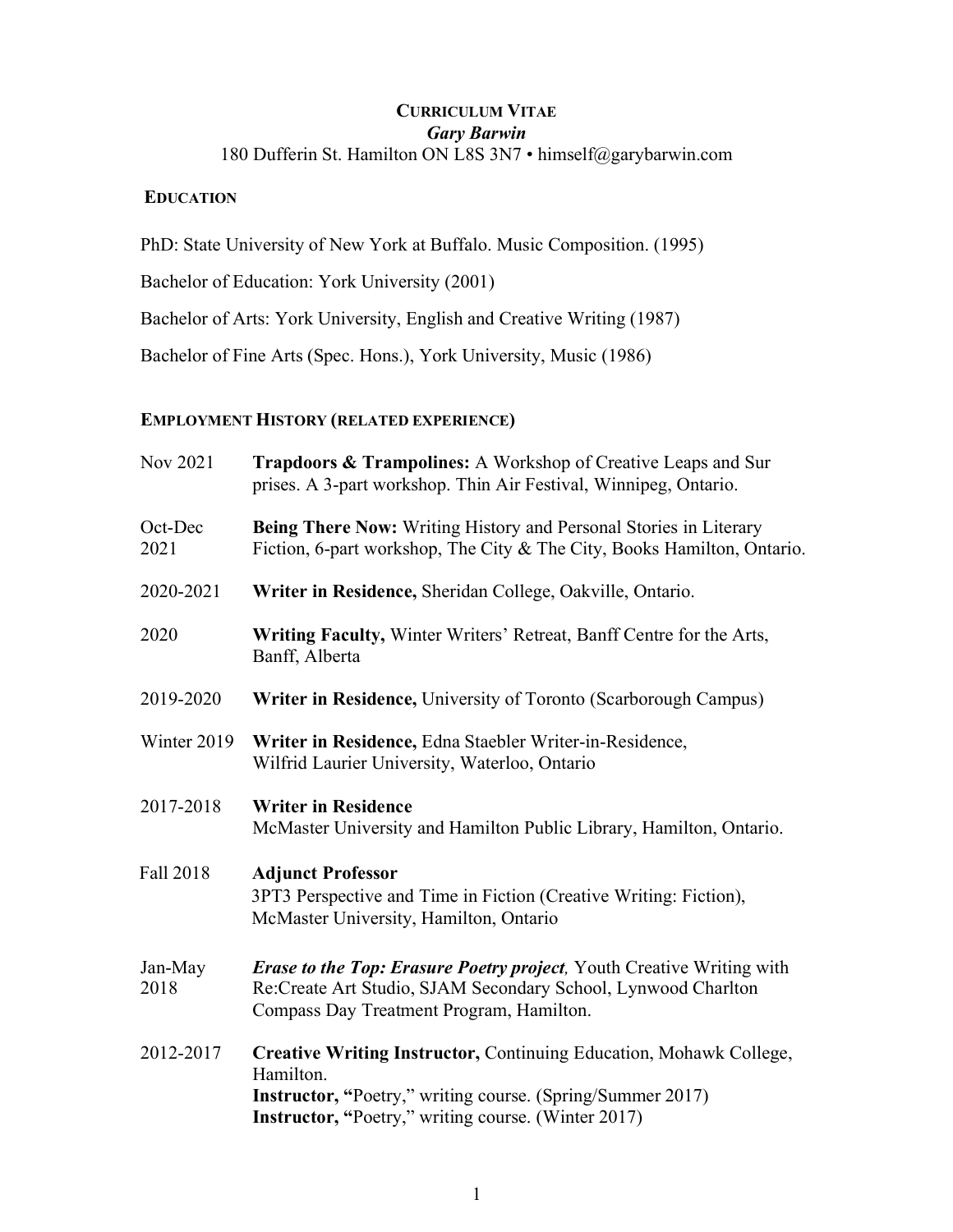|                     | Instructor of "Novel Writing 1" (Winter 2015) and "Novel Writing 2"<br>(Spring 2016)                                                                                                                                           |
|---------------------|--------------------------------------------------------------------------------------------------------------------------------------------------------------------------------------------------------------------------------|
|                     | <b>Instructor</b> of "Poetry," writing course. (Spring 2013)<br><b>Instructor</b> of "Writing for Children," writing course. (Winter 2013)                                                                                     |
|                     | Creative Writer Instructor, ArtForms/Urban Arts Initiative and<br>Re:Create. Hamilton. Designing and leading creative writing and<br>publishing programs for street-involved youth in the downtown core.                       |
| Sept-Oct<br>2017    | <b>The Waterfalls: We Catch It.</b> Youth Creative Writing & Art with art<br>therapist Laura Bromwich and Psychiatric Nurse Sharon Berry.<br>St. Joseph's Mood Disorders Outpatient Clinic/Art Forms. Hamilton.                |
| July-August<br>2017 | Ya Gotta Start Somewhere: Transformative Force. Youth Creative<br>Writing & Art with art therapist Laura Bromwich and Psychiatric Nurse<br>Sharon Berry. St. Joseph's Mood Disorders Outpatient Clinic/Art Forms.<br>Hamilton. |
| June-August<br>2017 | <i>Voices: story finding, telling performing 2. Creative Writing for</i><br>marginalized youth. Art Forms, Hamilton.                                                                                                           |
| April-May<br>2017   | Voices: story finding, telling performing 1. Creative Writing for<br>marginalized youth. Art Forms, Hamilton.                                                                                                                  |
|                     | 1985-present Freelance Writer<br>Writer of fiction, poetry, children's writing, essays, interviews and<br>reviews.                                                                                                             |
|                     | <b>Freelance Editor</b><br>Manuscript Evaluation, Writing Coaching & Mentoring.<br>Advising and mentoring writers and editing their manuscripts of fiction,<br>poetry and children's writing.                                  |
| 2015-2016           | Writer in Residence, Writers in the House, ArtForms. Writer in<br>residence and writing instructor at several youth shelters and residences<br>and educational institutions in Hamilton.                                       |
| 2016-2017           | <b>Writer in Residence</b><br>Hillfield Strathallan College, Senior School, Hamilton, Ontario.                                                                                                                                 |
| 2014-2015           | <b>Writer in Residence</b><br>Western University and London Public Library, London, Ontario.                                                                                                                                   |
| Winter 2015         | <b>Instructor. Creative writing (Drama &amp; Poetry) ENGLISH 3998E</b><br>King's University College (Western University), London, Ontario                                                                                      |
| November<br>2013    | Young Voices Electronic Writer in Residence, Toronto Public Library.<br>On-line writer in residence for youth involved with the library.<br>One-on-one editorial advice, providing online content about writing and            |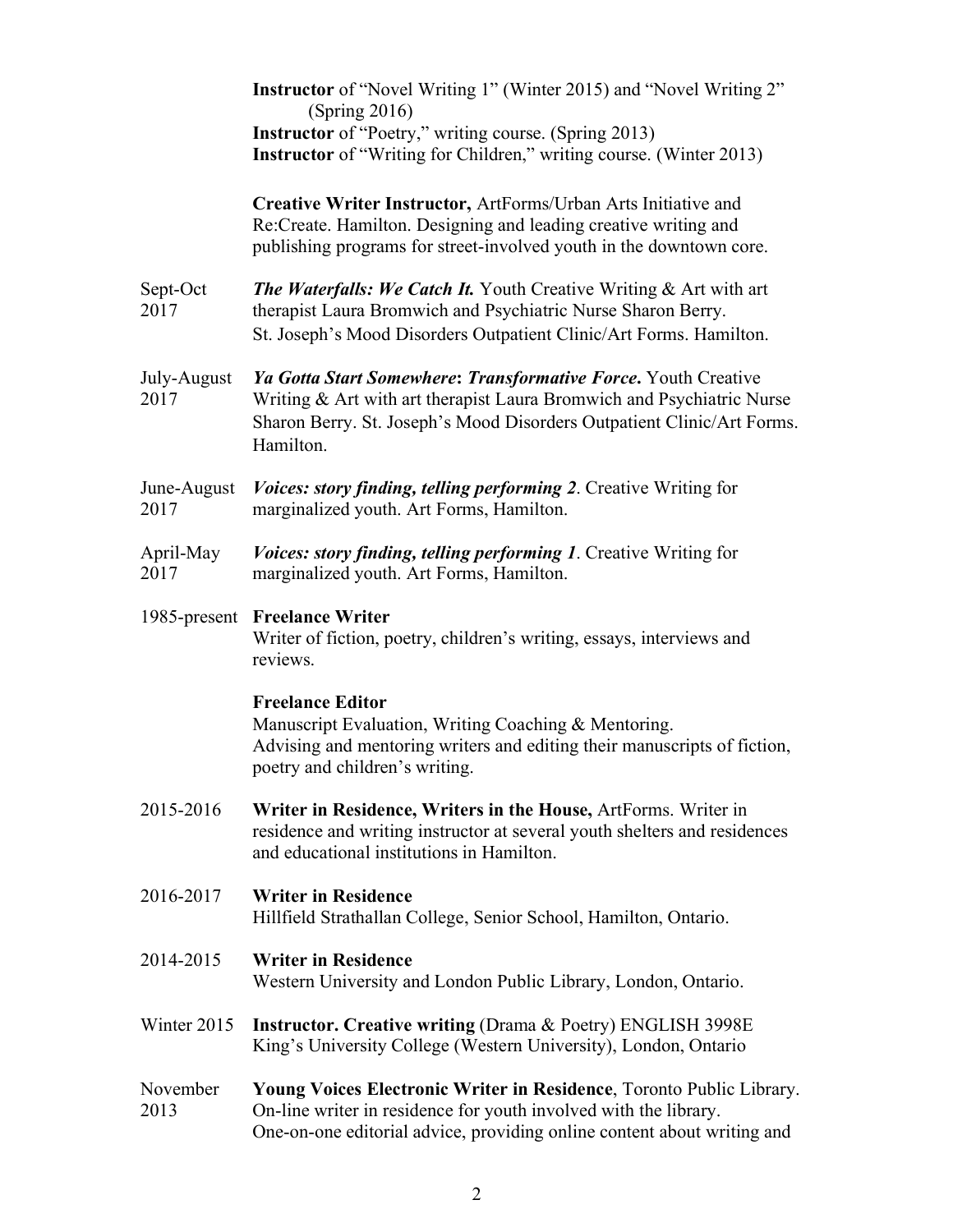literature, designing and facilitating online workshop, presenting at writing conference, facilitating and performing at closing workshop.

- 2001-2010 **Teacher,** Hillfield Strathallan College, Hamilton, Ontario. Teaching Middle School classes (Grades 5-8) and High School classes (Grades 10-11) in vocal and instrumental music and creative writing; directing Middle School Choir, Jazz Ensemble, Wind Ensemble, Theatre and playwrighting clubs.
- 1999 & 2000 **Instructor/Writer/Developer** of "Online Writing Workshop" Centre for Continuing Education, McMaster University, Hamilton. Writing, design & implementation of online course. Teaching poetry, fiction, drama, and personal essay writing.
- 2001 & 2002 **Instructor,** Centre for Continuing Education, McMaster University, Hamilton.

### **Instructor of** "Writing Speaking Words"

Teaching a course in the writing and performance of texts designed for oral presentation including those incorporating music, sound, and digital processing.

- 2002 & 2005 **Instructor** of "Groaners and Beyond" university course, Centre for Continuing Education, McMaster University, Hamilton. Teaching a course in humour writing.
- 1996-1999 **Program Director/Composer in Electronic Residence**, Composers *in Electronic Residence*, York University. A program offering online instruction in music composition to high school students accessing a computer conference from Japan, Germany, U.S.A., France, Madagascar, and Canada.
- 1997 **Instructor of Music Harmony***,* McMaster University School of the Arts. Music 1CC3: Harmony (Winter Term) First year undergraduate course in harmony and analysis.
- 1994-1997 **Language Tutor** (freelance). Teaching communication skills to ESL university students.
- 1990 **Teaching Assistant**, State University of New York at Buffalo. Assisting course director, lecturing and tutoring students in a survey of music history.

# **BOOKS**

### **FICTION**

*Nothing the Same, Everything Haunted*: *The Ballad of Motl the Cowboy,* a novel. Toronto: Random House Canada. Spring 2021. Canadian Jewish Literary Award (Fiction). Translation: Romanian (forthcoming.)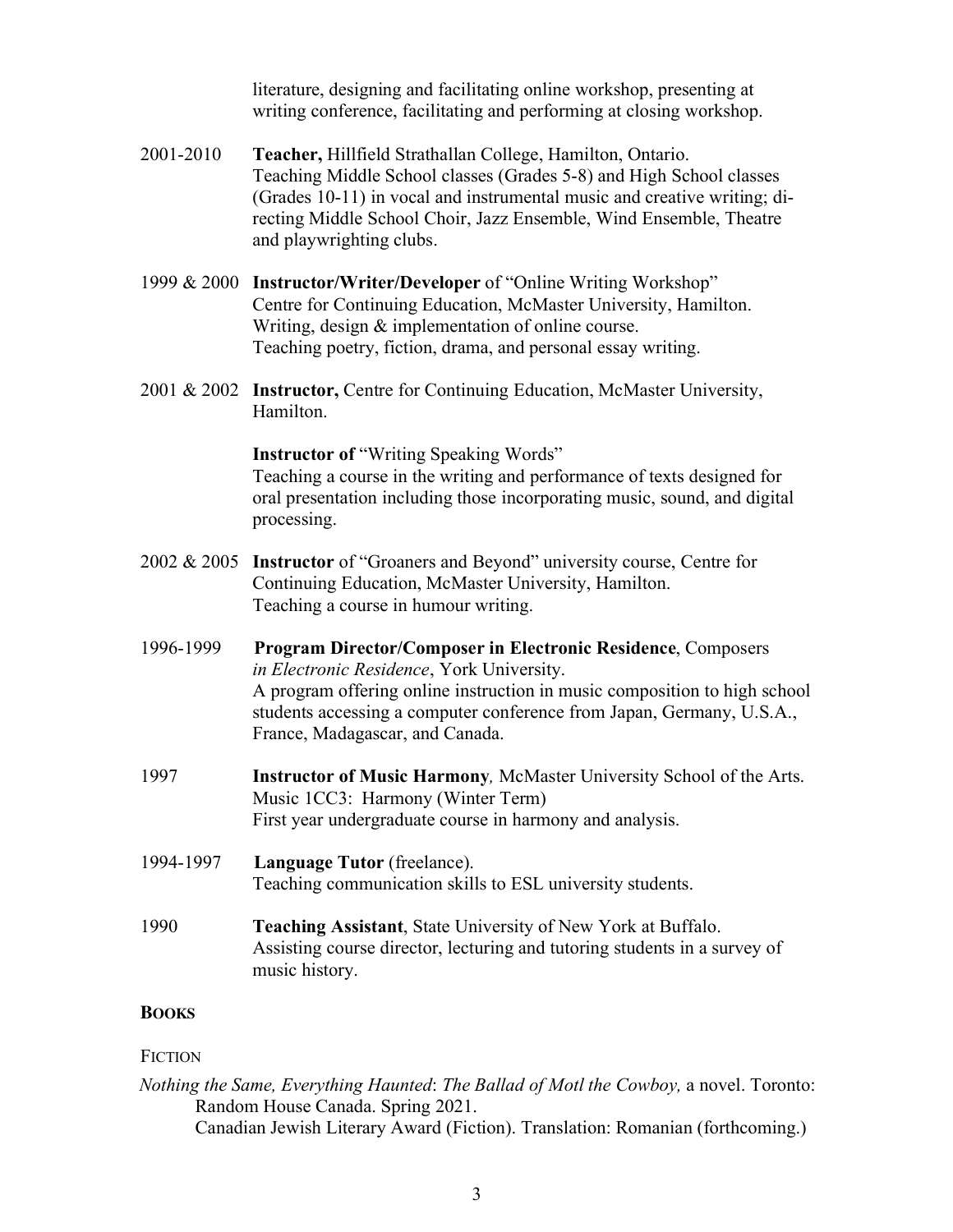*Yiddish for Pirates,* a novel. Toronto: Random House Canada, 2016.

National Bestseller. Winner: Leacock Medal for Humour, Canadian Jewish Literary Award, Hamilton Literary Award. Finalist: Scotiabank Giller Prize & Governor General's Literary Award (Fiction), Canada Reads Longlist, 2021, Globe and Mail Top 100 Books of the Year, National Post Top 101 Books of the Year. Quill & Quire Editor's Choice. Hardcover: April 2016. Trade Paper: October 2016. Audiobook: Audible US) & Penguin Random House (Canada), 2017. French translation: Boreal (2019) (Shortlisted for Governor-General's Literary Award in French Translation and Winner Jacob Isaac Segal Award for translation.

*I, Dr Greenblatt, Orthodontist, 251-1457*, Anvil Press*,* 2015.

*Doctor Weep and Other Strange Teeth.* Toronto: The Mercury Press, 2004.

*Big Red Baby*. Toronto: The Mercury Press, 1998.

*The Mud Game,* a novel. Collaboration with Stuart Ross. Toronto: The Mercury Press, 1995.

### POETRY

- *Muttertongue* (Book and Recording) with Lillian Allen and Gregory Betts. Book\*hug. Forthcoming.
- *duck eats yeast, quacks, explodes; man loses eye*, with Lillian Nećakov. Guernica. Forthcoming 2023.

*The Most Charming Creatures*. ECW, Forthcoming September 2022.

*The Fabulous Op,* with Gregory Betts. Beir Bua (Ireland), Forthcoming February 2022.

*Bird Arsonist,* with Tom Prime. New Star, Forthcoming February 2022.

*Ampers&thropocene*. Penteract Press, London, UK, 2020.

- *For It Is a Pleasure and a Surprise to Breathe: New and Selected Poems*, Alessandro Porco, ed. and introduction. Wolsak & Wynn, 2019.
- *A Cemetery for Holes,* with Tom Prime. Gordon Hill Press, 2019.
- *No TV for Woodpeckers*. Hamilton: Wolsak & Wynn, 2017. Winner: Hamilton Literary Award, Poetry "Best of"/Must Read Lists: *The Fiddlehead, Writers' Trust, Western University, League of Canadian Poets, Dusie.*

*The Wild and Unfathomable Always*. La Farge, WI: Xexoxial Editions, 2014.

*Moon Baboon Canoe*. Toronto: Mansfield Press, 2014. *Winner. Hamilton Literary Award, Poetry.*

- *Franzlations: The Imaginary Kafka Parables*. Collaboration with Hugh Thomas and Craig Conley. Vancouver: New Star, 2011.
- *O: eleven songs for chorus SATB*. Collaboration: Barwin (poems and visuals); Dennis Bathory-Kitsz (music). Montpelier, VT: Westleaf Edition, 2011.

*The Obvious Flap*. Collaboration with Gregory Betts. Toronto: BookThug, 2011.

*The Porcupinity of the Stars.* Toronto: Coach House Press, 2010. *Winner. Hamilton Literary Award, Poetry.*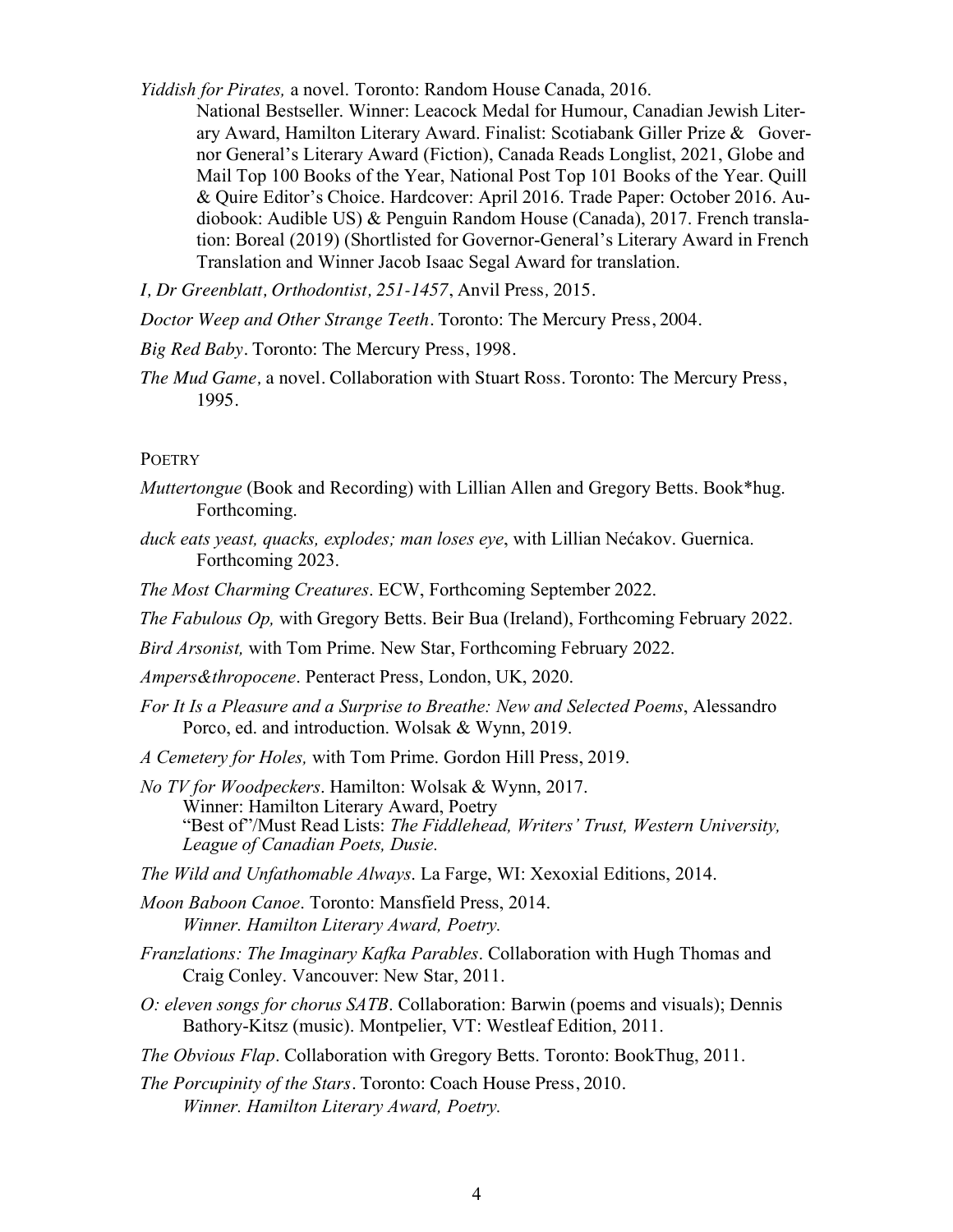- *frogments from the frag pool: haiku after Basho.* Collaboration with derek beaulieu. Toronto: The Mercury Press, 2005.
- *Raising Eyebrows.* Toronto: Coach House Books, 2001. *Winner. Hamilton Literary Award, Poetry.*

*Outside the Hat*. Toronto: Coach House Books, 1998.

*Cruelty to Fabulous Animals*. Goderich, ON: Moonstone Press 1995.

#### FOR CHILDREN

*Killer Poodle Made Me Island King.* Huntsville, ON: Fox Meadow, 2004.

*La Moustache Magique,* French translation of *The Magic Mustache,* children's fiction. Montreal: Les 400 Coups, 2002.

*Seeing Stars*, young adult novel. Toronto: Stoddart Press, 2001. Finalist: Arthur Ellis Award, Crimewriters' of Canada. Finalist: Canadian Library Association, Young Adult Fiction Book of the Year.

*Grandpa's Snowman,* children's fiction. Toronto: Annick Press, 2000.

*The Magic Mustache*, children's fiction. Toronto: Annick Press, 1999.

*The Racing Worm Brothers*, children's fiction. Toronto: Annick Press, 1998.

#### AS EDITOR

*Sonosynactics: Selected and New Poetry of Paul Dutton,* Edited and with an introduction by Gary Barwin (Laurier Poetry Series). Waterloo: Wilfred Laurier University Press, 2015.

### **SMALL PRESS EDITIONS**

### **POETRY**

*Phizog • • with Dona Mayoora. Collusion Books.* Forthcoming Spring 2022.

*The Human Body.* Anstruther Press. Fall 2021.

*Saying "Boy" in a Wilderness of Song.* above/ground, Fall 2021.

*Punctum* with Dona Mayoora. Gap Riot, Summer 2021.

*Spītch.* Noir:Z, Fall 2021.

*Some Leaves* with rob mclennan. above/ground, Nov 2020.

*You Then Me Then You Then*, with Kathryn Mockler. Toronto: Knife Fork Press. 2020.

*The Dark Redacted*, with visuals by Donna Szoke. Small Walker Press (Brock University) St Catharines, ON. 2020.

*Poils d'ivresse* (with Alice Burdick, trans. Simon Brown). Éditions Vanloo (France), 2020.

*Dust of the Wren,* poems and translations. Ottawa: above/ground press. Spring 2019. *Ampersand after Kiyooka 1,* Happy Monks Press, Wilmington, North Carolina, 2019.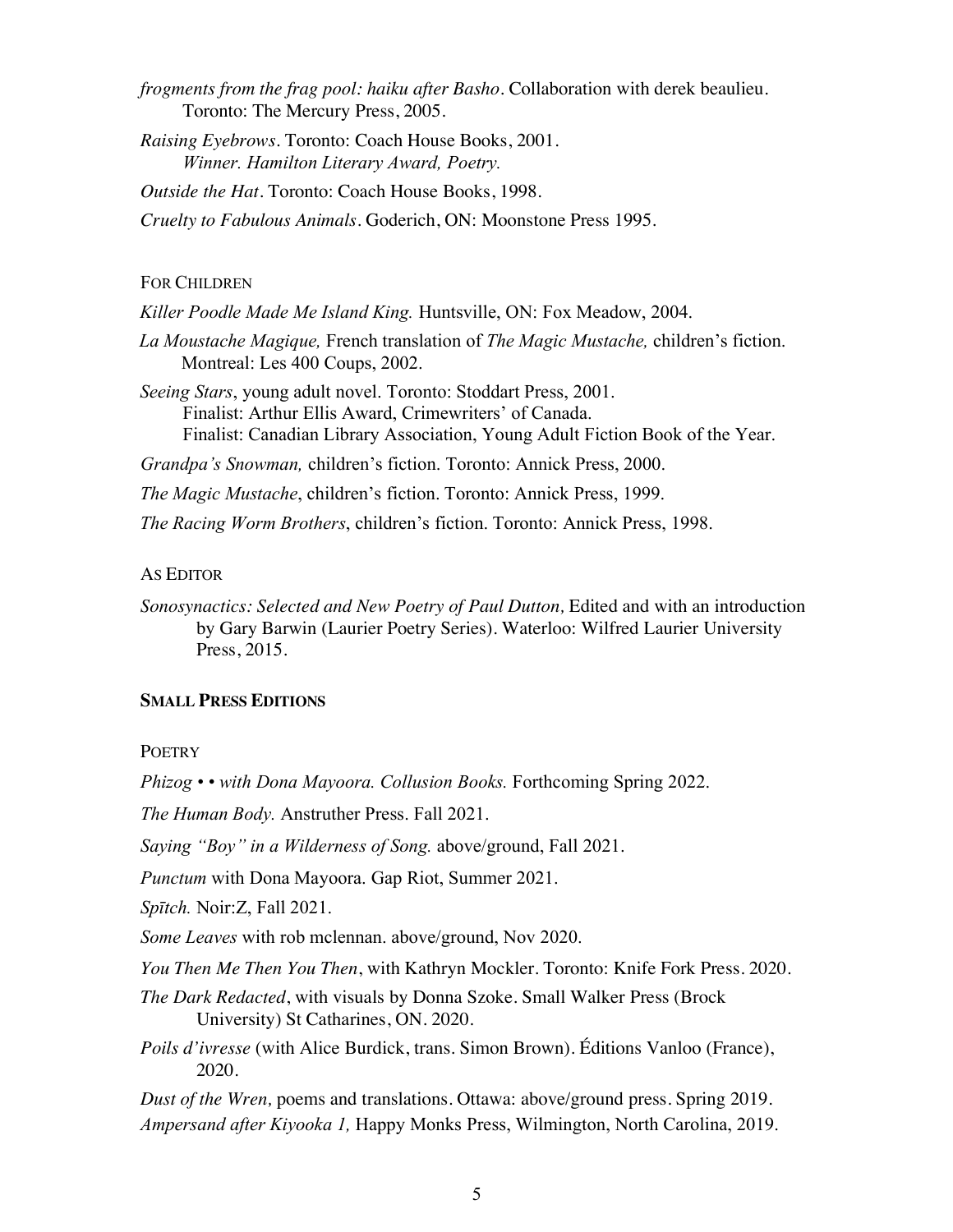*Ampersand after Kiyooka 2,* Happy Monks Press, Wilmington, North Carolina, 2018.

*Asemic,* Happy Monks Press, Wilmington, North Carolina, 2018.

*Translating Translating Apollinaire.* Simulacrum Press, Burlington, Ontario, 2018.

*Two Visual Poems,* Happy Monks Press, Wilmington, North Carolina, 2018.

*gravitynipplemilk anthroposcenesters* (with Tom Prime). Ottawa: above/ground press. Spring 2018.

*Pleasure Bristles* (with Alice Burdick). above/ground press. Spring 2018.

*Quantum Typography*. Timglaset Editions (Sweden). Winter 2018.

*Broken Light.* Penteract Press (UK). Fall 2017.

*Door Sonnet*. No Press. Summer 2017.

*My Father, Nazi Ventriloquist*. serif of nottingham editions. Fall 2016.

*Servants of Dust. (Complete) Gauss PDF/GPDF Editions, 2015.*

*Phases of the Harpsichord Moon, 30th anniversary reissue* with a forward by Gregory Betts. Angelhouse Press, 2015.

*A History of Awkward Silences*. Dusie Collective, March 2014.

*NASA JPG: Earth View from the Top.* Spacecraft Press, November 2014.

*The Wild and Unfathomable Always*. Xexoxial Editions, November 2014.

*Bone Sapling* (with Amanda Earl.) AngelHousePress, May 2014.

*Be the Toad.* Shirtpocket Press, August 2013.

*seedpod microfiche.* above/ground press, August 2013.

*New Lang(uage) Sign*. (Broadside for Robbie Burns' Day). BookThug, January 2013.

*Two Comics for bp*. No Press, January 2013.

*huh?* Phafours, October 2012.

*Four Panels*. No Press, February 2011.

*Six Panels*. No Press, January 2011.

*Servants of Dusk: Shakespeare Sonnets 1-20.* No Press, May 2010.

"*This is Visual Poetry by Gary Barwin.*" chapbookpublisher.com, March 2010. Poetry.

*anus porcupine eyebrow.* Supernova Tadpole/Paper Kite, 2009.

*Inverting the Deer.* serif of nottingham editions, 2009.

*Punctuation Funnies*. serif of nottingham editions, 2009.

*Chora Sea* with Gregory Betts. Emergency Response Unit, 2009.

*Merkabah* with Adam Seelig. one cent edition 381, #302, February 2007.

*Psalm* (broadside). above/ground press, 2005.

*a periodic table of the alphabet(A).* serif of nottingham editions, 2003.

33 1/3, with r. mclennan, et al. *above/ground press, 2003.*

*Studies in Microscansion.* housepress editions, 2001.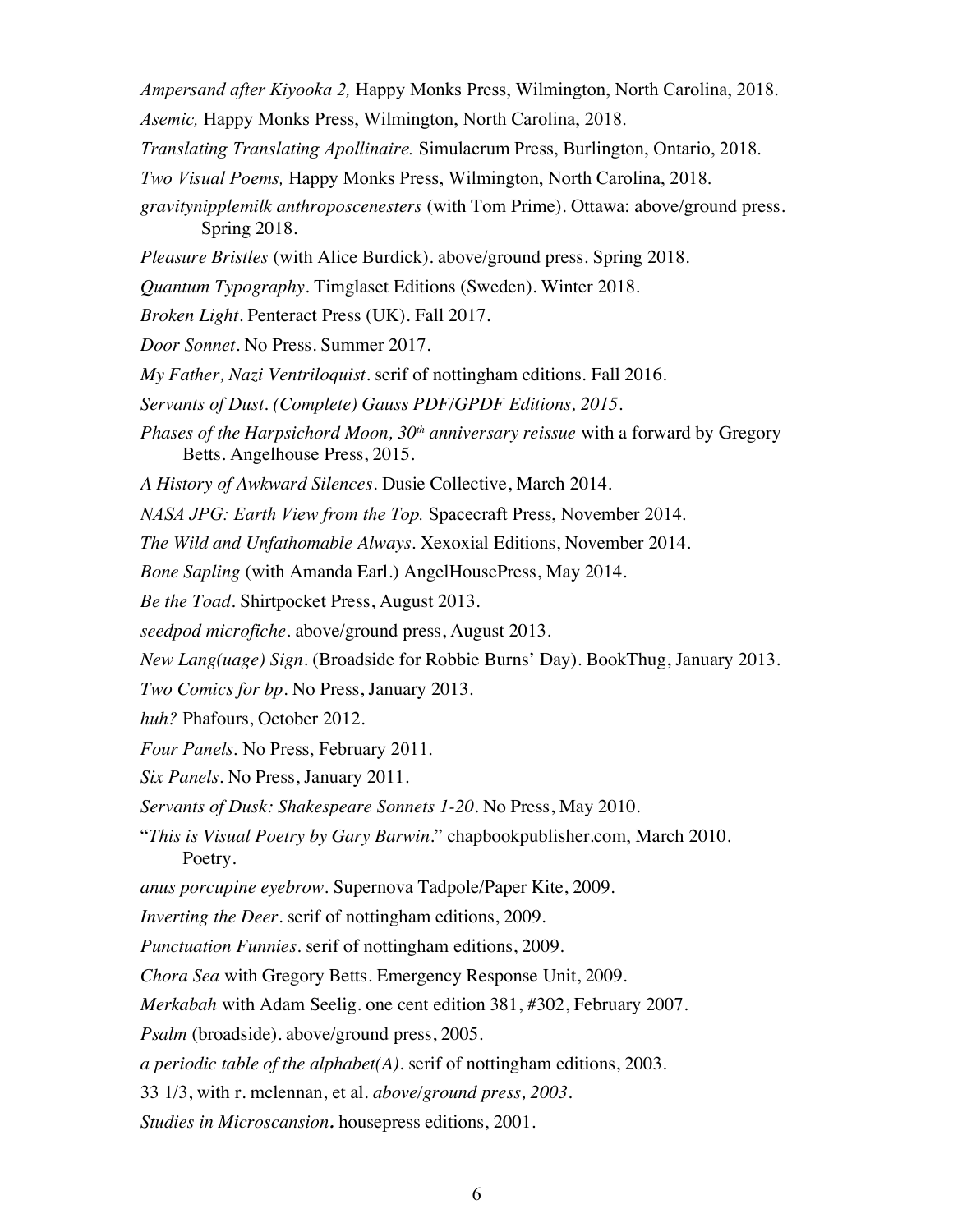*The Great Themes*. serif of nottingham editions, 2000.

- "Basho translation" from *frogments from the frag pond*. housepress, 1998.
- *Mike Harris Made Me Eat My Dog & Other Strange Fish*. serif of nottingham editions, 1996.
- *Blancmange.* serif of nottingham editions, 1996.
- *Two haiku*. Flying Camel Editions, 1996.
- *Two Basho Translations*. Flying Camel Editions, 1996.
- *A Flapping Red Flag*. serif of nottingham editions, 1995.
- *Scar*. serif of nottingham editions, 1994.
- *Family Relations Are So Complicated*. serif of nottingham editions, 1993.
- *The Iridescent Phlegm of Bagpipers Glorious with Flu.* serif of nottingham editions, 1992.
- *Surplus Ballyhoo*, collaboration with Stuart Ross. serif of nottingham editions/Proper Tales Press, 1991.
- *Mollusks of Jealousy*. serif of nottingham editions, 1991.
- *Studies In Micro-Scansion*. The National Rhyme Institute, 1990.
- *Balletto*. serif of nottingham editions, 1990.
- *Towards Windword.* collaboration with jwcurry. curved H&z, 1989.
- *what was said in translations*. curved H&z, 1989.
- *frogments from the fragpool*. Proper Tales Press, 1989.
- *a short history of breath*. serif of nottingham editions, 1989.
- *The Sun Disappears*. serif of nottingham editions, 1988.
- *Ukiah poems 4*. Underwhich Editions, 1988.
- *sewing*. Gesture Press, 1988.
- *King Arthur was A Mountie*. serif of nottingham editions, 1987.

*How I watched until the moon*. serif of nottingham editions, 1986.

*Phases of the Harpsichord Moon* (broadside). serif of nottingham editions, 1985.

*Phases of the Harpsichord Moon.* serif of nottingham editions, 1985.

### **FICTION**

- "Afterword," *ROADrage* by Volodymyr Bilyk. Zimzalla, London, UK, 2018.
- "Forward: There's a cat at the centre of the universe," *How to Be Your Own Cat* by Craig Conley. Professor Oddfellow, 2016.
- "Forward/Forewarned/Forword," in *The Care and Feeding of a Spirit Board* by Craig Conley. Professor Oddfellow, 2015.
- *Happiness*, fiction with illustration (broadside) Papirmass ("Art in the Mail."), January 2014.

*The Saxophonists' Book of the Dead*. serif of nottingham, June 2011.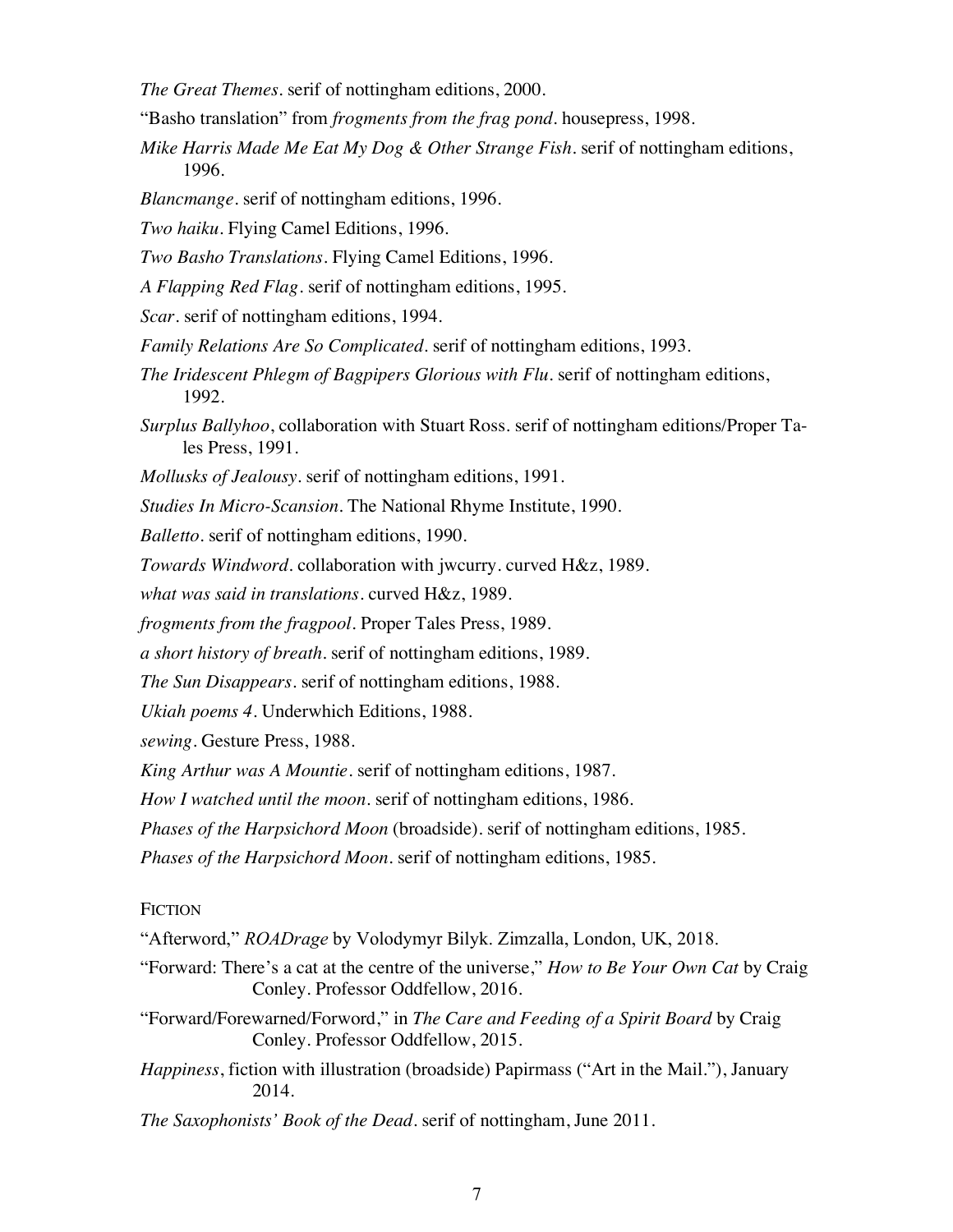*The Punctuation of Thieves.* The Olive Reading Series (Edmonton), 2010.

*The Punctuation of Thieves.* serif of nottingham editions, 2010.

*The 10<sup>th</sup> Sigmund Freud.* serif of nottingham editions, 2003.

*Like Bozo's Nose or Time Itself*. serif of nottingham editions, 1997.

*Big Red Baby,* poetry/fiction. serif of nottingham editions, 1997.

*The Lovely Carlotta, Queen of Mexico*. serif of nottingham, editions, 1996.

*"one night i was playing with my tongue.../ I have something to tell you"* with Stuart Ross. serif of nottingham editions/Proper Tales Press, 1991.

*Martin's Idea*. serif of nottingham editions, 1991.

*The Stars Are A Pale Pox On The Sky's Dark Chicken*. serif of nottingham editions, 1991.

*Oracle of Dog*. serif of nottingham editions, 1990.

*Toward Windward* collaboration with jwcurry. serif of nottingham editions, 1989.

*I Parked My Car Behind Loblaws And Knew I Would Never Die*. Pink Dog Press, 1989.

*St Catharines, Ontario*. serif of nottingham editions, 1989.

*Rover*. serif of nottingham editions/one cent 223, 1989.

*abulatif*. serif of nottingham editions, 1988.

*Shepherds in the Parking Lot*. serif of nottingham editions, 1988.

*The Birthday*. Gesture Press, 1988.

*A Sound like Fire*. serif of nottingham editions, 1988.

*A Million Dollars*. serif of nottingham editions, 1987.

*Nails*, fiction. serif of nottingham editions, 1986.

*Blameless Angels*. serif of nottingham editions, 1986.

*Edwin*. serif of nottingham editions, 1985.

### ANTHOLOGIES/GROUP PUBLICATIONS

"The Human Body," *Science Poems* Anthology. London, UK: Penteract Press, 2020. Two visual poems as the front and back cover.

"from *Needleminer*," Sweetwater: Poems for the Watershed. Yvonne Blomer, ed. Halfmoon Bay, BC: Caitlin Press, 2020.

"Two Visual Poems," *Not Your Best*. Eric Schmaltz, ed. Toronto: Knife Fork Books, 2019.

- "Bells," *Best Canadian Poetry* 2019. Rob Taylor, ed. Windsor, ON: Biblioasis, 2019.
- "Two Visual Poems," *Reflections: an anthology of international visual poetry.* Penteract Press. London, UK, 2019.
- "Windows of Absolute Night," *Concrete & Constraint: an anthology of international constrained & visual poetry.* Penteract Press. London, UK, 2018.

"The Sky Above Chairs," *Afte*r *Coetzee*: An Anthology of Animal Fiction. A. Marie Houser, ed. Fiction. Minneapolis, MN: Faunary Press, 2017.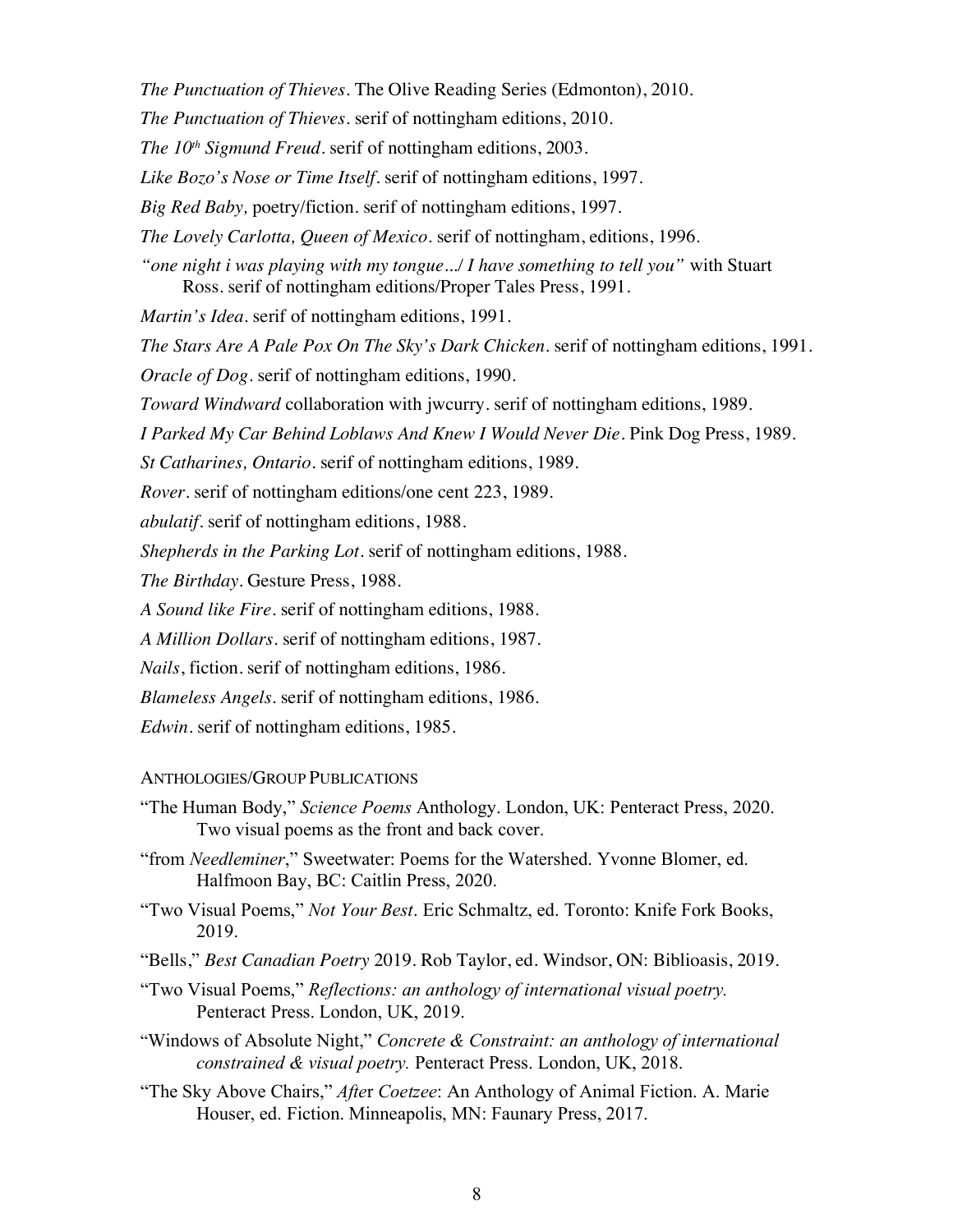"The Ascension of Ms. Pac-Man," *Pac'N Heat*. AGP Books, November 2016.

- "The Radiant Happiness," and "Villanelle," *The Boneshaker Anthology.* Lillian Necakov, ed. Poetry and Fiction. Toronto: Teksteditions, 2016.
- "Bones," *Translating Horses*, Jessica Hiemstra and Gillian Sze, eds. London, ON: Baseline Press, 2016.
- Excerpt from *The Obvious Flap* (with Gregory Betts). Poetry. *Figuring It Out: Disfigurement in Twentieth- and Twenty-First-Century Art and Literature*, Catherine Parayre and Leslie Boldt, eds, 2015
- "Some Pwoermds," *the wisdoms of the universes in a single string of letters.* Poetry. La Farge, WI: Xexoxial Editions, 2015.
- "3 Pastorals," *Best Canadian Poetry 2014,* Sonnet L'Abbé, ed. Tightrope Books, Fall 2014.
- "Origami," Beaulieu, Derek and Gregory Betts, eds*. Avant Canada: more useful knowledge.* Calgary: No press, November 2014.
- *A Long History of a Short History of the Vagina Eiffels.* Poems by Kemeny Babineau Pearl Pirie, Gary Barwin and Jenny Samparisi. Mt. Forest: Laurel Reed Books, November 2014.
- "Fourth Person." Poetry. *Play: Poems About Childhood. The Kid Series: volume one* Shane Neilson, ed. Victoria, B.C.: Frog Hollow Press. 2014.
- "Comedy," "Relieving," and "Psalm," *Why Poetry Sucks: An Anthology of Humorous Experimental English Canadian Poetry,* Ryan Fitzpatrick and Jonathan Ball, eds. Insomniac Press, 2014.
- "A Squirrel Considers the Sky," *Our hircine, murine, doppelgänger, mars*. Phafours Press, 2013.
- *"Two poems,"* with Stuart Ross. *Our Days in Vaudeville* (by Stuart Ross with 29 Collaborators.) Toronto: Mansfield Press, 2013.
- "The Haircut," Dragnet Anthology. Toronto: Dragnet, 2013.
- "The Music of Local Colour," *Local Colour: Ghosts, variations.* Sweden: In Edit Mode Press, 2013. Music/Conceptual Poetry.
- "Three translations of Sonnet 101," *The Sonnets*: *Translating and Rewriting Shakespeare.* Brooklyn, NY: Nightboat, 2012.
- "House," *The Puritan Compendium I,* Toronto: The Puritan, 2012.
- "Ode," "Questionable Shadows," "Punctuation Funnies," "Magritte Forest," *Last Vispo,* C. Hill, N. Vassilakis, eds., 2012. New York: New York, Fantagraphics. 2012.
- "After Binyon," "Buffalo Twang," and "Into my Pocket," Representative Poetry Online, Toronto: University of Toronto, 2012
	- http://rpo.library.utoronto.ca/poets/barwin-gary.
- "Sonnets," from *"Servants of Dust," Re-Print: appropriation (&) literature*, Annette Gilbert, ed. Weisbaden: Luxbooks, 2012.
- "Meadow," in *After the Mountain: The A.M. Klein Reboot Project.* Jason Camlot, ed. Montreal: Synapse Press, 2012.
	- "Texting with a Star," "Punctuation: A Love Story," "Ten word Poem," *Remix: A Revolution in Text Form.* Whitby, ON: McGraw-Hill Ryerson, Summer 2011.
- "The Door," *The Scream Instant Anthology.* Toronto, Ont.: The Scream, 2011.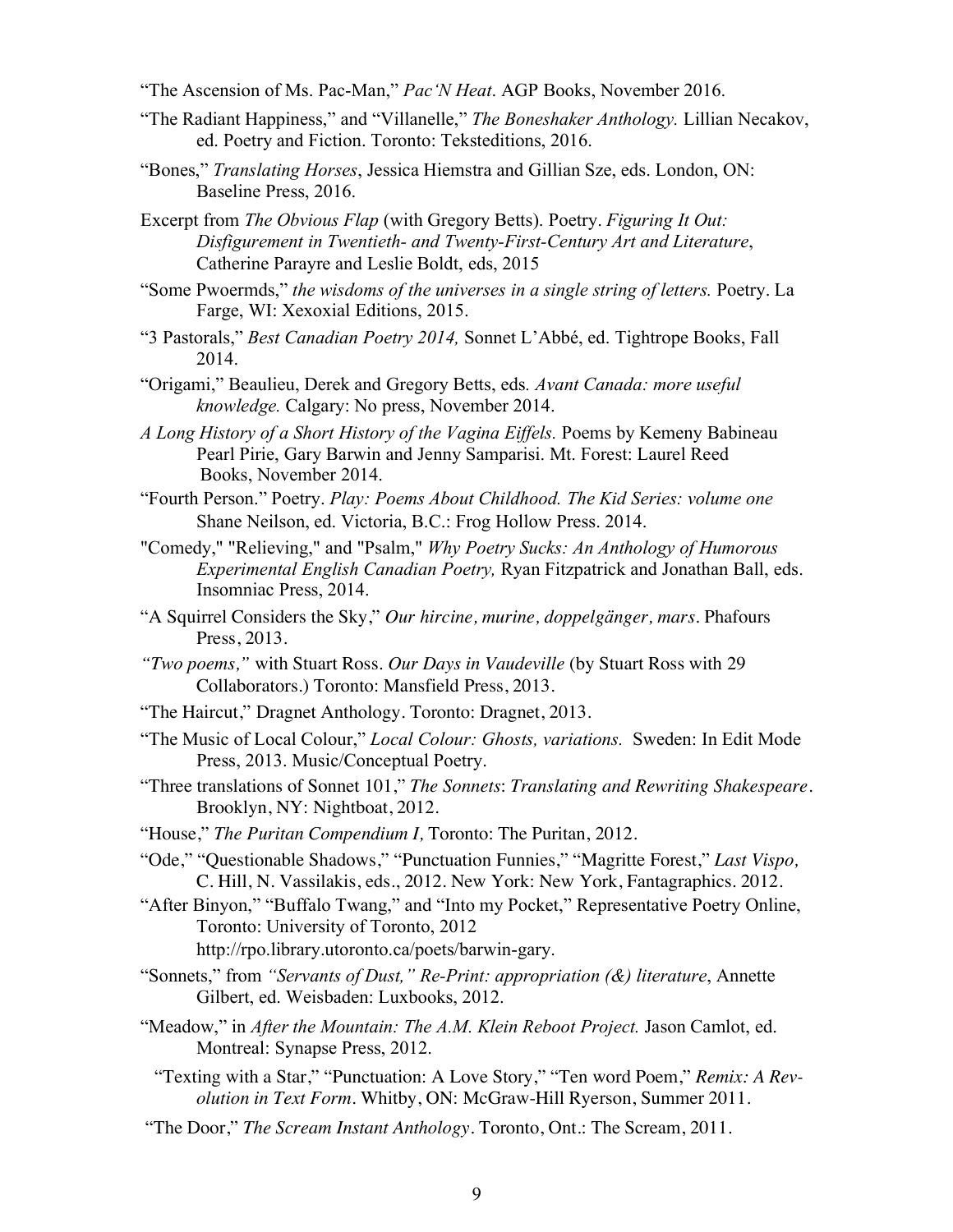- "House," *Rogue Stimulus.* S. Ross and S. Brockwell, eds. Toronto: Mansfield Press, 2010.
- "Three poems," *home, poem,* J. Hill and D. Waber, eds. Kingston, PA: Paper Kite, 2010.
- Shape Shift, Andrew Topel, ed. Avantacular Press, 2010. http://www.scribd.com/doc/29094643/Shape-Shift. Poetry.
- "Punctuation Funnies 1-4," *Poemics,* ed. P. Szreniawki. Lublin, Poland: Poemics, 2010.
- "The Smooth Head of the Phrenologist's Baby," *The Agent Provocateur*. Toronto: The Scream, 2010. .
- "Jurassic Pork," *Dinosaur Porn*, S. Gordon, A. Faulkner, and L. Nash, eds. Toronto: Ferno House/Emergency Response Unit, 2010.
- "Poems," *ditch, anthology 1 (canadian innovative poets),* J. Goodman, ed. *ditchpoetry.com*, 2010.
- "Streambed," *From Sinai to the Shtetl and Beyond*, E. Jaffe and L. Blume, eds. Hamilton: Pinking Shears, 2009.
- Five visual poems and an essay*, Boredom Fighters*, P. Poletto and J. Kennedy. Toronto: Tightrope Books, 2008.
- "Harpsichord," *Visual Poetry in the Avant Writing Collection,* John M. Bennett, ed. Columbus, OH: Ohio State University Libraries, 2008.
- Four visual poems, *other clutter: an and-thology,* Jenny Sampirisi, ed., Toronto: other cl/utter, 2007.
- "The Closets of Time," *The Closets of Time: a new fiction anthology,* R. Truhlar and B. Daurio, Toronto: The Mercury Press, 2007.
- "A Visit to Grandma's," *Animal Tales: Favourite Stories from Chirp Magazine,* Mary Beth Leatherdale, ed. Toronto: Owl Books, 2007.
- "The Only Soup," *All Sleek & Skimming: Stories of Adolescence,* Lisa Heggum, ed. Vancouver: Orca Books, 2006.
- Five poems, *Twenty-five Years of Tree*, James Moran & Jennifer Mulligan, eds. Ottawa: BuschekBooks, 2005.
- Six poems, *Surreal Estate: Writers Under the Influence*, Stuart Ross, ed. Toronto: The Mercury Press, 2004.
- "Skin," *My Lump in the Bed*: *Love Poems for George W. Bush*, Stuart Ross, ed. Toronto: Proper Tales Press, 2004.
- Visual poem. *White Wall of Sound #33 (*Contemporary Canadian Concrete & Visual poetry), ed. derek beaulieu, 2003.
- Untitled, *Very Short Stories,* Josh Thorpe, ed. Toronto: Off Cut Press, 2003.
- Untitled, *Time to Kill Boss,* Stuart Ross, ed. Toronto: Proper Tales Press, 2002.
- "Pound Cape," *Mentor's Canon*, Kemeny Babineau, ed. St John: Broken Jaw Press, 2001.
- "Placenta," *Sex: An Anthology*, Beverly Daurio, ed. Toronto: The Mercury Press, 2000.
- Untitled, *Primitive, Bubble, And*, Stuart Ross, ed. Toronto: Proper Tales Press, 2000.
- Untitled, *Jewel in the Lotus of the Instant Anthology*. Toronto: Toronto Small Press Bookfair, 2000.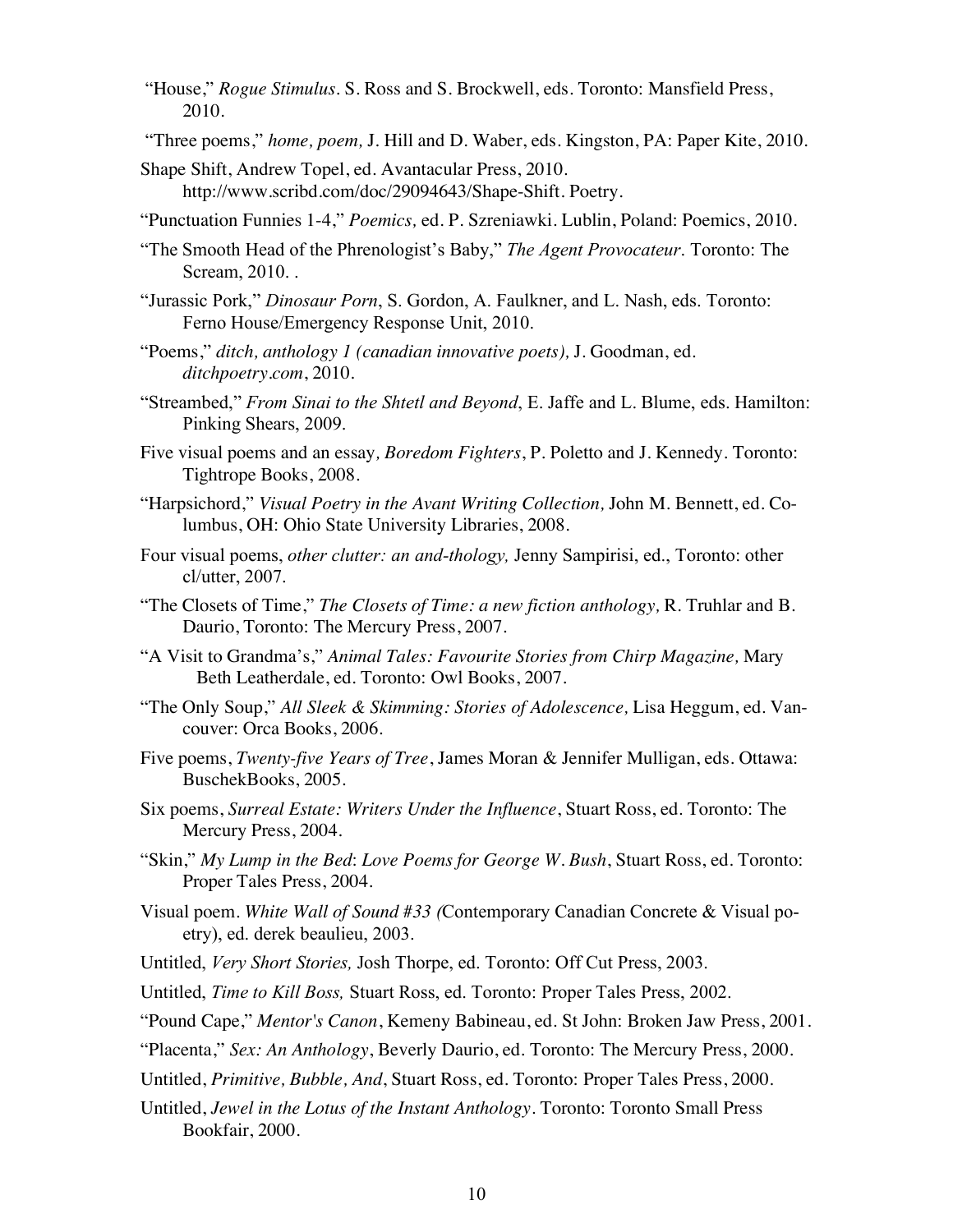- Two visual poems, *Courier: An Anthology of Concrete Poetry*. Calgary: House Press, 2000.
- "Poem," *Son of the Instant Anthology,* Toronto: Toronto Small Press Bookfair 1999.
- "Toward Windward," *Hard Times*: *A New Fiction Anthology,* Beverly Daurio, ed. Toronto: Aya/Mercury Press 1990.
- Six poems, *Ten Tandem*, Nicolas Power and Chris Warren, eds., Toronto: Gesture Press 1987.
- "Poem," *The Instant Anthology*, Christopher Dewdney et al, Toronto: Toronto Small Press Bookfair 1987.

### **JOURNAL AND MAGAZINE PUBLICATIONS – ARTICLES/ESSAYS**

"Three Parts Behind-the-Scenes and One Part Front Lines: On Rachel Zolf's *Human Resources*," *Jacket2*. *Accepted.*

"Feeling Like Schrodinger's Cat: On Writers' Self Love and Hate," *Send My Love to Anyone,* Issue 3, March 14, 2021.

"Flying is just falling with good PR: On Writing," Monday, July 5, 2021. https://periodicityjournal.blogspot.com/2021/07/gary-barwin-flying-is-just-fall ing-with.html

"Always Already: an essay on collaboration." Wednesday, December 2, 2020. https://periodicityjournal.blogspot.com/2020/12/gary-barwin-always-already.html

"It Would Have Been Enough Already," *Hamilton Jewish News,* June 2020.

*Covid Behaviour Therapy,* CBC Books' Transmission series*, CBC Books,* May 11, 2020

- "It's time to bring the ampersand back," *Maclean's,* November 6, 2019.
- *"Other Happinesses: Magazines Are Good; Magazines Are Very Good," The New Quarterly,* January 17, 2018.
- "Not Just a Jewish Voice but Jewish Eyes: Henry Balinson and the *Jewish Voice of Hamilton*. Hamilton Arts & Letters, Issue 10. November 2017.
- "It's Never Too Dark to Read: On Reviews and Unread Books," *Hamilton Review of Books,* Issue 2, Fall 2017.

"Can Creative Writing be Taught?" *Access,* London Public Library magazine. December 2014.

"Notes toward a close reading," First reading of M. NourbeSe Philip's 'Zong!' #6 (4), *Jacket2*, jacket2.org. March 9, 2014.

"Ceci n'est pas Surrealism: a musical," *Rampike* 22:2. Winter 2012.

- "The Present 'House' of Story." The Town Crier (The Puritan). August 2013. http://town-crier.ca/ephemera/the-present-house-of-story/
- *Languageye: Close Reading Visual Poetry* (a commentary series), *Jacket2*, jacket2.org. May-October 2013

*Page don't cage me: The visual poetry of Amaranth Borsuk & Brad Bouse (in) between page and screen.* Nov 1, 2013.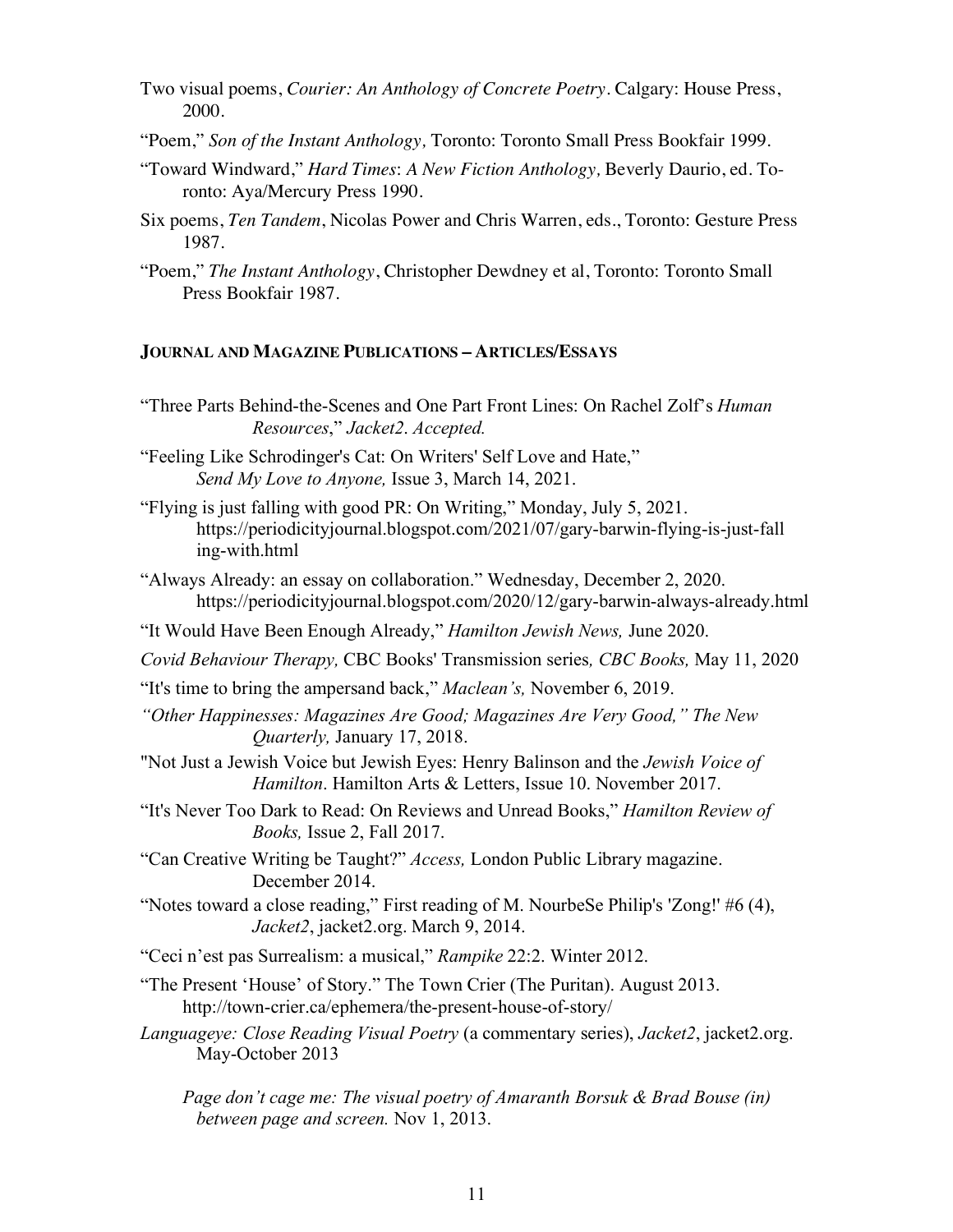- *Squaring the vowels: On the visual poetry of Judith Copithrone. Oct 23, 2013.*
- *Eye plus eye equals H: Temporal flux in the visual poetry of Karl Jirgens.* Oct 20, 2013.
- *Writing Social Plastics: Cultural polymers in the visual poems of Adam Dickinson.* Oct 17, 2013.
- *Ecstacist of the Pwoermd: Geof Huth, Wreading, and the Single Word Poem.* Oct 13, 2013.
- *Translation 2.0: Eric Zboya's At the Heart of a Shipwreck.* Sept 22, 2013.
- *Talking doesn't always make things clearer: Christopher Willes' visible Negotiation with the invisible.* September 10, 2013.
- *Two different eyes colliding: Nico Vassilakis on the poetics of looking.* September 9, 2013.
- *Copy/pasting the physical world: The bookworks of Ragnhildur Jóhanns.* August 29, 2013.
- *The Re(a)d Yarn: Narrative in the Visual Poetry of Satu Kaikkonen.* August 28, 2013.
- *Outsourcery, biography by any other's name: kevin mcpherson eckhoff's "Jumble" from his* Their Biography. August 21, 2013.
- *Fabulist of the surface: Márton Koppány and the shimmer of meaning.* July 30, 2013.
- *Beyond the (fl)oral tradition: Folk art, Hungarian, and the visual poem Helen Hajnoczky's* Magyarazni. July 25, 2013.
- *Inking outside the fox: type writing itself. MITSUMI ELEC. CO. LTD. by Eric Schmaltz & The Plastic Typewriter by Paul Dutton*. July 16, 2013.
- *What kind of [sic] sense is that? Amanda Earl & the synaesthesia of reading.* June 23, 2013.
- *Whys Ys: Stephen Nelson's* Dance of Past Lives*: Metaphors, metaphorms, metavores, letters which reach*. June 15, 2013.
- *"How much can you tweak English before it malfunctions?" QAGE AGAINST THE MACHINE: The visual poetry of Mike Cannell.* June 10, 2013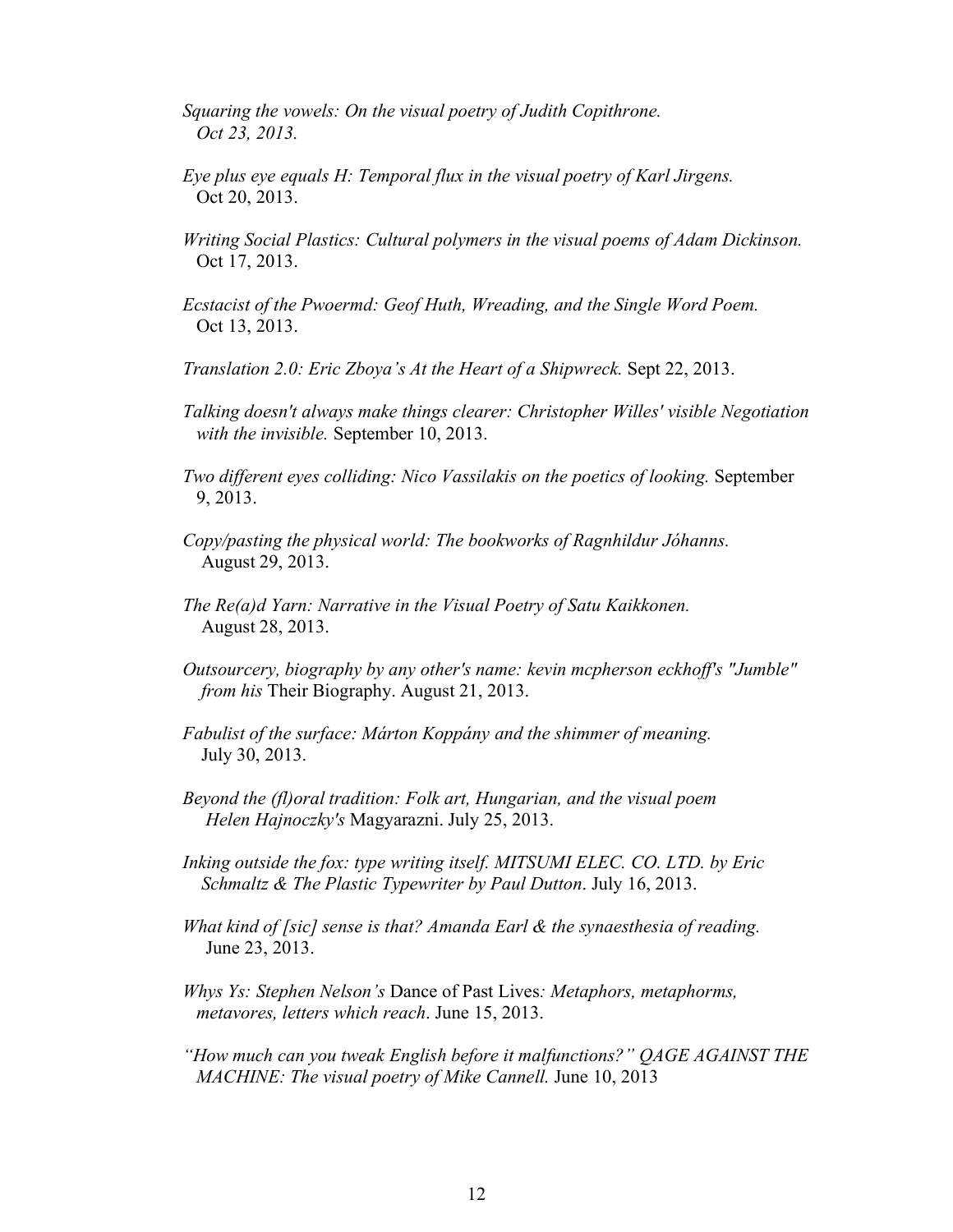- *Not Sultans of Poetry but Thralls to its Charms: Christian Bök's* Odalisques. June 2, 2013.
- *Cover Versions: Reading Outside-in in Erica Baum's* Study. May 29, 2013.
- *A gumbo of mumbo-jumbo or a sub-rumba of Christopher Columbo: The visual creole of John M. Bennett*. May 22, 2013.
- *Beyond eco-slave names: gibb(ev(er)y(where(aware: A conservation with a rawlings*, May 14, 2013.
- *derek beaulieu's* Prose of the Trans-Canada*: A 1:1 scale road map of language.* May 9, 2013.
- *Dan Waber's* Another Tool for Discovering your Favorite Letter*: When is a text not a text?* May 3, 2013.
- *It's poetry but it ain't: Objects in visual poetry can be read closer than they appear.* May 3, 2013.
- "Quadrilogue: Having it Four Ways," with derek beaulieu, Gregory Betts, and Hugh Thomas. *Open Letter. 15th series, No. 1, Fall 2012.*
- "Literary Holiday Parties," OpenBookToronto.com, *http://www.openbooktoronto.com/ smurakami/blog/literary\_holiday\_parties\_gary\_barwin,* Dec 6, 2012.
- "PLETE PLETE ME: A FEW THOGHT ON THUGHTS," *seventeen seconds: a journal of poetry and poetics*, Issue #4. Winter 2012. http://www.ottawater.com/seventeenseconds/pdfs/fourthissue.pdf
- "Wieners by Night," John Wieners' "The Acts of Youth", with Al Filreis, Ammiel Alcalay, and Danny Snelson, PoemTalk #43, Kelly Writers House, University of Pennsylvannia. June, 2011. http://jacket2.org/commentary/wieners-night-poemtalk-43.
- "Music for Writers 4: The Sound of One Face Flapping and the Slow Unfolding of Prisoner Time." *Lemon Hound.* May 27, 2011. http://lemonhound.blogspot.com/2011/05/music-for-writers-4-sound-of-one-face.html
- "Music for Writers 3: The Music of Speech," May 9, 2011. *Lemon Hound.* http://lemonhound.blogspot.com/2011/04/music-for-writers-3-music-of-speech.html
- "Music for Writers 2: Luciano Berio and the Labyrinth of Meaning," *Lemon Hound.* March 23, 2011. http://lemonhound.blogspot.com/2011/03/music-for-writers-2-luciano-berio-and.html
- "Music for Writers 1: Trevor Wishart, the Supervoice, and the Boundaryless Alchemy of Image," *Lemon Hound*. March 9, 2011. http://lemonhound.blogspot.com/2011/03/music-for-writers-1-trevor-wishart.html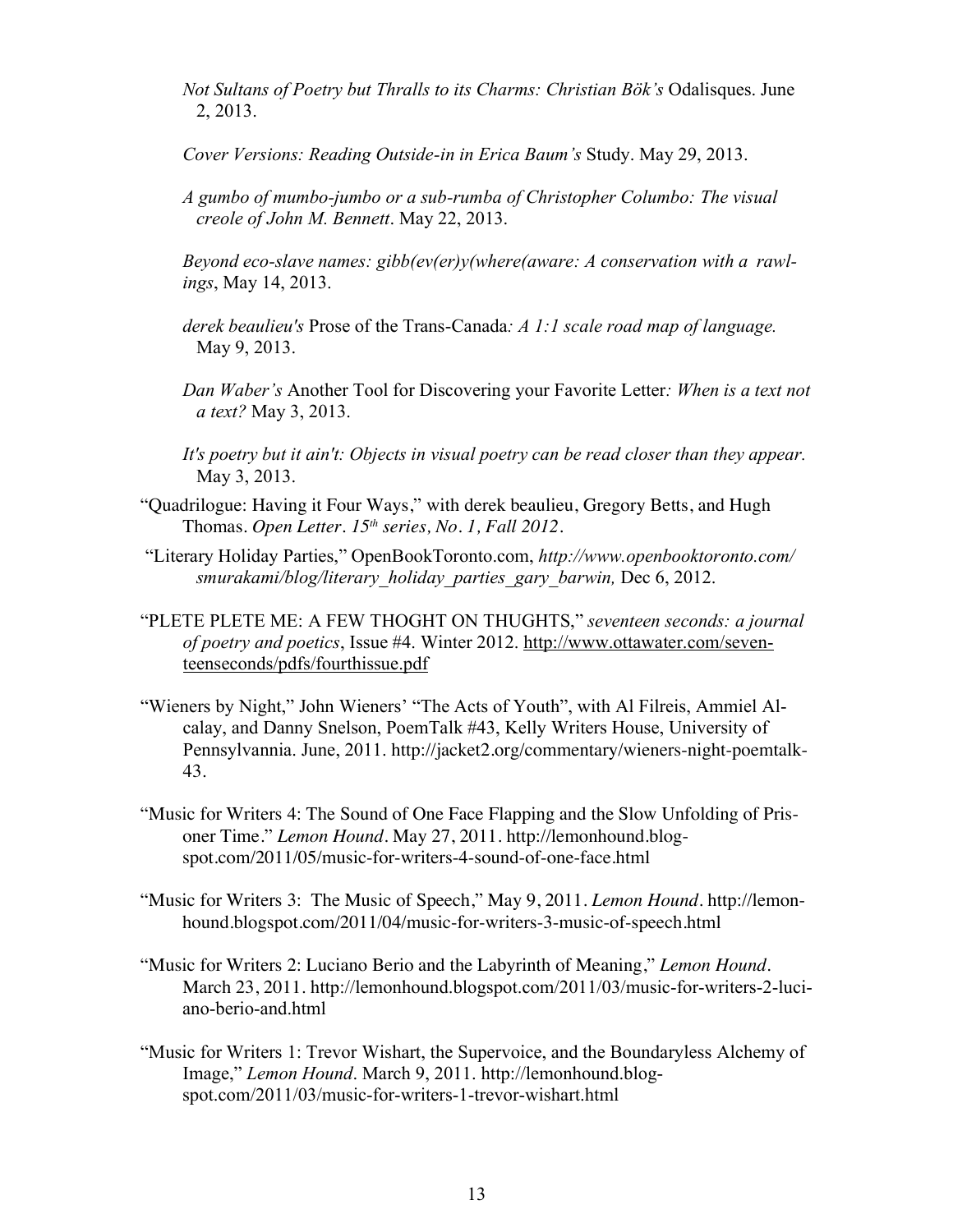"On Merrill Gilfillan," *Lemon Hound*. March 10, 2009. http://lemonhound.blogspot.com/2009/03/gary-barwin-on-merrill-gilfillan.html

"Seeing our city through the eyes of a poet: On David McFadden," *Hamilton Spectator*, May 17, 2008.

"Elegy for a Poodle," *Geist Magazine* #71, Winter, 2008.

"James Tenney and the Theory of Everything," *Musicworks* 99, Winter 2007.

**"**Martin's Idea: an Interactive Computer Music/Text Composition," *Rampike* Vol. 13, #2, 2004.

"Advice for Writers," The Hamilton Spectator, Dec. 28, 2002.

*"*From the Ghetto to the Ghetto Blaster: the Contribution of Jewish Musicians to Western Music*," Canadian Jewish News*, September 1999.

"Composers in Electronic Residence (CIER) Forges Link," *Prairie Sounds*, Spring 1999.

- "Composers in Electronic Residence," *Canadian Music Educator*, Vol. 40, No.1, Fall 1998.
- "Not *Frumpy, Wispy, Finicky Or Aesthetic*: Ideas in the Music of Louis Andriessen," *Musicworks* 60, Fall 1994, pp.32-40.

### **AUDIO AND VIDEO RECORDINGS (PUBLISHED/PRESENTED)**

## **ALBUMS**

| Dear Anton, It's September (with APpy Monks)                                    |
|---------------------------------------------------------------------------------|
| https://gbap.bandcamp.com/releases. Oct 2021.                                   |
| Stars Drip Out of the Cutaneous Erectile Velvet Blue Bandshell Night.           |
| https://garybarwin.bandcamp.com/album/stars-drip-out-of-the-cutaneous-erectile- |
| velvet-blue-bandshell-night. May 2021.                                          |
| <i>This is Not a Sad Song</i> (with Gregory Betts and bill bissett)             |
| https://garybarwin.bandcamp.com/album/this-is-not-a-sad-song. April 2021.       |
| Two Standards https://garybarwin.bandcamp.com/album/two-standards. March 2021   |
| Golem https://garybarwin.bandcamp.com/album/golem. March, 2021                  |
| Blind Willie Johnson's Consonants and the Tree Frogs of Jamaica,                |
| https://garybarwin.bandcamp.com/album/blind-willie-johnsons-consonants-and-     |
| the-tree-frogs-of-jamaica. Jan 2021.                                            |
|                                                                                 |
| <b>JOURNALS/ONLINE</b>                                                          |
| Video Poem with Catherine Heard, The Most Charming Creatures,                   |
| <i>Heavy Feather Review, May 28, 2021.</i>                                      |
| https://heavyfeatherreview.org/2021/05/28/heard-barwin/                         |
| Video Poem with Penn Kemp, The Female Line,                                     |
| Heavy Feather Review, Sept 16, 2021.                                            |
| https://heavyfeatherreview.org/2021/09/16/the-female-line/                      |

Videopoems: Kimberly Alidio, Lisa Fishman, J.R. Carpenter, Gary Barwin + Rose Maloukis: *virtual reading series #19*. Thursday, August 6, 2020.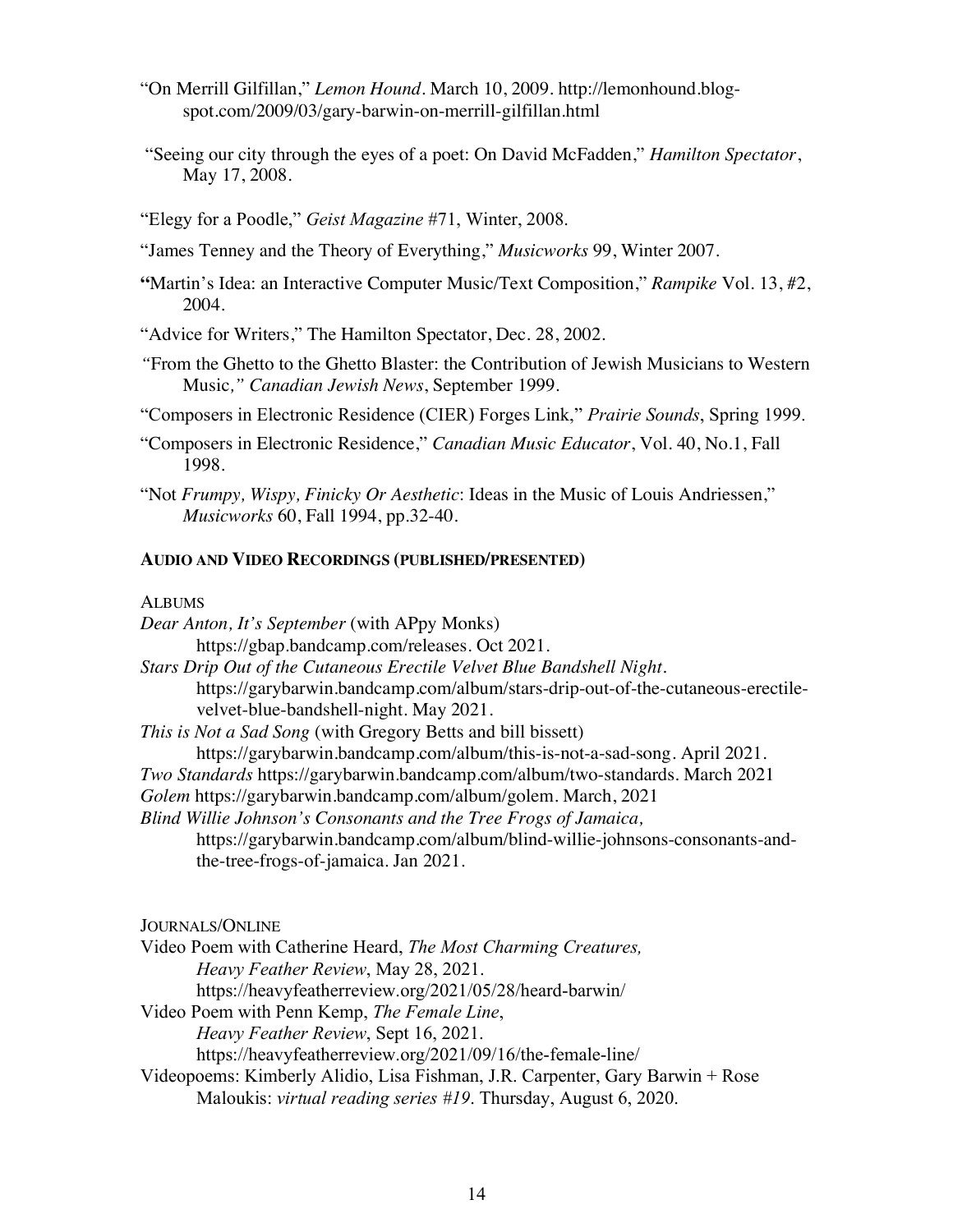https://periodicityjournal.blogspot.com/2020/08/kimberly-alidio-lisa-fishmanjr.html

- Open Window International Film Challenge, Official Selection Kolkata, West Bengal, India, November 22, 2020.
- "Woken and Unbroken," soprano saxophone with Lillian Allen, https://lillianallen.bandcamp.com/track/woken-unbroken 2019.
- "Typing Warhol Page 1," and "texture: code: sound" (with Arnold McBay), *(drowned out by traffic noise): a, A Novel*. derek beaulieu and Alan Dunn, cantaudio047, London, UK, 2018.
- "*5 Sound Poems,"* with Gregory Betts, Devon Fornelli, Kaie Kellough and Arnold McBay | Sound poetry. *Utsanga* (Italy) December 2017. https://www.utsanga.it/facekvetch-betts-fornelli-kellough-mcbay-sound-poetry/
- "Alien Babies," (videopoem) *Moving Poems,* March 3, 2017. http://movingpoems.com/2017/03/alien-babies-by-gary-barwin/
- "bPome bPome," "Sonic Materialities," *textsound,* vol. 20. Fall 2016. http://textsound.org/
- "Why I Write," (audiopoem) Vallum Poem of the Week. *Vallum Magazine.* https://vallum.wordpress.com/2016/09/26/vallum-poem-of-the-week-why-i-writeby-gary-barwin/ September 26, 2016.
- "Yiddish for Pirates," Podcast 35, *Taddle Creek Magazine.* Summer, 2016. http://www.taddlecreekmag.com/podcast/episode-35-gary-barwin-reads-fromiddish-for-pirates
- "Counteredpoint," *The Goose*: Vol. 14: Issue 2, Article 32. March 2016.
- "The Sleep of Elephants," "The Wild and Unfathomable Always," "Eyedrum for bpNichol," videopoems. *Red Door Magazine* (US) #18, 2015.
- "Three Spam Emails Sonnet," Vallum Poem of the Week. videopoem. *Vallum Magazine.* https://vallum.wordpress.com/2015/05/11/vallum-poem-of-the-week-three-spamemails-sonnets-by-gary-barwin/ May 11, 2015.
- "turnip a door," Huellkurven Magazine, Issue 3, 2015. http://www.huellkurven.net/magazine.php
- "Quickness," Vallum Magazine Digital 11:2, Fall, 2014. http://www.vallummag.com/archives\_11\_2.html
- "The New Squeeze," videopoem. *Overland Journal* (Australia)*,* Overland.org. November 19, 2013.
- "The Hand," videopoem. Text & music by Gary Barwin, Video by Jenna Mariash. LemonHound.com. October 17, 2013.
- "Lester Nylon's Second Honk," "The Haircut," "The Hand," performance art and videopoem. Text & music by Gary Barwin, Video by Jenna Mariash.  $8<sup>th</sup>$ House Collaboration series. CineCycle. May 17, 2013.
- "Question: Ampersand" and "Three Spam Emails Sonnet," *Truck Journal* http://halvard-johnson.blogspot.ca/2012/12/gary-barwin\_12.html
- "Gary Barwin: Selected Works 1994-2012." Center for Programs in Contemporary Writ ing, University of Pennsylvania. http://writing.upenn.edu/pennsound/x/Bar win.php, 2013.
- "Click," (Videopoem). Incongruous Quarterly, video gallery, Spring 2012. IncongruousQuarterly.com
- "Inverting the Deer," (Videopoem). movingpoems.com. March 20, 2012.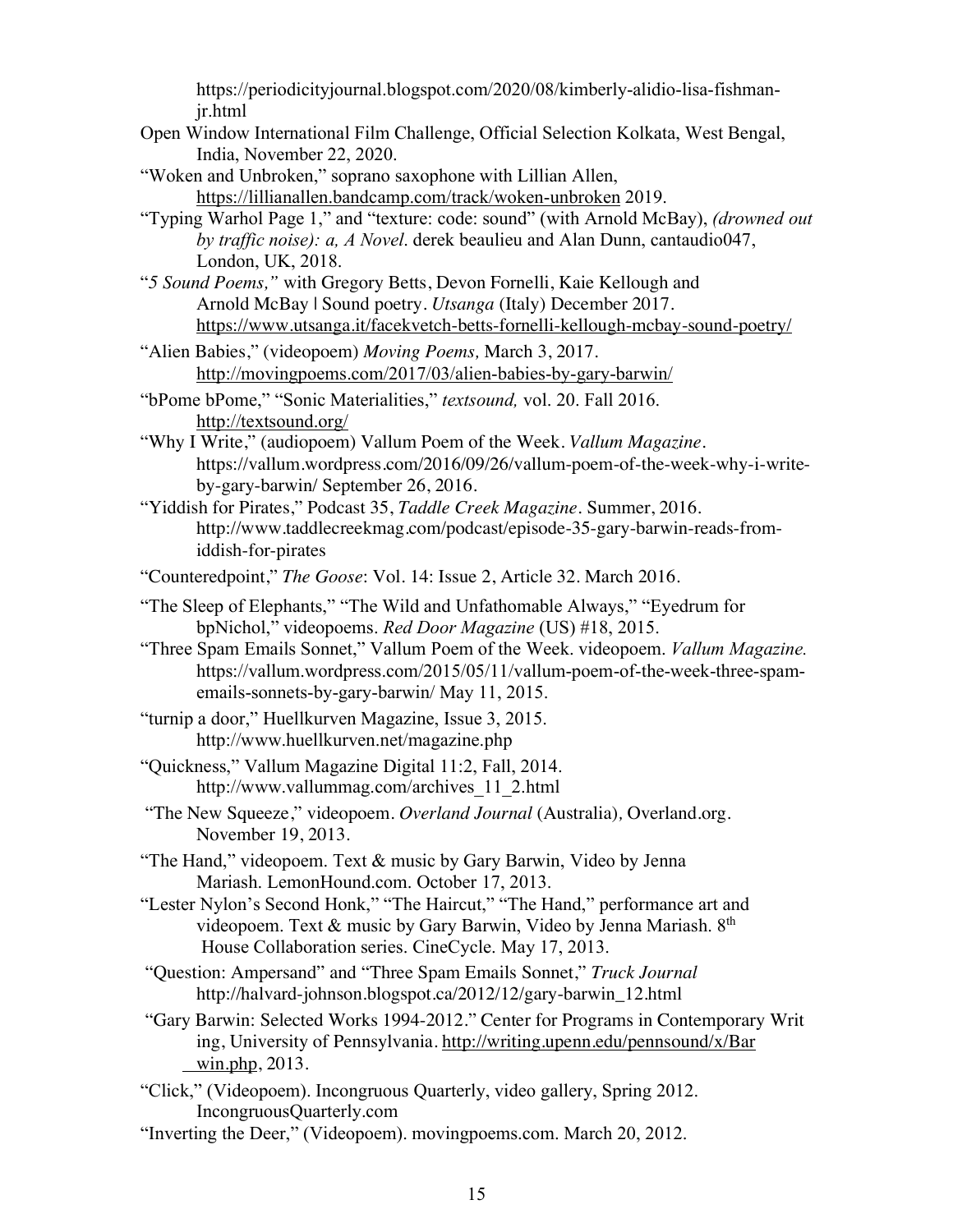- "Improvised Collaboration based on score by Claude Gauvreau," *The Archnoids,* CD. Los Angeles: Pleonasm Music.org, September 2010.
- "The Marlinspike Chantey," electro-acoustic music and text, Influency Salon #2, *Influencysalon.ca* 2, May 2010.
- *bumpHEAD: the concert they forgot to give*, CD. Hamilton: Gluten Borg Press, 2009. Gary Barwin: composer, vocals, computer, woodwinds with Slim Volumes, voice, and Ryan Barwin, guitar.
- "The Squirrel of Love," & "from *The Obvious Flap,"* (electro-acoustic sound poetry) *As Long As It Takes*, Issue #2 http://www.aslongasittakes.org/issue%202.html#barwin, 2008.
- "Skalla-Grimr," (electro-acoustic sound poetry) *Tregawott*, http://www.norddahl.org/tregawott/leikur/utlaisl.html, 2008.
- "Tart. Sweet. Crunchy. Crisp." music & text. *Taddle Creek Talking Magazine http://www.taddlecreekmag.com/talk*, Vol. XI, No. 2, 2008.
- "Click," music & text. *AuthorsAloud*. http://www.authorsaloud.com/readings/readings/fiction/barwin.html, 2007.
- No Batteries Needed," (prose poem for liner notes), arraymusic, "Live," Toronto: Artifact music, 2005.
- "*These are the Clams I'm Breathing*, (audiocassette), sound poetry, collaboration with Stuart Ross. *Recurring Irritations: Document One (Taproot 33).* Cleveland: Burning Press, 1992.
- *Down to the Middle and Back Again*, sound poetry/computer music composition, Musicworks CD #60, 1994.

### **EXHIBITIONS/VIDEO SCREENINGS**

| In progress        | Be:longings with Simon Frank and Tor Lukasik-Foss. \$200,000 Public Art<br>Commission for Churchill Park, Hamilton, Ontario. City of Hamilton, ON                             |
|--------------------|-------------------------------------------------------------------------------------------------------------------------------------------------------------------------------|
| Feb 1, 2021        | The Most Charming Creatures with Catherine Heard<br>Drive In Events Online Festival, Official Selection, United States,                                                       |
|                    | Nov 22, 2020 The Most Charming Creatures with Catherine Heard<br>Open Window International Film Challenge, Official Selection Kolkata,<br>West Bengal, India.                 |
|                    | Nov 3, 2018- "Two Visual Poems," Concrete is Porous, Act 1: Visual.<br>Feb 23, 2019 The Secret Handshake Gallery, Toronto.                                                    |
| April-<br>May 2018 | Seven from <i>Broken Light</i> . Prints. Reading Room, Beth Jacob Synagogue,<br>Hamilton, Ontario.                                                                            |
| April 2018         | Two Escarpments. Prints. Group Show with Tor Lukasik-Foss, Lisa<br>Pijuan-Nomura, Cornelia Peckart. Gallery 4 Annex, Hamilton Public<br>Library (Central), Hamilton, Ontario. |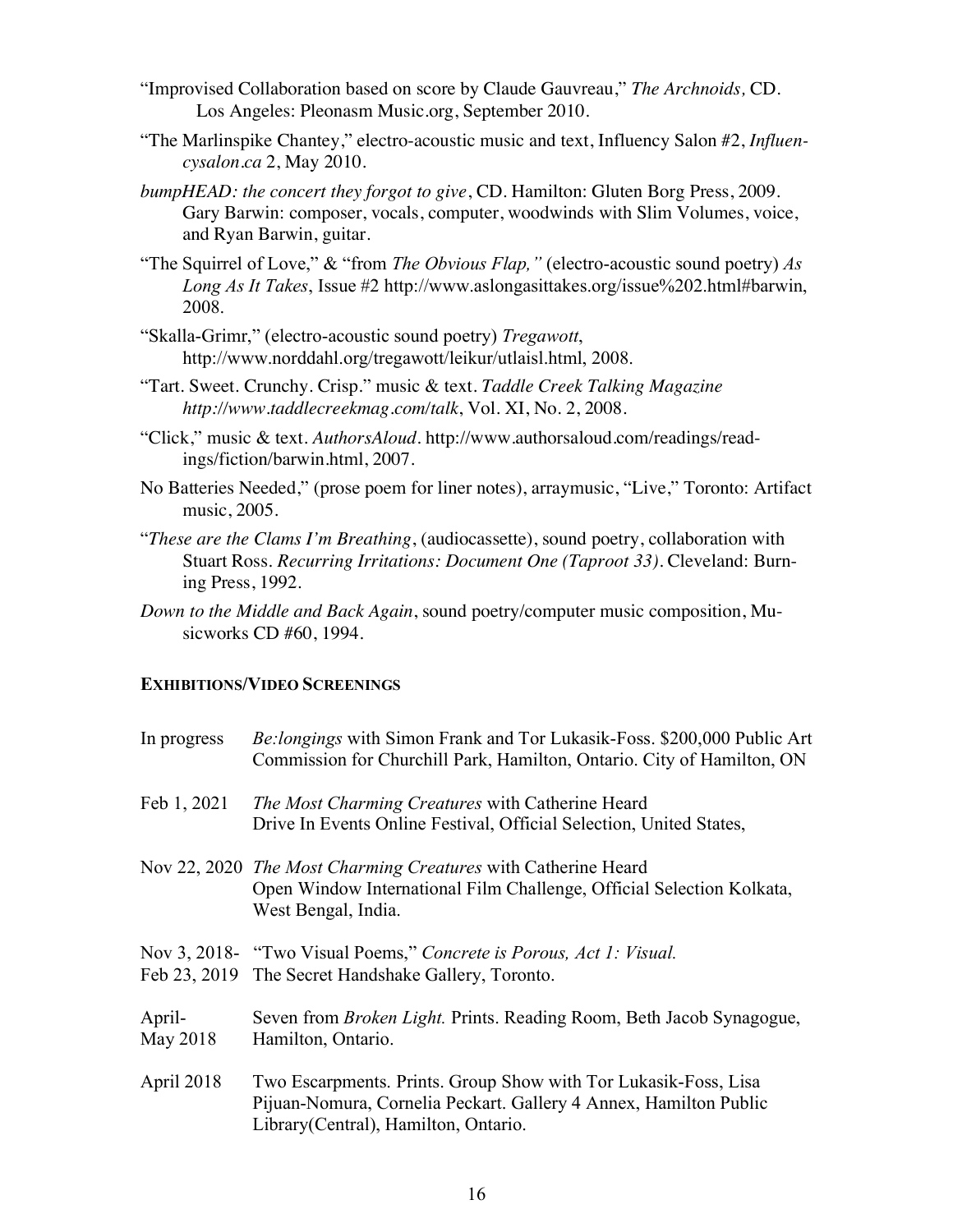| March<br>2018             | Broken Light. Prints. Reading Room, Bryan Prince Bookseller, Hamilton,<br>Ontario.                                                                                                                                                                |
|---------------------------|---------------------------------------------------------------------------------------------------------------------------------------------------------------------------------------------------------------------------------------------------|
| March 1-31<br>2018        | Quantum Typography. Prints. Gallery 4 Annex, Hamilton Public Library<br>(Central), Hamilton, Ontario.                                                                                                                                             |
| May 2017                  | October 2016- The Living Room: Subject. Object. Verb. Interactive Installation including<br>audio-enhanced typewriter. Art Gallery of Hamilton, Hamilton, Ontario.                                                                                |
| June 2017                 | The Library of Known Planets with Laine Groeneweg, Stephanie Vegh<br>and Steve Mazza. The Assembly Gallery, Hamilton Ontario.                                                                                                                     |
| April 2016                | An <i>Encyclopedia of Everything</i> . Digital collages. Show with Lisa Pijuan-<br>Nomura. Hundred Dollar Gallery, Hamilton, Ontario.                                                                                                             |
| $18$ Apr-<br>May 2015     | "Visual Poem," Exhibition of Asemic Works, The Spiril. Birgu, Malta.                                                                                                                                                                              |
| Apr 2015                  | "Two visual poems," TEXTual ARTivity exhibition, The Human Bean,<br>Cobourg, Ontario.                                                                                                                                                             |
| Feb 2015                  | "Two Visual Poems," in Parallax: Duncan MacDonald & Arnold McBay.<br>Grimsby Public Art Gallery.                                                                                                                                                  |
| 4 Oct 2015                | Frozen Charlotte installation by Catherine Heard with poems by Gregory<br>Betts, Gary Barwin, Kathleen McCracken and A. F. Moritz, with ceramic<br>sculptures by Catherine Heard. The Magic Vending Machine of Fate. The<br>Lucky Penny, Toronto. |
|                           | 4-7 Sept 2014 "Rorschach," "Moon," Homer's Odyssey: A Simpson's Art Show,<br>Videofag, Toronto.                                                                                                                                                   |
| 5 Nov 2013                | "The Hand," videopoem. Text & music by Gary Barwin, Video by Jenna<br>Mariash. Hamilton Film Festival, The Staircase, Hamilton, Ontario.                                                                                                          |
| 3 Oct 2013                | "Inverting the Deer," videopoem. Arnolfini Art Gallery. Bristol Poetry<br>Festival, UK.                                                                                                                                                           |
| 1 Sept 2013<br>Fall 2015. | "Quantum Language (Speech) 1 & 2," King William Art Walk<br>Public Art Street Banner installation. Hamilton, Ontario.                                                                                                                             |
|                           | 4 August 2013 "The Hand," videopoem. Text & music by Gary Barwin, Video by Jenna<br>Mariash. Filmpoem Festival. Dunbar, Scotland.                                                                                                                 |
| 3 Nov 2012:               | Cobourg, ON – <i>Inverting the Deer</i> (videopoem). Cobourg Poetry and<br>Literary Arts Festival. 37 King St. W., Cobourg, ON.                                                                                                                   |
|                           | 13 Oct 2012: Vancouver, BC – <i>Inverting the Deer</i> (videopoem). Visible Verse Video<br>Poetry Festival. Pacific Cinémathèque.                                                                                                                 |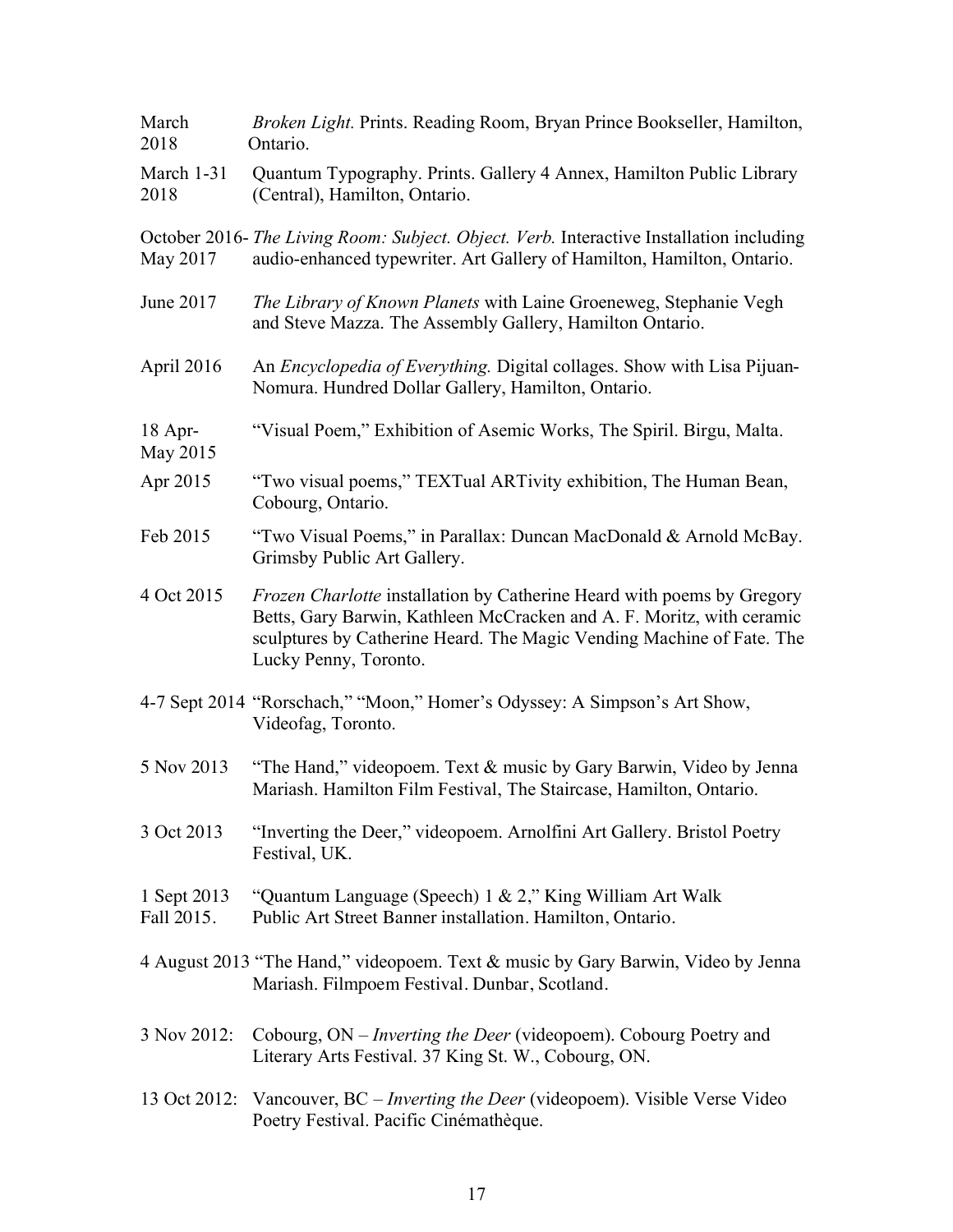- 22 June 2012. "Visual Poem," in *The Colouring Book Show,* Eve-N-Odd Gallery, St Petersburg, Florida
- 6 Oct 2011. Visual Poetry exhibition. Alþjóðleg ljóðahátíð (Iceland International Poetry Festival) with Marko Niemi, Monica Aasprong, and Anna Kawala: Reykjavik, Iceland.
- 1-28 Feb 2011 "Brick," Upstart Arts Project, Dublin, Ireland.
- 5 June 2010 "Five visual poems," *Selections from* The Last Vispo Anthology, Meet the Presses Indie Literary Market, Toronto.
- 25 April-May 1, 2011. "Magritte Forest." Sound and Vision: Visual Poetry Exhibition, Edmonton Poetry Festival. Edmonton, Alberta.
- 23 April 2010 "Ode," from *Selections from* The Last Vispo Anthology, Ráday Könyvesház Cultural Centre, Budapest.
- 4 Nov 2008 Vancouver, BC *Lungrage: A Short History of Breath* (videopoem). Visible Verse Video Poetry Festival. Pacific Cinémathèque.

### **JOURNAL AND MAGAZINE PUBLICATIONS – POETRY AND FICTION**

### **POETRY**

"Anechoic," *Knife Fork Book*. February 28, 2018

"Bells," *NewPoetry.ca*. February 19, 2018

"Thinking Birds," and "Baby," granta.com, February 2018.

"Lustrous ratcleaver clavicle: 4 Poems,' *Dispatches from the Poetry Wars*, January 2018.

"Combination," *This Magazine,* November/December 2017

"Essay," *Granta Magazine*, November 2017

"Five Visual Poems," Brave New Words Magazine (Ukraine), November 16, 2017.

"Visual Poem," *NewPoetry.ca*, October 2016.

Featured artist portfolio (Visual poems.) *Hamilton Review of Books,* Issue 1, Fall 2016.

"Rapid Museum," *The Goose (Journal of the Association for Literature, Environment, and Culture in Canada)*, Fall 2016.

Five visual poems. *Word for/word*, No. 28, Fall 2016.

"Sesame Street's Count is my Grandfather," *Schlemiel in Theory Blog,* Sept 19, 2016.

"Visual Poem," *Poetry (Chicago)*, September 2016.

"Alien Babies," Poetry is Dead Magazine, May 2016.

"Two Prose Poems," Matrix, 104, Spring 2016.

"Needleminer," NewPoetry.ca, March 2, 2016.

Six visual poems, h&, handandpoetry.blogspot.ca, 2016.

"Winter," Hazlitt.net, January 25, 2015. (Finalist: National Magazine award.)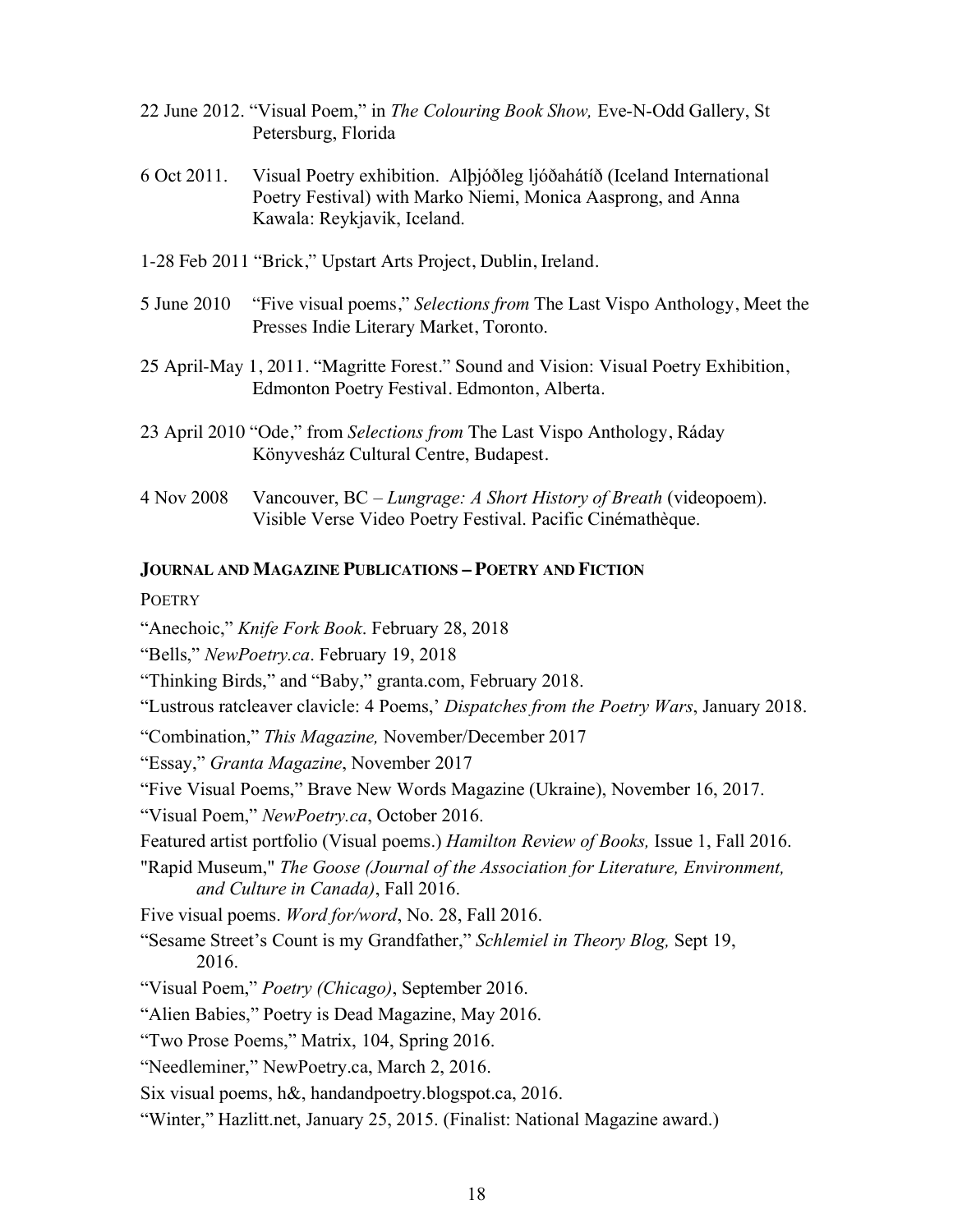- "Acrostic Ocean," *2017 Inaugural Poem.* Wednesday, 7 December 2016 http://2017inauguralpoem.blogspot.ca/
- "Time Travel," (visual poem), cover. Rampike Magazine. Volume 24, No. 1. Winter 2015.
- "how i watched until the moon," *Touch the Donkey #4,* November 2015.

Four Poems, *Event* 44/2, Fall 2015.

- "No TV for Woodpeckers," and "What is It?" Hood, lynncrosbie.com, May 14, 2015.
- "Five Visual Poems," Red Door Magazine (US) #18, 2015.

"Hammer," Time and Place #4, Fall 2015.

"Chair Coffeemaker Car Horse Deer Swallow: Shopping Cart Pastorals and Nature Poetry," essay, poem and photo essay, *The Goose (Journal of the Association for Literature, Environment, and Culture in Canada),* Winter 2014.

"Origami for Terrorists," *Rampike Magazine*. *Vallum*, Vol. 23, No. 2, Fall 2014.

"Three Poems on the Future," *Poetry is Dead*. Issue 10, Fall 2014

"Quickness," *Vallum Magazine*, Fall 2014*.*

- "a minimalist variational elegance," Chess Bard. *Chesspoetry.com*, Fall 2014*.*
- "Goodbye," *Rampike.* Vol.23/ No.1, Summer 2014.

"Not," "Full Stop," "Figures 1-3," *Arc Poetry Magazine*, Summer 2014.

"Ten Visual Poems," *ffooom10.* http://ffooom10.blogspot.com.br, June 15, 2014.

"Quark for Wyatt," and "My Nobel Prize," UnderCurrents Journal, 18, Spring 2014. " ." *Library of the Invisible.*

http://libraryofinvisible.blogspot.ca/2014/03/gary-barwin.html, March 2014.

"speechAE," "jeezbird," "wisebird," "h and I illusion," "w illusion," "evolove," "spinal column," *NoD Magazine* 17, Winter 2013

"Snow," *Arc Poetry Magazine*, Winter 2013.

"Go Away Suffering," and "Hammer," *Outlandish Magazine,* Winter 2013.

"Goodbye," *Rampike,* Vol. 23, No. 1, Winter 2014.

See Creature," *Extreme Writing Community* (Ukraine),

http://seks-ua.blogspot.ca/2013/11/gary-barwin.html, November 9, 2013.

"Translation of the Red Wheelbarrow," "Two commas, one rising," "New Bird,"

*Otoliths* (Australia). *Issue 31,* October 2013.

"Four poems," *illiterature* Issue 3, Fall 2013.

"Book," (visual poem), *ffooom: revista de arte e poesia* (Brazil) *Issue 1,* October 2013.

"A/Alpha," (visual poem), Extreme Writing Community (Ukraine) http://seks-ua.blogspot.ca/2013/09/gary-barwin.html

"The Wyatt and the Wherefore," (poem and essay) *Kadar Koli 8,* Fall 2013.

"Last," *Peter S. Yacht Club #19*, Summer 2013.

- "Two poems," *Poetry is Dead Magazine* #7: Mental Health Issue, Spring 2013.
- "3 Poems from *The Made Body*," "Self Portrait," "thought landscape," "Tango," *Otoliths,* #29 the-otolith-blogspot.com.au, May 2013.

"3 Visual Poems," *Truck*, http://halvard-johnson.blogspot.ca*,* April 6, 2013*.*

"Hooded A," *National Poetry Month*, nationalpoetrymonth.ca, April 1, 2013.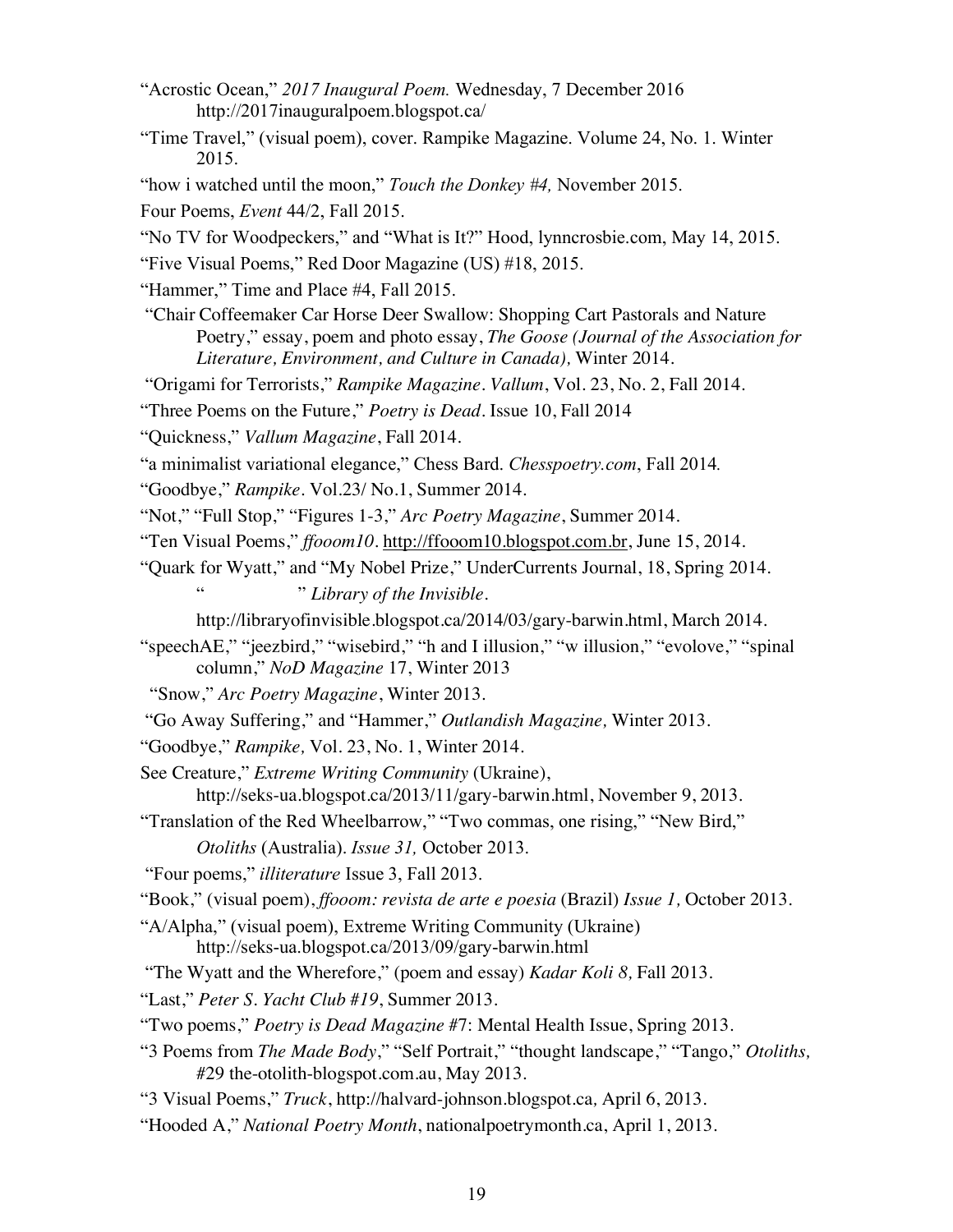"Mahoney Lonesome," *The Barnstormer* thebarnstormer.com, March 28, 2013.

- "Dusk. Dust. Night. Day. Knife," "Skeleton," "Tragic Story," *The Rusty Toque* #4, the rustytoque.com, Spring 2013.
- "A Tiny Man Balances an Elephant on his Back," "The Hand," "An Internet of Eels," *CanadianPoetries.ca*, February 2013.
- "Tragic Story," "Skeleton," "Civilization," "Dusk. Dust. Night. Day. Knife," *The Rusty Toqu*e #4, February 2013.
- "Belief Case," "Song," "How I Became Barbie," "3 Pastorals," *Ottawater 9,* January 2013. http://www.ottawater.com/ottawater9.pdf
- "Paper View (Winter)," Poets.org (The Academy of American Poets), January 2013. http://poetsorg.tumblr.com/post/39664566175/via-gary-barwin
- "Ode," *Paris Review* blog, December 2012. http://www.theparisreview.org/blog/ 2012/12/05/vispo/
- "Circle of Ifs," *Scientific American* blog, December 2012. http://blogs.scientificamerican.com/guest-blog/2012/12/15/mhpoetica-happyholidays/
- "Visual poem," *Arc Poetry Magazine* #69, Fall 2012.
- "Two Visual Poems," *Establishment Magazine Issue #2* (Merseyside, UK), November 2012. http://issuu.com/alecnewman/docs/est\_issue\_2/5
- "Slant," *Incongruous Quarterly #5*. IncongruousQuarterly.com, October 2012.
- "Time Machine*," The Week Shall Inherit the Verse*, Sept. 21, 2012. http://theweekshallinherittheverse.blogspot.ca
- "Five poems," *illiterature* Issue 2, Fall 2012.
- "Two visual poems," *Hobo Magazine* #14, Summer 2012.
- "Two Deer," *Dead Gender* #3, Spring 2012.
- "Five visual poems," *Otoliths* #25, http://the-otolith.blogspot.com.au, Spring 2012.
- "Hebrew Ampershands," *FluxUsa*, fluxusa.blogspot.com, August 2012.
- Visual poem, cover image for Dunn, M.D., *Fancy Clapping*. Sudbury: Your Scrivener Press, Spring 2012.
- "The Great Bear," and "The Birds," *The Fiddlehead*, No.251, Spring 2012.
- "Four Visual Poems," *New Poetry Forms*, http://newpoetryforms.blogspot.ca, May 23, 2012.
- "Noon Moon," Nationalpoetrymonth.ca, April 2012.
- "Tooth," *Unarmed Journal* #64 (St Paul, MN), January 2012.
- "Ampersand Butterfly," *Poets & Writers*, pw.org, January 24, 2012.
- "Bright Morning," Branch Magazine #7, branchmagazine.com, Fall 2011.
- "Visual Poem," The Reykjavik Grapevine. Issue 16, October 7-November 3, 2011.
- "Visual Poem," "Three Poems," Alþjóðleg ljóðahátíð (Iceland International Poetry Festival) Broadside and Program Booklet, October 2011.
- "Hair Today," "Woodland Road with Travellers," and "In Between," *Grain*, Summer 2011.
- "Three Visual Poems," *Dandelion Magazine*, Issue 36, No. 2, Winter 2011.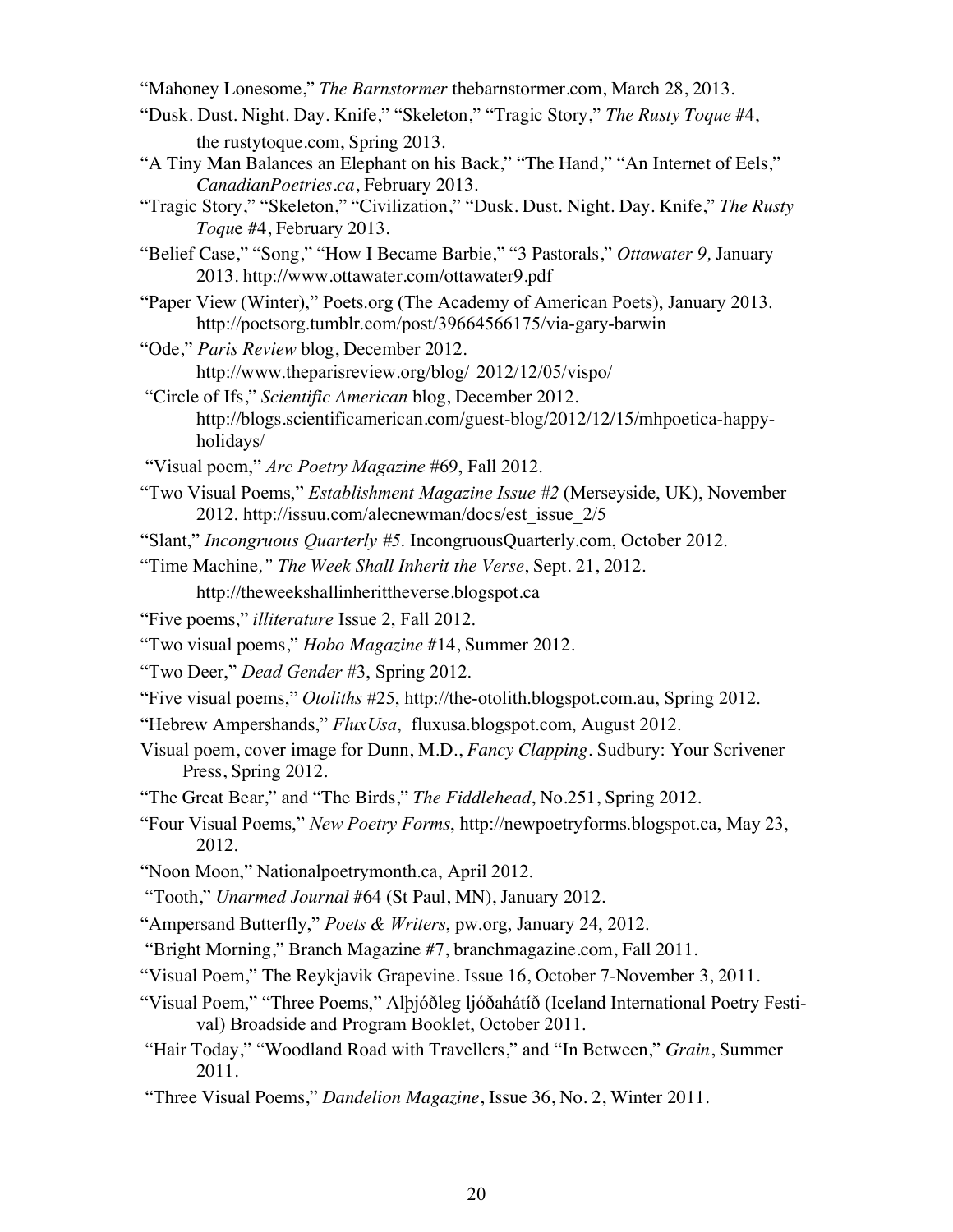- "Five Visual Poems," *Tip of the Knife* #3, http://tipoftheknife.blogspot.com/2011/01/tipof-knife-issue-3.html, January 2011.
- "Four visual poems from *The Obvious Flap*," (with Gregory Betts), *The New Post Literate: A Gallery of Asemic Writing,* January 2011. http://thenewpostliterate.blogspot.com/2011/01/obvious-flap-from-gary-barwin-and.html
- "Three Emails Sonnet," *Vallum* 8:1, Winter 2010.
- "Psalm 23," "Psalm 91," "House," *The Puritan*, Issue 11, Summer/Fall 2010.
- Three Visual Poems, *filling Station* #45, 2010.
- "Oil Ode," *Poets for Living Waters*, poetsgulfcoast.wordpress.com, July, 2010.
- "Poetry Be Like," (with Gregory Betts), *Rampike*, Vol. 19, No. 2, 2010.
- "The Marlinspike Chantey" and "Visual Poem," *Influency Salon* #2, Influencysalon.ca, May 2010.
- "Music for Viol da Gamba," "Toaster," "Ampersand Axed," "H Crutch," *Radioactive Moat*, #1, Radioactivemoat.com, 2010.
- "Ampersand Mandala," "Murmur," "Magritte Forest 2," "Magritte Forest 2b," "Sheep Revolver," *Würm*, Issue 2, http://thewurmhasturned.blogspot.com/, August 2009.
- "Poems from frogments from the frag pool," *DailyHaiku* Volume III (2009) Edmonton: Daily Haiku Journal.
- Seven Visual Poems, Drunken Boat 10, Spring 2009.
- "Moon Bone," "Happy Said," *Experiment-O*, Issue 1, http://www.experiment-o.com/ November 2008.
- "from 'The Obvious Flap,'" (with Greg Betts), *Room to Move*, 2008.
- "Two Visual Poems," Rampike 16/2, 2008.
- Three Haiku, "Flood," "Song," "Outlaw Revolution," "Relieving," "Gandhi in My Ear," *Ottawater* #4, January 2008.
- "The Porcupinity of the Stars," *Taddle Creek*, Vol XI, No.1, Christmas, 2007.
- "Chora II," with Gregory Betts, *Coconut* 9. http://www.coconutpoetry.org/barwinbetts1.htm, 2007.
- "Dawn of a Dead Wood Dawn," with Gregory Betts, *Shampoo* 29, March 2007.

"Inside H," "Why Did the Chicken?" Holy Beep! (*filling station* Publications Soc.) 2007.

- "The Smooth Fingers of the Phrenologist's Baby," "Why I Write," "Antelope," *Vallum* 4:2/5:1, 2007.
- **"**Two poems," *Peter O'Toole* #3, November 2007.
- "Living Room," "Snug," "since my house burned down," *PRECIPICe,* Vol. 15, #1, 2007.

"Inside H," *dig* #12, May 2007.

- "Four poems," *Peter O'Toole*, May 2007.
- "Furnace Coat," *Taddle Creek*, Vol X, No.1, 2006.
- "The Original Middle of Nowhere," "Fish of Rage," "Antelope," "The Smooth Fingers of the Phrenologist's Baby," *Draft* 2.1, October 2006.
- "Etherball," *Spire*, Vol. 3, No.7, May 2006.
- "Cob Bobbing II," "Aubade," *Peter F. Yacht Club*, April 2006.
- "Old Snake Man Makes Toast," *Twaddle* No.1, 2006.
- **"**History Notebook," *dig* #11, 2006.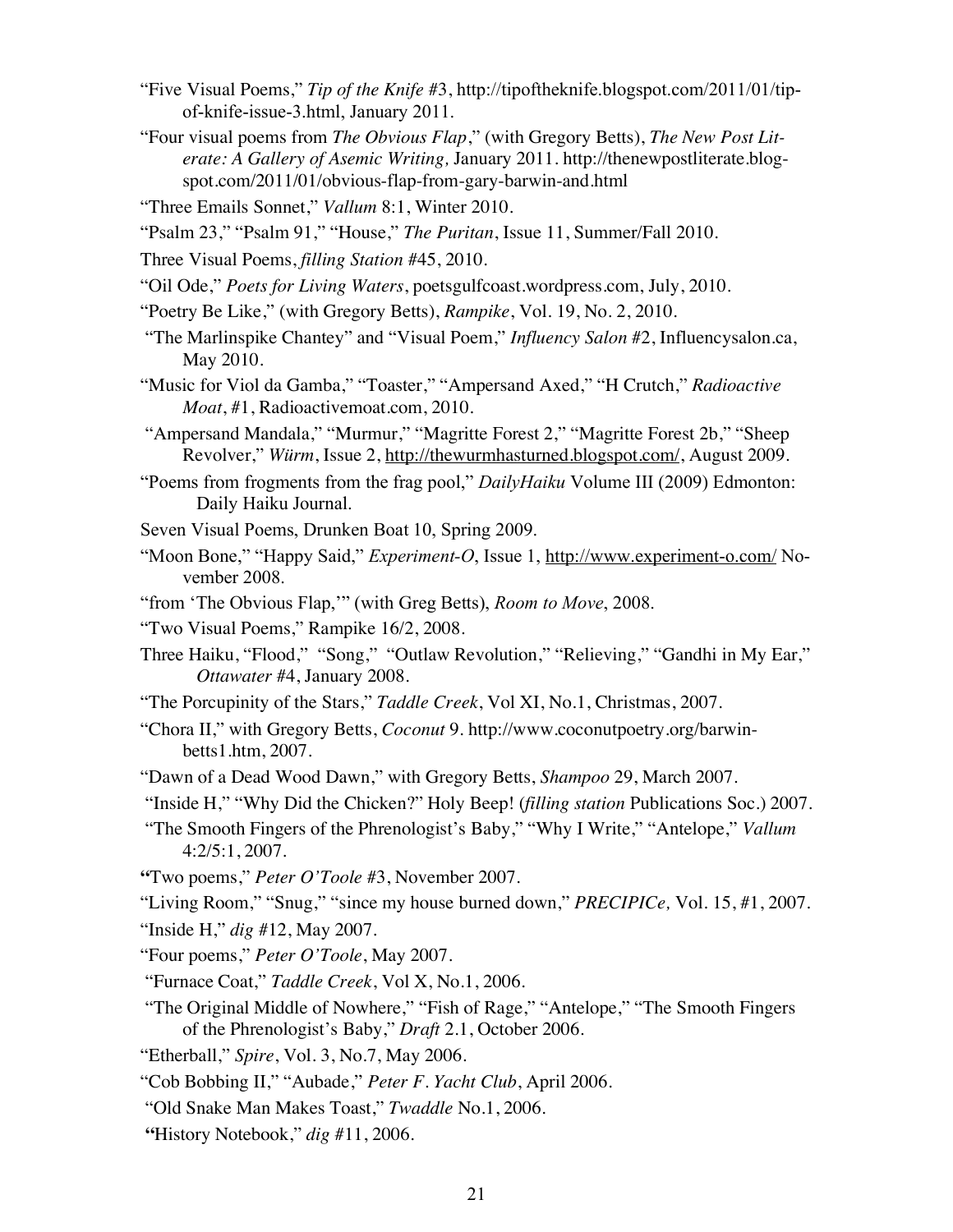- **"**Proverbs 1:20," *filling Station* #35, March 2006.
- **"**A Song for the Yak," *The Walrus,* July/August 2006.
- **"**Fencing," "thumbwars between birds," *fhole* #6, October 2005.
- **"**Frost," and "My Life as a Poet," *Hammered Out* #7, October 2005.
- "Testing Pattern," *Taddle Creek*, Vol IX, No.1, 2005.
- "A Perilous Human Face," "Greaseland," and "The Sky is No Reason," *dig* #9, Fall 2002.
- "Synonyms for Fish," *Stanzas Magazine*, Vol. 1, Number 26, March 2001.
- "Death of Surrealism," "Stay Here Warped Hypothesis," "Parallel Parking in a Curved World," *filling Station*, Issue 21, Summer 2001.
- "The Piano's Broken Spine," *Musicworks* #81 and 82 (2001).
- "Memory," Quarry, Summer 2001.
- "Some of the Parts," and "Tomorrow Comes Over," *Writing Space Journal*, Summer 2001.
- "Why do we worry," *Raw Nervz*, Spring 2001.
- "the moon is following me…," Back to Black, *curved h&z*, March 2001.
- "The Death of Surrealism," *filling Station*, Issue 20, December 2000.
- "from the Smith Coronamancy," and "Knives and Forks of the Millennium," *The Writing Space Journal*, Winter 2000.
- "The Great Themes," "Without Wheels," "Three Astral Condiments," "In the Shadow of Xylophones," and "The Black Smile." *Exquisite Corpse (Cyber Corpse #5/6)* Summer 2000.
- "Beat Red: Gluegun," *Write Magazine*, Summer 2000.
- "The Birth of Writing," and "Knock Knock," *Queen St. Quarterly*, September 1999.
- "Shaving the Sacred," "Brainbox," *Kairos* #11, September 1999.
- "Running Dry," "Beyond Closing," *filling Station*, September 1999.
- "Raising Eyebrows," *Rampike* Vol. 10, #1 1998.
- "Outside the Hat," "Jain Jing Loks," *Rampike* Vol.9, #2, 1998.
- *"*Hard Maple," *subTERRAIN*, #23, Winter 1998.
- "Mandala," "Good Neighbours Make Good Fences," "All Hat & No Cowboy," "Some Other Fish," and "My Son Looks in the Toilet at What He Has Made," *Rampike* Vol. 9, #1, 1997.
- "an astronaut," *Spudburn* #7, 1997.
- "Haiku Night in Canada," *Geist*, June 1997.
- "Mouth," and "Pink Balloon," *Rampike* Vol. 8, #2, 1997.
- "Street Sign," *Algoma Ink*, 1996.
- *"*Lester Nylon's Second Honk," *Lit*, December-January 1996.
- "Vroom"; "The Sunset Rides a Greasy Horse," *CB* No.3, May 1995.
- "Aleph My Heart," *Industrial Sabotage* #52, 1991.
- "Hand/cent rebus," *Spudburn* #6, 1991.
- "Phallic totem," 2 cents worth #1, *curved H&z*, 1990.
- "Hallelujah," *Impulse*, May 1990.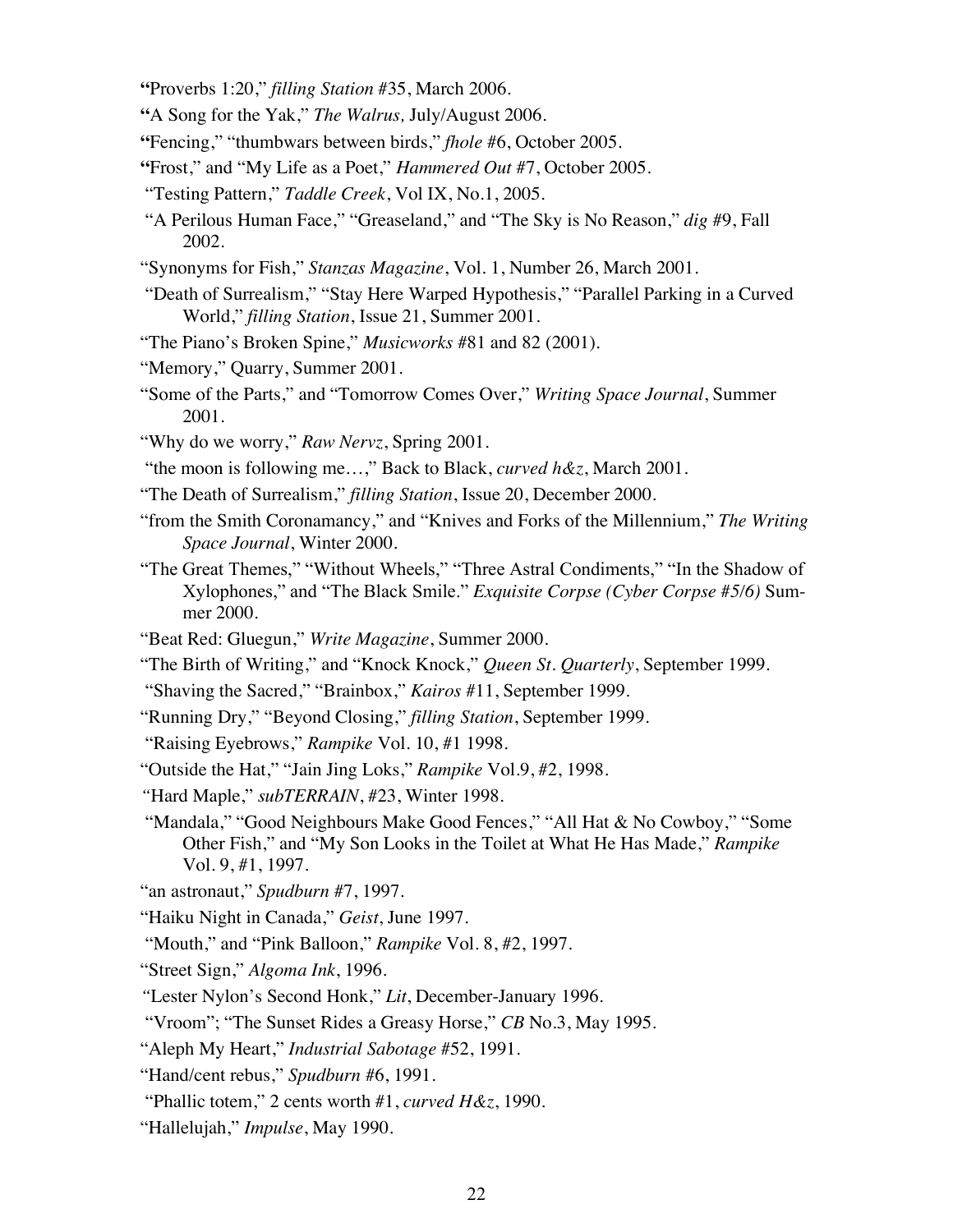"Buffalo Twang," *NARC* #3, 1990.

"dlo dnop"; "counting up to four," *Industrial Sabotage* #47, January 1990.

"the sun disappears behind clouds," *New Muse of Contempt,* Vol.3, No.4, 1989.

"King Arthur Was A Mountie," *The Round Table*, Vol. 5, 1989.

"Pumpkin Seed Landscape," *Spudburn* #5, Psycho Potato Press, Sept. 1989.

"huey long, louisiana governor...," *Dwarf Puppets on Parade*, No. 2, 1988.

"An amazing man," *Industrial Sabotage,* No.44, 1988.

"3 ukiah poems," *sh'wipe* O, 1988.

"sign," *sh'wipe* M, 1988.

"from speech and thought balloons for esperanto children", *sh'wipe* L, 1988.

"Ukiah: frogsongs 1-6," *Toronto South Asian Review*, Vol. 6, No. 2, 1987.

"waiting for d," *The Shit*, December 1987.

"mike", "head," *Industrial Sabotage*, No. 42, 1987.

"rhinoceros," *Inkstone*, Summer 1987.

"five for your daughters," *Push Machinery*, 1987.

"from 'speech & thought balloons for esperanto children'" *Mondo Hunkamooga*, No. 5, 1986.

from "speech & thought balloons for esperanto children," *Industrial Sabotage* #39, 1986.

Four Visual Poems; "On Nukes and Rhyme schemes...," *Lucky Jim's*, No. 3, 1986.

"height above sea on ground...," *Industrial Sabotage* #37, 1986.

from "speech and thought balloons for esperanto children," *Score* #9, 1986.

"First there was a witchhunt..." *What*, No. 1, 1985.

"the noun is in your hands," *Thalia Bullwinkle Review*, No. 2, 1985.

"three, four five and six: scores for musicmovement," *Score* #7, 1985.

"all this holiness...," *Industrial Sabotage*, No. 34, 1985.

"Wolf is at the door," The Scrivener, 1983.

"Orange You Glad," Event, Vol. 11, No. 2, 1982.

**FICTION** 

"Aid," and "B-I-N-G-O," *The Rusty Toque,* Issue 13, November 30, 2017

"Western," *Taddle Creek Magazine*, No. 36, Winter 2015-2016.

"Two texts on Time," *Rampike*. *Rampike Magazine*. Volume 24, No. 1*,* Winter 2015.

"Polar Bear," subTERRAIN, Vol 7, Issue #66, Winter 2014.

- "Adventure Enough for a Bindlestiff Boychick," (excerpt from *Yiddish for Pirates"* a novel*,) The Dalhousie Review,* Spring 2013.
- "The Great Explorer," *A Title Knows No Tales*, Grey Borders (Niagara Falls, ON), November 2012.

"Flight Path," *Taddle Creek,* Vol XXVIII, Winter 2012.

"Fershtupt on Dog Watch," (excerpt from *Yiddish for Pirates"* a novel*,) Joyland.* Joyland.ca*,* February 2012.

"Gimme Pig," *Unarmed Journal* #64 (St Paul, MN), January 2012.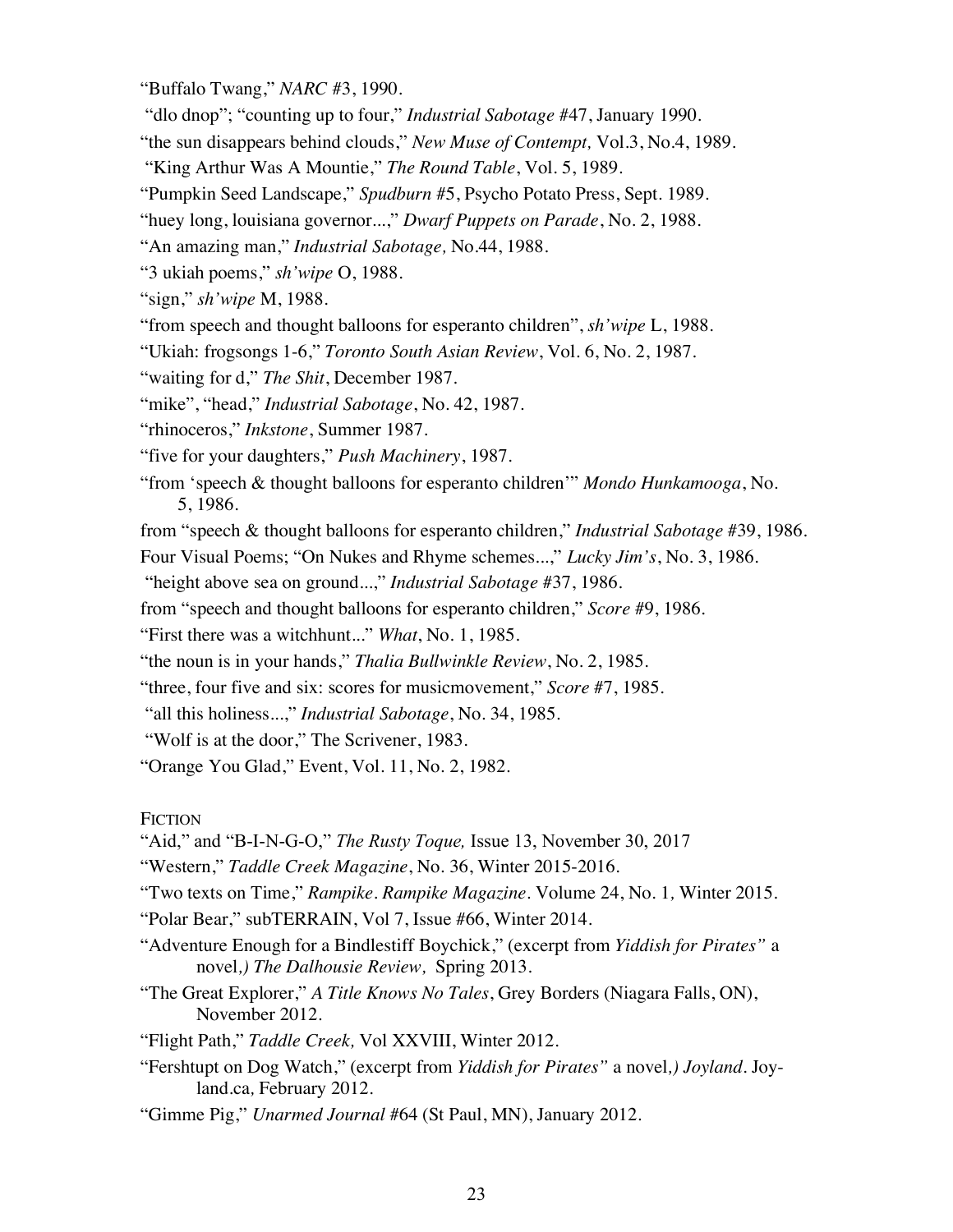- "The Haircut," *Dragnet Magazine*, Issue *4,* Winter 2012.
- "House," in *Prose of the Day*, Upstart (Ireland). Upstart.ie, April 16, 2011.
- "The Saxophonists' Book of the Dead," *Taddle Creek,* Vol XXVII, Winter 2011.
- "The New Squeeze," Prose-poetry, *The Incongruous Quarterly*, Issue #3, 2011.
- "Song," "The Wikipedia Bible," and "House," *Wonk* #6 (Wetaskiwin, AB), September, 2010.
- "The Long Way Home," "The Icemakers of the Anteater," "Rat", "Parables of Convenience," "The Empyrean," *This Magazine*, Sept/Oct 2010.
- "Evening Meal," "Bicycle," "Streambed," *Joyland*. Joyland.ca, October 2009.
- "The Orthoscendant Yodel of the Megascule," *Rampike* 16/1, 2007/2008.
- "Tart. Sweet. Crunchy. Crisp." *Taddle Creek*, Vol XI, No.2, Summer 2008.
- "Fish of Rage," *This Magazine*, Vol. 40, Number 5, April 2007.
- "Holiday," *Twaddle Magazine* #2, February 2007.
- "Bullet," "No Story Neither," "The Lollygagging Prongs of the Six-Bar Blues," *Crash* #10, 2005.
- "Pup-Tent of the Rent Heart," "Star Dust," *Rampike* 14/1, 2005.
- "Albert's Paradise," *Taddle Creek*, Vol VIII, No.2, Summer 2005.
- "Runner," *Taddle Creek*, Vol. VII, No.2, Summer 2004.
- "Click," *Descant*, No. 122, Vol. 34, No. 3, Fall 2003.
- "Uvula Shadows," *Taddle Creek*, Vol. VI, No. 2, Summer 2003.
- "Summer Morning, *Taddle Creek*, Vol V, No. 1, Winter 2002.
- "Freezer," *Dandelion*, Vol. 28, No.1, 2002.
- "Slice," *Taddle Creek*, Vol. IV, No. 2, Christmas, 2001.
- "My Tiny Ellascope," "Owl Riding," *Descant,* Winter 2001.
- "Frotella," *Perpetual Motion Machine* #3, Spring 2000.
- "The Long Arm," The Writing Space Journal, Fall 1999.
- "Defrosting Disney," *Canadian Forum*, August 1999.
- "Chicken Suit for the Soul," *Rampike*, Vol. 10, #2, 1999.
- "Book Pain Sublux," Mondo Hunkamooga, May 1997.
- "Five stories, 4 Questions and 23 Facts," *Geist* magazine, August 1996.
- "The End of a Cue," *Lit*, April-May 1996.
- "Oracle of Dog," *Rampike*, Vol. 8, No. 1, 1995-96.
- "Glyph"; "The Red Dogs of Dawn," Rampike Literary Supplement #2, *Border/Lines* #31, 1993/4.
- "The Lice of Monarchy," *What* #33, October 1993.
- "Cop of Cuffee," *Geist*, Vol. 2, No.3, April/May 1992.
- "What I Wear," *What* #26, 1991.
- "Outside the Hat," *Wag* #6, May 1995.
- "Shoe"; "Angels," *Mental Radio* #3, 1990.
- "Charlie," *Paragraph*, Vol. 12, No. 2, 1990.
- "Shepherds in the Parking Lot," *Rampike*, Vol. 10, 1990.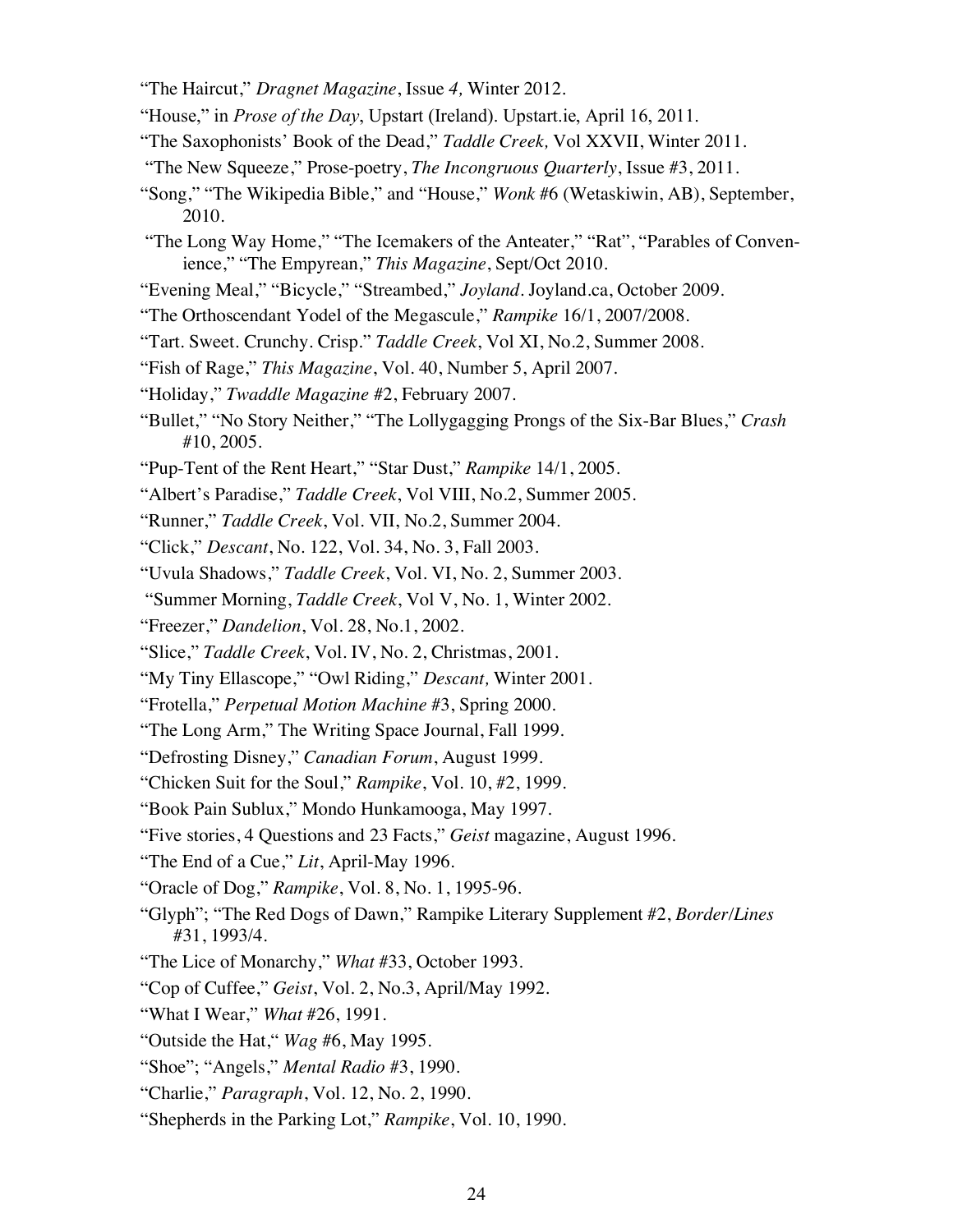"it couldn't have happened to a nicer person...," "the stars are a pale pox on the sky's dark chicken...,""four daunces," "in a few minutes i will tell you about geography," *West Coast Line*, No.3, Winter 1990.

"sand"; "king"; "rabbit," *This Magazine*, October 1990.

- "have you ever been outside on a summer evening," *Issue* (Niagara Artists' Centre), Vol.2, No.1, January-February 1990.
- "have you ever been outside on a summer evening"; "the hills were burning when..." *Poetry Canada Review*, Vol. 10, No.4, 1989.

"abulatif"; "old mother"; "daniel," *Mythic Circle* #7, 1989.

"The Fabulous Rhyming Dictionary," *The Journal of Wild Culture*, Winter 1989-90.

"Memory," *What*, No.3, 1986.

"five was burning," *Lost and Found Times* #21-22, 1985.

"Still Life in the Colour of Europe," *Ottawa View*, August 1985.

# **JOURNAL AND MAGAZINE PUBLICATIONS – CHILDRENS AND YA WRITING**

"Pet Poems," Chickadee, May 2011.

"Accidental Gold," Chickadee, June 2008.

"Ou est ton nez?" (Where is your Nose?), Les explorateurs, Jan-Fev 2008.

"There Goes Your Nose," Chickadee, December 2006.

"Owl Grown Up," Chirp, January/February 2006.

"Faraaz's Lucky Breaks," Chickadee, September 2005..

"Doug's Perfect Hiding Spots," Chirp, June 2005.

"Stanley's Secret: The Diary of a Cat Spy," Chickadee, December 2004.

"Pie in the Sky Summer," Chickadee, Summer 2004.

"Uncle Meatball Goes Bananas," Chirp, May 2004.

"The Stanley Hic! Cup," Chickadee, January/February 2004.

"Letter from Grandma's," Chirp, March 2002.

## **JOURNAL AND MAGAZINE PUBLICATIONS – ARTICLES/ESSAYS**

"Three Parts Behind-the-Scenes and One Part Front Lines: On Rachel Zolf's *Human Resources*," *Jacket2*. *Accepted. "Other Happinesses: Magazines Are Good; Magazines Are Very Good," The New Quarterly,* January 17, 2018

- "Not Just a Jewish Voice but Jewish Eyes: Henry Balinson and the *Jewish Voice of Hamilton*. Hamilton Arts & Letters, Issue 10. November, 2017.
- "It's Never Too Dark to Read: On Reviews and Unread Books," *Hamilton Review of Books,* Issue 2, Fall 2017.
- "Can Creative Writing be Taught?" *Access,* London Public Library magazine. December 2014.

"Notes toward a close reading," First reading of M. NourbeSe Philip's 'Zong!' #6 (4), *Jacket2*, jacket2.org. March 9, 2014.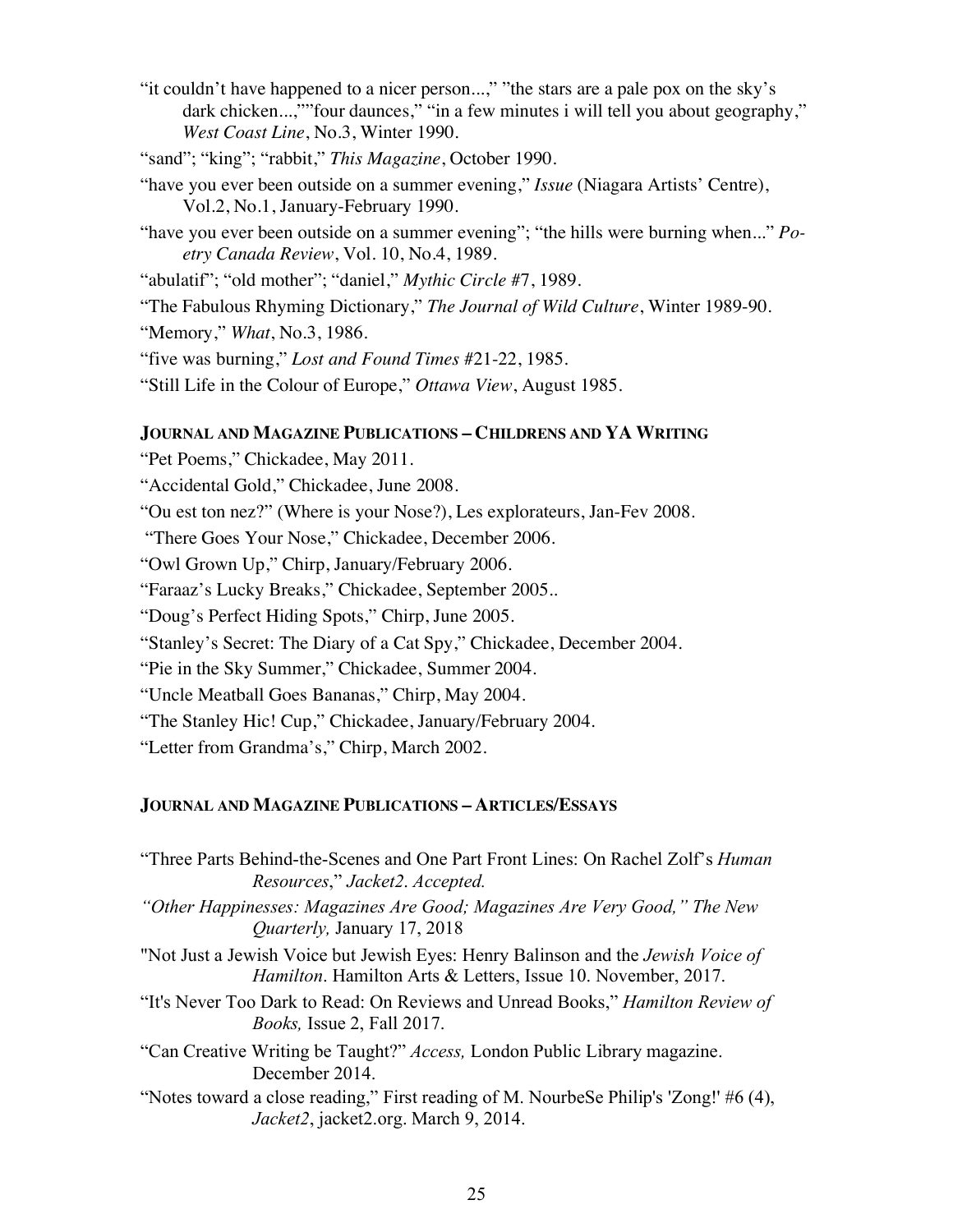"Ceci n'est pas Surrealism: a musical," *Rampike* 22:2 Winter 2012.

- "The Present 'House' of Story." The Town Crier (The Puritan) August 2013. http://town-crier.ca/ephemera/the-present-house-of-story/
- *Languageye: Close Reading Visual Poetry* (a commentary series), *Jacket2*, jacket2.org. May-October 2013
	- *Page don't cage me: The visual poetry of Amaranth Borsuk & Brad Bouse (in) between page and screen.* Nov 1, 2013.
	- *Squaring the vowels: On the visual poetry of Judith Copithrone. Oct 23,2013.*
	- *Eye plus eye equals H: Temporal flux in the visual poetry of Karl Jirgens.* Oct 20, 2013.
	- *Writing Social Plastics: Cultural polymers in the visual poems of Adam Dickinson.* Oct 17, 2013.
	- *Ecstacist of the Pwoermd: Geof Huth, Wreading, and the Single Word Poem.* Oct 13, 2013.
	- *Translation 2.0: Eric Zboya's At the Heart of a Shipwreck.* Sept 22, 2013.
	- *Talking doesn't always make things clearer: Christopher Willes' visible Negotiation with the invisible.* September 10, 2013.
	- *Two different eyes colliding: Nico Vassilakis on the poetics of looking.* September 9, 2013.
	- *Copy/pasting the physical world: The bookworks of Ragnhildur Jóhanns.* August 29, 2013.
	- *The Re(a)d Yarn: Narrative in the Visual Poetry of Satu Kaikkonen.* August 28, 2013.
	- *Outsourcery, biography by any other's name: kevin mcpherson eckhoff's "Jumble" from his* Their Biography. August 21, 2013.
	- *Fabulist of the surface: Márton Koppány and the shimmer of meaning.* July 30, 2013.
	- *Beyond the (fl)oral tradition: Folk art, Hungarian, and the visual poem Helen Hajnoczky's* Magyarazni. July 25, 2013.
	- *Inking outside the fox: type writing itself. MITSUMI ELEC. CO. LTD. by Eric Schmaltz & The Plastic Typewriter by Paul Dutton*. July 16, 2013.
	- *What kind of [sic] sense is that? Amanda Earl & the synaesthesia of reading.* June 23, 2013.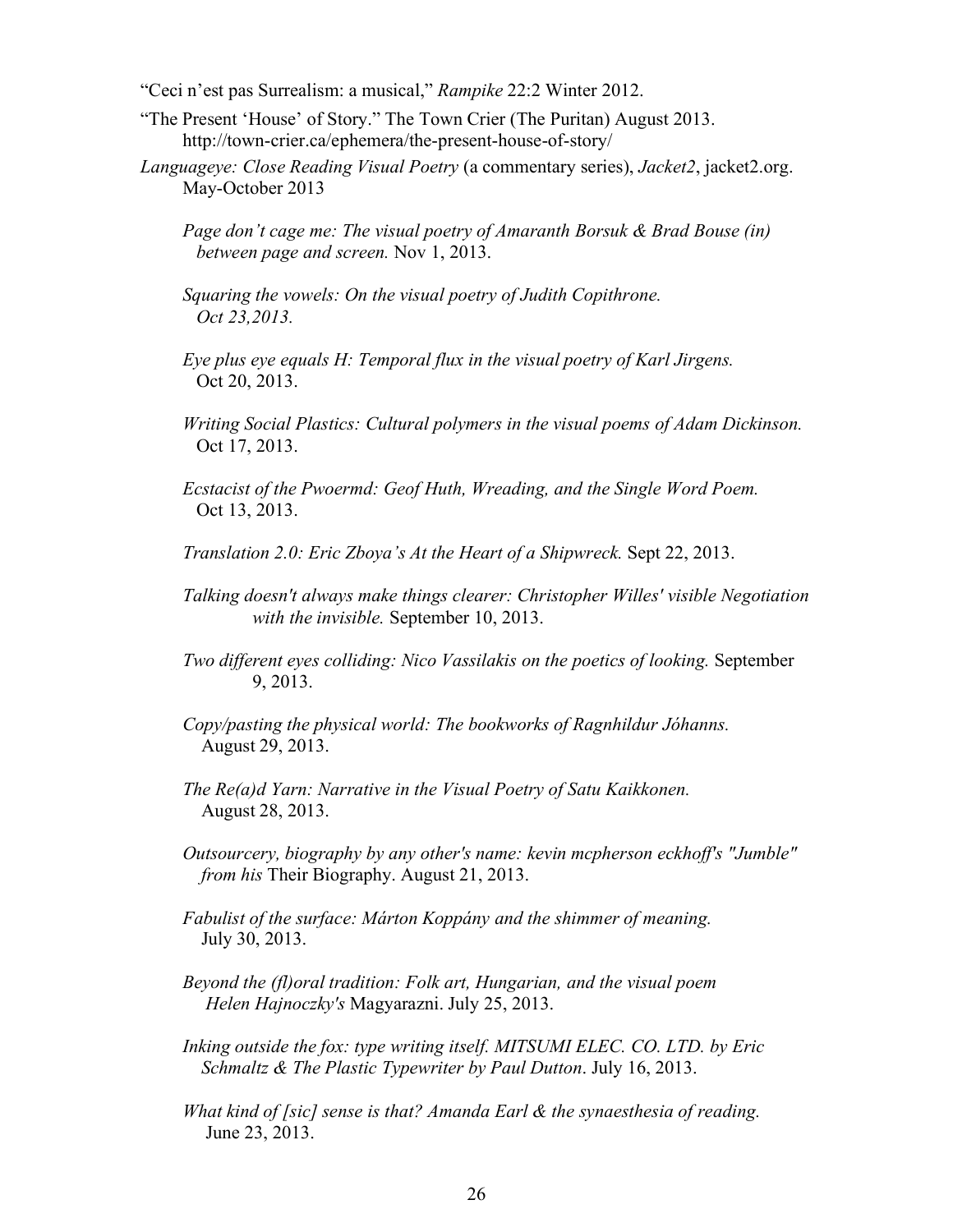- *Whys Ys: Stephen Nelson's* Dance of Past Lives*: Metaphors, metaphorms, metavores, letters which reach*. June 15, 2013.
- *"How much can you tweak English before it malfunctions?" QAGE AGAINST THE MACHINE: The visual poetry of Mike Cannell.* June 10, 2013
- *Not Sultans of Poetry but Thralls to its Charms: Christian Bök's* Odalisques. June 2, 2013.
- *Cover Versions: Reading Outside-in in Erica Baum's* Study. May 29, 2013.
- *A gumbo of mumbo-jumbo or a sub-rumba of Christopher Columbo: The visual creole of John M. Bennett*. May 22, 2013.
- *Beyond eco-slave names: gibb(ev(er)y(where(aware: A conservation with a rawlings*, May 14, 2013.
- *derek beaulieu's* Prose of the Trans-Canada*: A 1:1 scale road map of language.* May 9, 2013.
- *Dan Waber's* Another Tool for Discovering your Favorite Letter*: When is a text not a text?* May 3, 2013.
- *It's poetry but it ain't: Objects in visual poetry can be read closer than they appear.* May 3, 2013.
- "Quadrilogue: Having it Four Ways," with derek beaulieu, Gregory Betts, and Hugh Thomas. *Open Letter. 15th series, No. 1, Fall 2012.*
- "Literary Holiday Parties," OpenBookToronto.com, *http://www.openbooktoronto.com/ smurakami/blog/literary\_holiday\_parties\_gary\_barwin* Dec 6, 2012.
- "PLETE PLETE ME: A FEW THOGHT ON THUGHTS," *seventeen seconds: a journal of poetry and poetics*, Issue #4. Winter 2012. http://www.ottawater.com/seventeenseconds/pdfs/fourthissue.pdf
- "Wieners by Night," John Wieners' "The Acts of Youth", with Al Filreis, Ammiel Alcalay, and Danny Snelson, PoemTalk #43, Kelly Writers House, University of Pennsylvannia. June, 2011. http://jacket2.org/commentary/wieners-night-poemtalk-43.
- "Music for Writers 4: The Sound of One Face Flapping and the Slow Unfolding of Prisoner Time." *Lemon Hound.* May 27, 2011. http://lemonhound.blogspot.com/2011/05/music-for-writers-4-sound-of-one-face.html
- "Music for Writers 3: The Music of Speech," May 9, 2011. *Lemon Hound.* http://lemonhound.blogspot.com/2011/04/music-for-writers-3-music-of-speech.html
- "Music for Writers 2: Luciano Berio and the Labyrinth of Meaning," *Lemon Hound.* March 23, 2011. http://lemonhound.blogspot.com/2011/03/music-for-writers-2-luciano-berio-and.html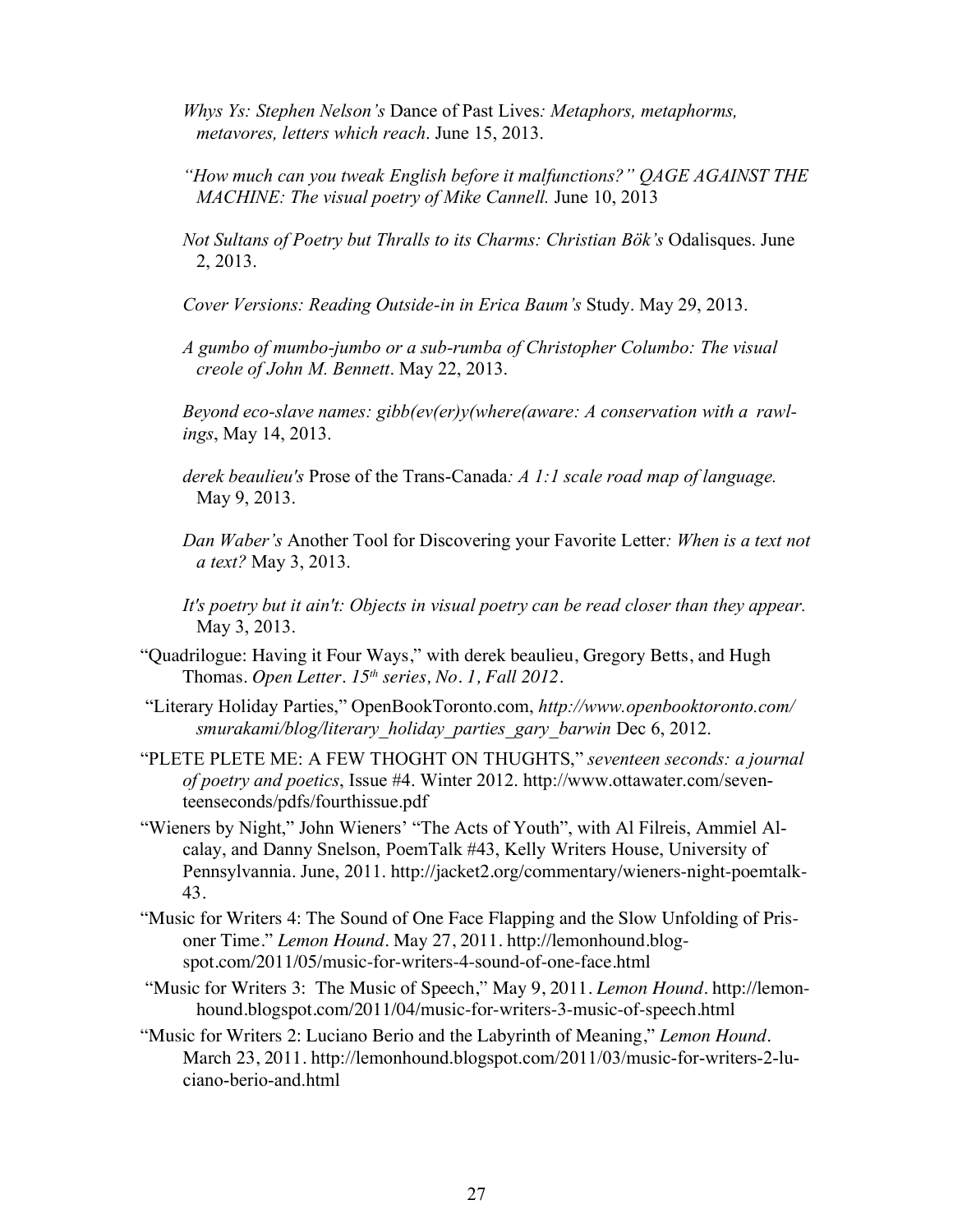- "Music for Writers 1: Trevor Wishart, the Supervoice, and the Boundaryless Alchemy of Image," *Lemon Hound*. March 9, 2011. http://lemonhound.blogspot.com/2011/03/music-for-writers-1-trevor-wishart.html
- "On Merrill Gilfillan," *Lemon Hound*. March 10, 2009. http://lemonhound.blogspot.com/2009/03/gary-barwin-on-merrill-gilfillan.html
- "Seeing our city through the eyes of a poet: On David McFadden," *Hamilton Spectator*, May 17, 2008.
- "Elegy for a Poodle," *Geist Magazine* #71, Winter, 2008.
- "James Tenney and the Theory of Everything," *Musicworks* 99, Winter 2007.
- **"**Martin's Idea: an Interactive Computer Music/Text Composition," *Rampike* Vol. 13, #2, 2004.
- "Advice for Writers," The Hamilton Spectator, Dec. 28, 2002.
- *"*From the Ghetto to the Ghetto Blaster: the Contribution of Jewish Musicians to Western Music*," Canadian Jewish News*, September 1999.

"Composers in Electronic Residence (CIER) Forges Link," *Prairie Sounds*, Spring 1999.

- "Composers in Electronic Residence," *Canadian Music Educator*, Vol. 40, No.1, Fall 1998.
- "Not *Frumpy, Wispy, Finicky Or Aesthetic*: Ideas in the Music of Louis Andriessen," *Musicworks* 60, Fall 1994, pp.32-40.

## **INTERVIEWS OF OTHERS**

*Onstage (Zoom) Interview with Michael Chabon.* Jewish Public Library, Montreal. Oct 19, 2021. *Onstage (Zoom) with Colum McCann*. Vancouver Jewish Book Festival. May 12, 2021. *Onstage (Zoom) with Vivek Shraya.* Sheridan College. April 8, 2021. *Two Onstage (Zoom) Interviews with Kaie Kellough, Sheridan College.* November 25, 2020 *Onstage (Zoom) Interview with Sally Cooper and Amy Jones,* April 19, 2020 *Onstage Interview with Cherie Dimaline. Grit Lit Festival, Hamilton.* Sept 19, 2019. O*nstage Interview with Peter Carey. Bram and Bluma Appel Salon*. Toronto Reference Library. March 5, 2017 *Everyone was suddenly everywhere: An interview with Joanne Arnott,* Jacket2. http://jacket2.org/interviews/everyone-was-suddenly-everywhere *Stuart Ross Exists. Details Follow: Interview with Stuart Ross*, *Jacket2.* http://jacket2.org/interviews/stuart-ross-exists-details-follow December 9, 2014. *Full Body Poetics: Interview with American polypoet, Geof Huth, Jacket2. https://jacket2.org/interviews/full-body-poetics* November 15, 2013. *Sound, Poetry: the Feature: Interview with Jaap Blonk,* Jacket2. https://jacket2.org/interviews/rs-nova-where-does-unintelligible-come June 29, 2013.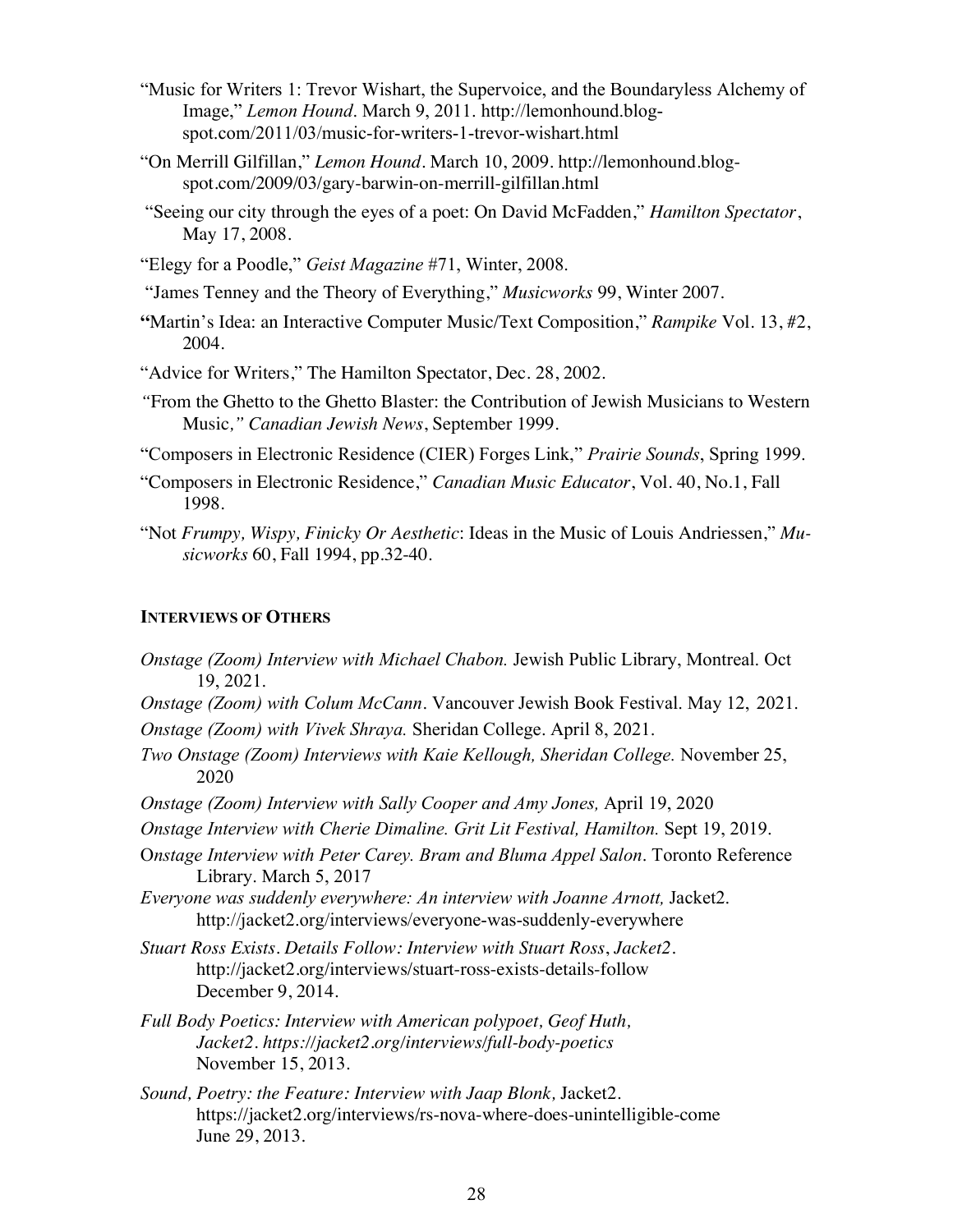*A Guy on the Rack, Falling in Love: An Anti-Interview with Jim Smith.* LemonHound.com http://lemonhound.com/2013/02/15/a-guy-on-the-rack-fallingin-love-an-anti-interview-with-jim-smith/ Feb. 13, 2013.

#### **JOURNAL AND MAGAZINE PUBLICATIONS – REVIEWS**

"A Bespoke Respoke: a review in the form of a sound poem of REPLY by psw and Kate Siklosi." September 15, 2021. http://blog.carouselmagazine.ca/usereview049/

Review of Three New Brunswick Poets. Hamilton Arts and Letters. 2020.

Review of MLA Chernoff"s *Delet This*, Humber Literary Review. 2019.

Review of Shazi Hafiz Ramji's *Port of Being*, *Hamilton Review of Books*. 2019.

Three Recent Jaap Blonk recordings. Musicworks, Fall 2014.

Review of *Goodbye, Ukelele* by Leigh Nash. Calgary: No Press. 2010.

Review of N.J. Dodic's "Muck (novel)," *Quill & Quire*, March 1996.

- Review of Jeremy Fox's "The Chocolate Man (novel)," *paragraph*, March 1996.
- Review of recordings "On the Way to Bethlehem," "Heaven and Earth," "Quartet for the End of Time," *Classical Music Magazine*, March 1996.
- Review of recording "Emotion" by David Eagle and Hope Lee, *SoundNotes 7*, October 1995.
- Reviews of recordings "Orchestral Works" by Lothar Klein, and "Dialogics" by David Keane, *SoundNotes 6*, March 1994.
- Reviews of recordings "Tongues of Angels" by Lawrence Cherney, and "Byzantium" by Christos Hatzis, *Classical Music Magazine,* February/March 1994.
- Reviews of recordings "Regarding Starlight" and "ne blamez jamais les bedoiuns," *SoundNotes 5*, October 1993.
- Review of Selima Hill's *The Accumulation of Small Acts of Kindness*, *What* Magazine #25, November/December 1990.

#### **AWARDS**

| 2020 | Nothing the Same, Everything Haunted: the Ballad of Motl the Cowboy<br>Canadian Jewish Literary Award (Fiction)                                             |
|------|-------------------------------------------------------------------------------------------------------------------------------------------------------------|
| 2019 | \$200,000 Public Arts Commission, City of Hamilton. With Tor Lukasik-<br>Foss and Simon Frank for a sculptural installation in Churchill Park,<br>Hamilton. |
|      | \$5,000 City of Hamilton Arts Grant.                                                                                                                        |
|      | 3 \$1,500 Ontario Arts Council Writer's Reserve Grants recommended<br>through Wolsak & Wynn, ECW Press, Hamilton Arts & Letters.                            |

Review of *Lost and Found Times* magazine, *Mondo Hunkamooga* #3, 1983.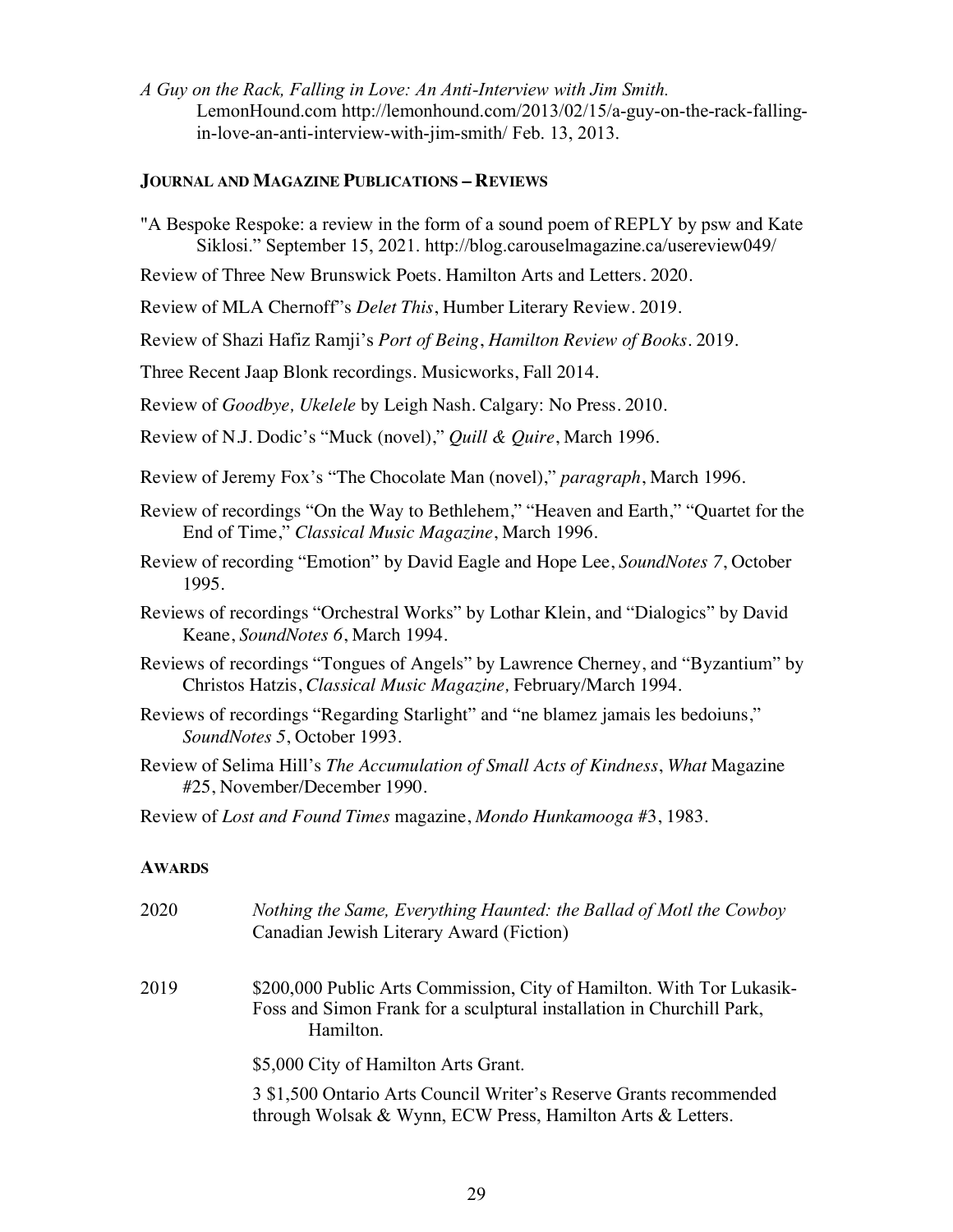| 2018      | \$25,000 Create and Explore Grant for Fiction work-in-progress.                                                                                                                                                                                          |
|-----------|----------------------------------------------------------------------------------------------------------------------------------------------------------------------------------------------------------------------------------------------------------|
| 2017      | Yiddish for Pirates:<br>Canadian Jewish Literary Award (Fiction)<br>Hamilton Literary Award, Fiction Book of Year                                                                                                                                        |
| 2016      | Yiddish for Pirates:<br>\$15,000 Stephen Leacock Medal for Literary Humour<br>Scotiabank Giller Prize, finalist. Fiction.<br>Governor General's Literary Awards (Fiction), finalist.<br>National Magazine Award, finalist: Poetry. "Winter."             |
| 2015      | Winner: Hamilton Literary Awards, Poetry Book of the Year for Moon<br><b>Baboon Canoe.</b>                                                                                                                                                               |
| 2014      | \$12,000 Ontario Arts Council Work-in-Press Grant for No TV for<br><i>Woodpeckers</i> (poetry)<br>\$6,000 OAC Multimedia Arts Grant for H: for it is a pleasure and a<br>surprise to breathe                                                             |
| 2013      | City of Hamilton Arts Award (Literature; Established Artist)                                                                                                                                                                                             |
| 2012-2013 | \$25,000 Canada Council Grant to Professional Writers for Yiddish for Pi-<br>rates.                                                                                                                                                                      |
|           | \$12,000 Ontario Arts Council Work-in-Progress Grant for Yiddish for Pi-<br>rates.                                                                                                                                                                       |
| 2012      | VidLit Videopoetry Prize. 3 <sup>rd</sup> Place. Canadian Review of Literature in Per<br>formance. LitLive.ca Fall 2012.                                                                                                                                 |
| 1989-2011 | 19 Ontario Arts Council Writers' Reserve Grants recommended through<br>Moonstone Press, Mercury Press, Wolsak and Wynn, Brick Books, Coach<br>House Press, This Magazine, Open Letter, Descant, Rampike, and Taddle<br>Creek. Award Value: each \$1,500. |
| 2011      | Winner: Hamilton Literary Awards, Poetry Book of the Year for <i>The Por</i><br>cupinity of the Stars.<br>Co-winner, Poetry NOW, Harbourfront Centre, Toronto.<br>Long-listed Finalist: ReLit Award for The Porcupinity of the Stars.                    |
| 2010      | Co-winner, bpNichol Chapbook Award for Inverting the Deer.                                                                                                                                                                                               |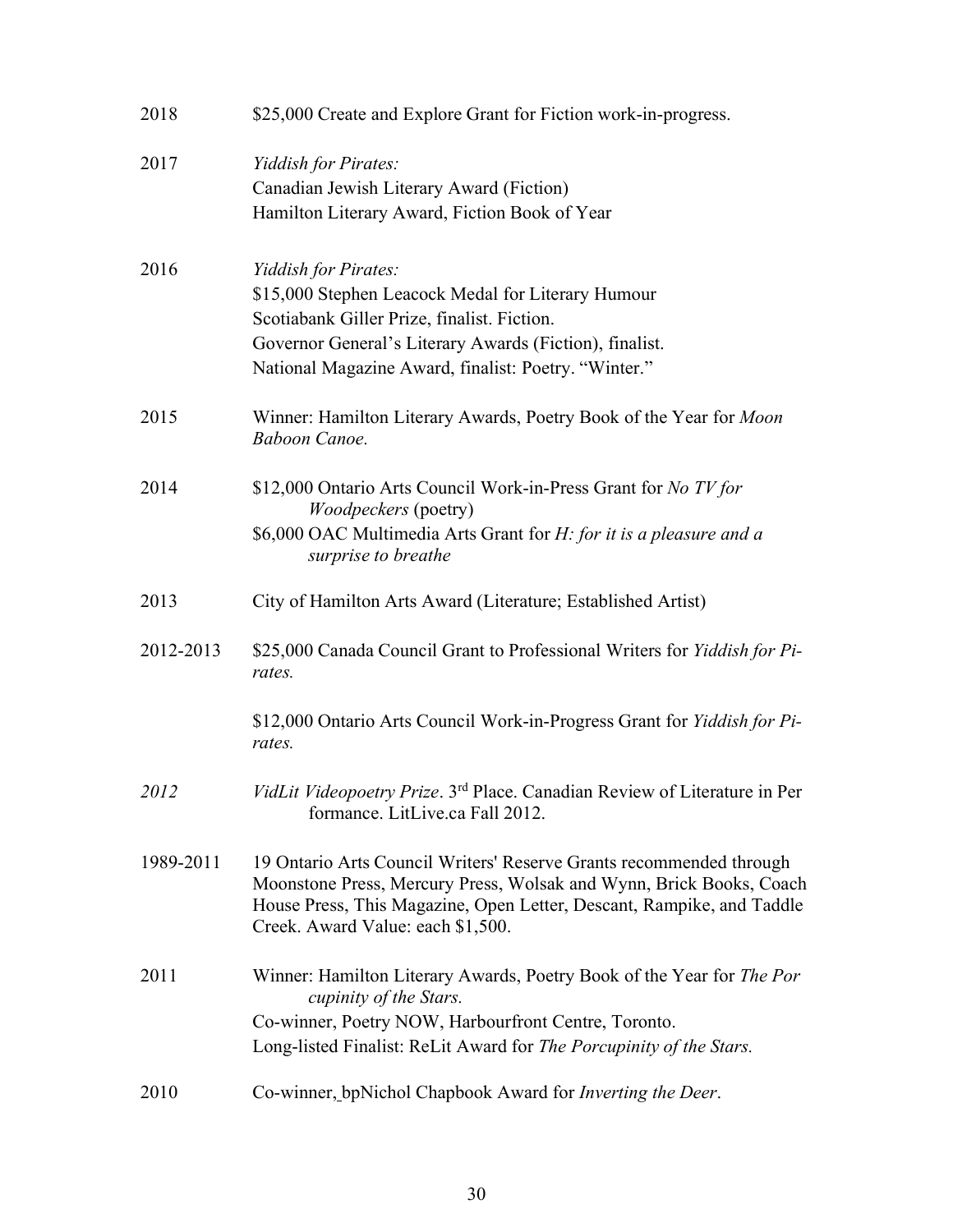|      | Winner: Literary Deathmatch. Bowery Poetry Club, NY.                                                                  |
|------|-----------------------------------------------------------------------------------------------------------------------|
| 2006 | Long-listed Finalist: ReLit Award for frogments from the frag pool.                                                   |
| 2005 | Long-listed Finalist: ReLit Award for Doctor Weep and other strange<br>teeth.                                         |
| 2001 | Winner: Hamilton Literary Awards, Poetry Book of the Year for Raising<br>Eyebrows.                                    |
|      | Short-listed Finalist: Canadian Library Association YA Book of the Year<br>for Seeing Stars.                          |
|      | Short-listed Finalist: Crime Writers of Canada Arthur Ellis Award for See<br>ing Stars.                               |
|      | Canadian Children's Book Centre Starred "Our Choice" award for Seeing<br>Stars.                                       |
| 1999 | Artist Award in Literature, K.M. Hunter Foundation, Ontario Arts Coun<br>cil.                                         |
|      | Surreal web site award for Outside the Hat.                                                                           |
|      | Children's Book Centre "Our Choice" Award for The Magic Mustache.                                                     |
|      | Alcuin Award for Book Design for The Magic Mustache.                                                                  |
| 1998 | Project: My Life in the Salad Spinner (poems). Ontario Arts Council<br>Work-in-Progress Award. Award value: \$12,000. |
|      | Children's Book Centre "Our Choice" Award for The Racing Worm<br>Brothers.                                            |
| 1990 | Tuition Scholarship: State University of New York at Buffalo.                                                         |
| 1987 | Co-winner: President's Prize in Poetry, York University.                                                              |
| 1981 | University of Toronto Jazz Scholarship (declined).                                                                    |
|      | Semi-finalist in writing: U.S. Presidential Scholarship in the Arts.                                                  |

# **INTERVIEWS/MEDIA ARTICLES**

# PRINT/INTERNET

"On Listening to the Parrot," Profile by Brian Bethune. *Macleans*. October 18, 2016.

"Interview," with rob mclennan. *Touch the Donkey.* April 6, 2015.

"Alex Porco on Gary Barwin's *Moon Baboon Canoe*,"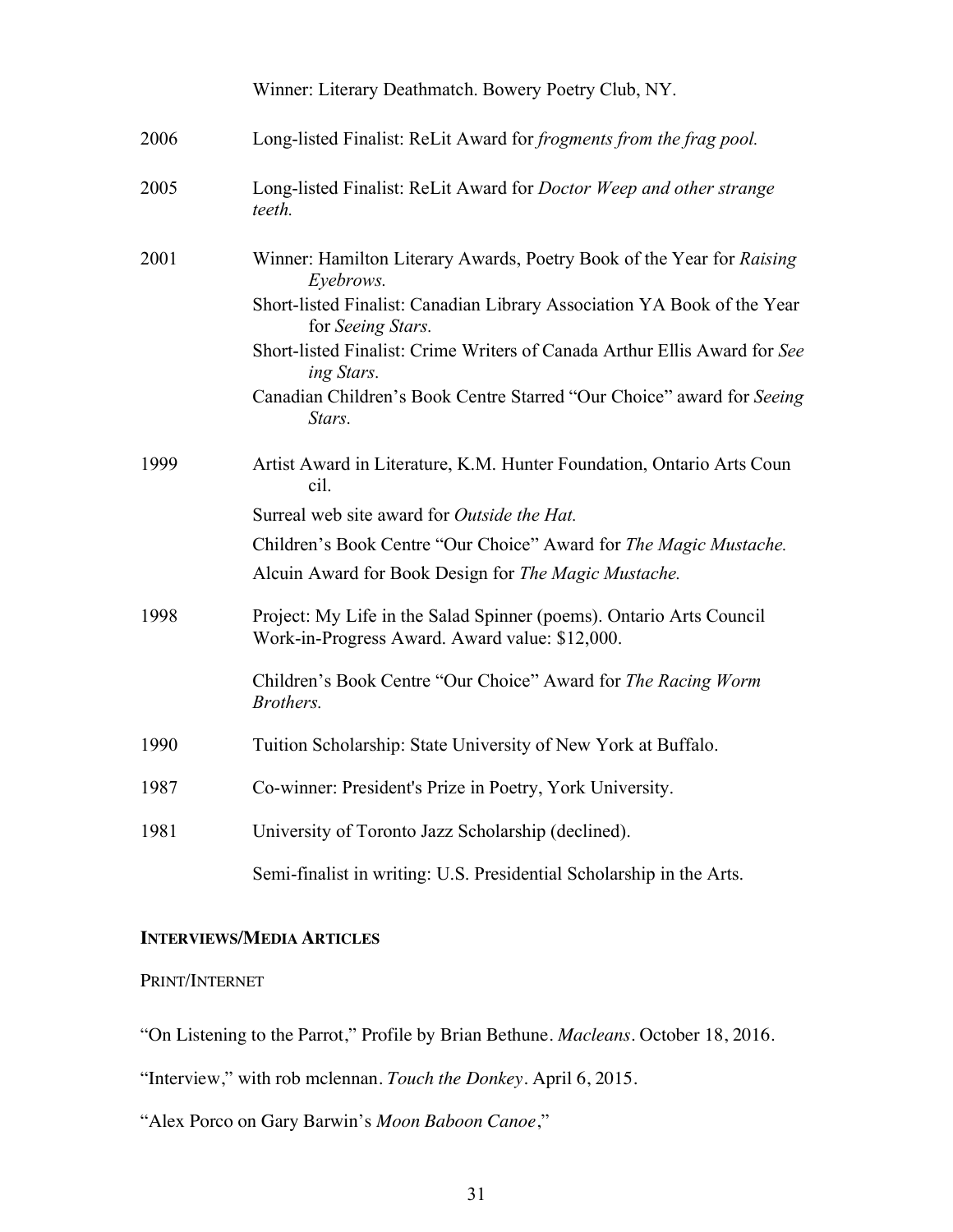http://lemonhound.com, July 29, 2014

"Gary Barwin's Red Letter Day," 49thshelf.com blog. July 29, 2014.

"Interview," with Sandra Ridley. *Arc Poetry Magazine.* Summer 2014.

- "Interview," with Katherine Parrish, Aaron and Katherine's Poetry Adventure. Episode 1: *Back to School.* http://poetryadventure.ca/audiophiles/poetry%20adventure%20Sept%202013%20 part%201%202.mp3
- "Poets in Profile: Gary Barwin," Open Book Ontario. August 19, 2013. http://www.openbookontario.com/news/poets\_profile\_gary\_barwin
- "Profile of [Gary Barwin's] serif of nottingham editions," interview with rob mclennan, rob mclennan's blog http://robmclennan.blogspot.ca/2013/03/profile-of-serif-ofnottingham-editions.html Friday, March 1, 2013.
- "Questionless Book Interview," interview with George Murray, Open Book Toronto, November 2011. http://www.openbooktoronto.com/gmurray/blog/questionless books interview poet and multidisciplinary artist gary barwin
- "I is an Udder," interview with Jay Gamble, Whetstone Magazine, University of Lethbridge, Fall 2011.
- "Gary Barwin profile,*" LitLive: the Canadian Review of Literature in Performance,"* LitLive.ca #6, Summer 2012 http://www.litlive.ca/story/471
- *"We Are Who We Are: Life Inspires Notre Dame Student Writing,"* by Danielle Wong Hamilton Spectator, Friday June 8<sup>th</sup>.
- "The Great Canadian Writers Craft Interview," Open Book Toronto, July, 2011. http://www.openbooktoronto.com/greatcanadianwriterscraft/blog/great\_canadian writers craft interview gary barwin
- "Q & A with local author," Interview with Dave Kuruc, H Magazine, November 2010. http://www.new.hmag.ca/?p=1458&print=1
- "A Grammatical Scale," Interview with Alessandro Porco, OpenBook Toronto, June 28, 2010. http://www.openbooktoronto.com/aporco/blog/grammatical\_scale\_interviewwith\_gary\_barwing
- "Coming Soon: Gary Barwin's The Porcupinity of the Stars." Interview with Erin Balser. Torontoist, August, 24, 2010. http://theexcerpt.com/2010/08/coming-soon-gary-barwins-the-porcupinity-of-thestars/
- Gary Barwin: a few words and a poem, Interview with Sina Queyras, Lemon Hound, November 2008.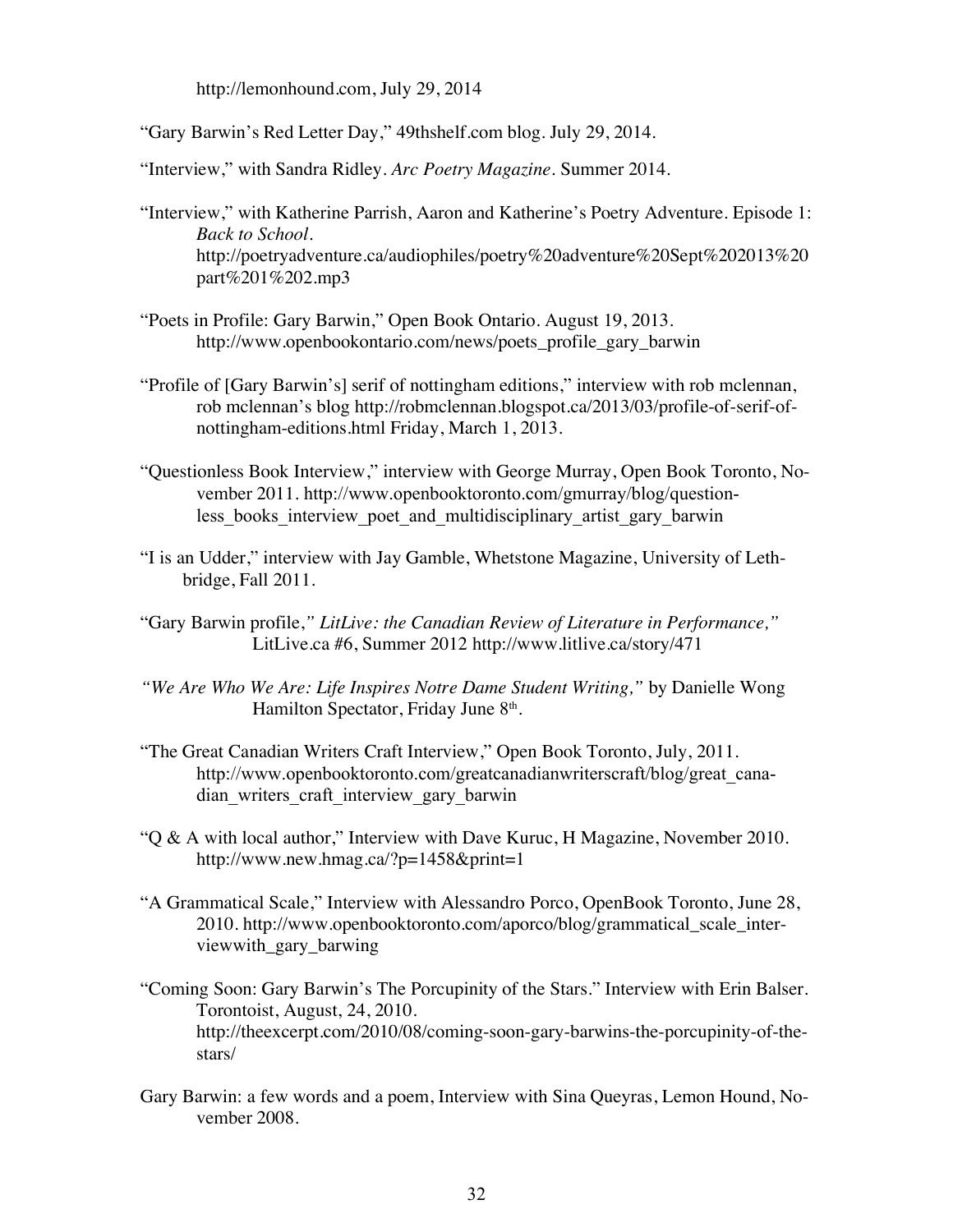http://lemonhound.blogspot.com/2008/11/gary-barwin-few-words-and-poem.html

- "12 or 20 Questions with Gary Barwin." Interview with rob mclennan. rob mclennan's blog, January 12, 2008. http://robmclennan.blogspot.com/2008/01/12-or-20-questions-with-gary-barwin.html
- "For Kids the Plot Thickens," *London Free Press*. 18 August 2005.
- "Gary Barwin," *Contemporary Authors*, (2003) Farmington Hills, MI: Gale Group.
- "From Word to Web: The Techno World of Gary Barwin," by Anya Wassenberg. *Arts Beat* (Hamilton) March 2001.
- "Gary Barwin combines love of words into delightful stories and poems" *Ottawa Jewish Bulletin*. 29 November 1999.
- Author accesses 'different ways to imagine" by Mark Caughlin. *The Manitoban* (Winnipeg). 10 February 1999.
- "He Shoots, He Scores: Hamilton's Gary Barwin: An Author with an Edge" by Kerry J. Schooley, *id magazine*. January 14-20, 1999, p. 6.
- "Hamilton Surrealist poet is the diagonal arachnid" by Jeff Mahoney. *Hamilton Spectator.* 15 February 1996, p.6.
- "Poet's muse visited St Catharines." *The St Catharines Standard*. 18 November 1995, C6.
- "Poet Barwin deals with 'cultural iconography.'" *Canadian Jewish News*. 8 June, 1989, p. 47.

### **BOOKS & CHAPBOOKS EDITED**

Spinosa, Dani, *O O: Typewriter Poems.* Editor*.* Picton: Ontario: Invisible Publishing. Forthcoming 2020.

beaulieu, derek, *Koloss.* Hamilton: serif of nottingham editions, 2017.

Porco, Alex, *The Low End Theory*. Hamilton: serif of nottingham editions, 2017.

Ross, Stuart, and Huttel, Richard, *Sonnets*, Hamilton: serif of nottingham editions, 2016.

Spenst, Kevin, *Ward Notes*, Hamilton: serif of nottingham editions, 2016.

Neilson, Shane, *New Brunswick*, Hamilton: serif of nottingham editions, 2016.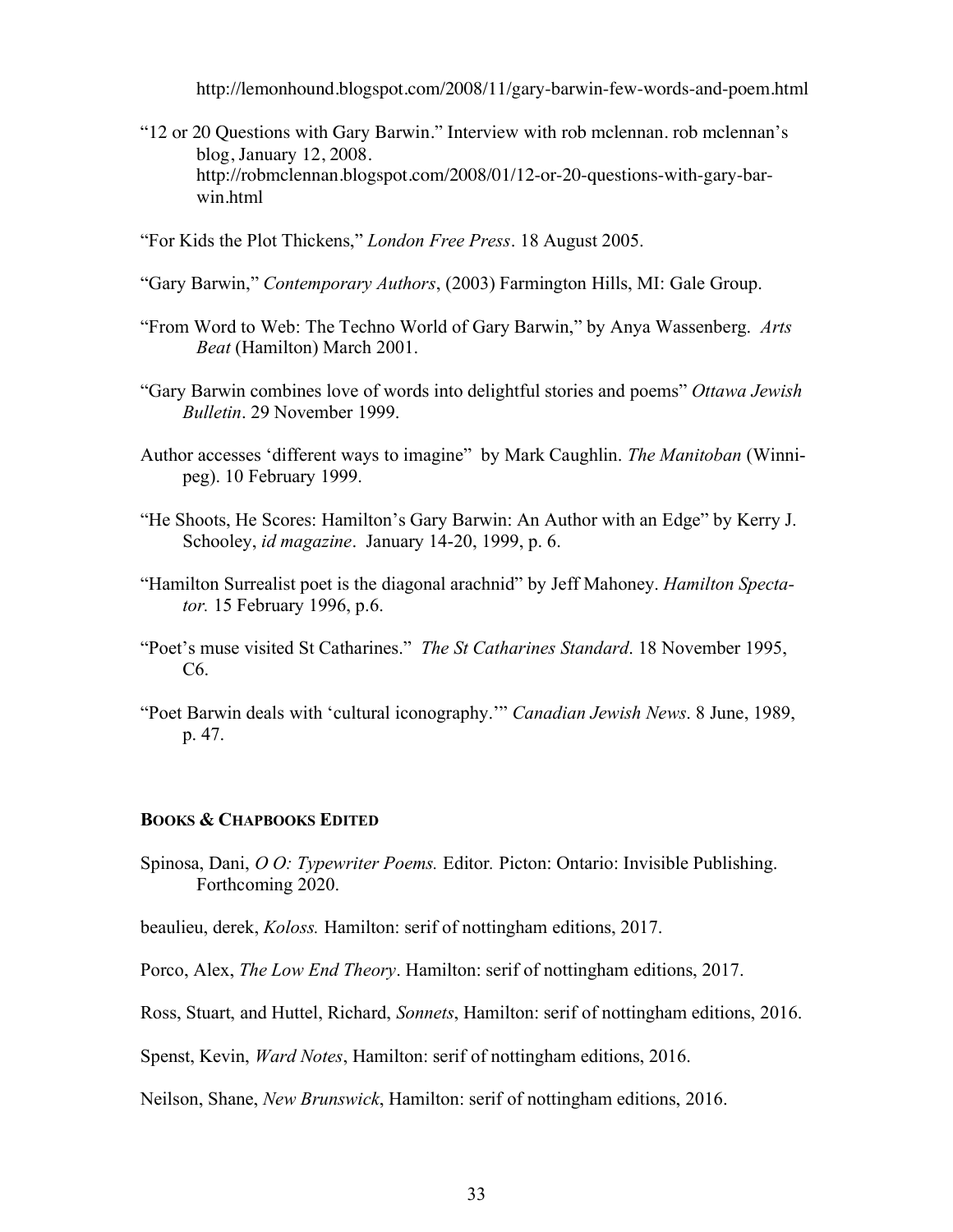Langedyk, Benny, *Manipulated Shed*, Hamilton: serif of nottingham editions, 2014.

Spenst, Kevin, *retractable,* Hamilton: serif of nottingham editions, 2013.

*We Are Who We Are* (workshop group)*: Warning Contains Superheros*, Hamilton: serif of nottingham editions/Urban Arts Initiative, 2012.

Sikkema, Michael, *The Sky The,* Hamilton: serif of nottingham editions, 2012.

*We Are Who We Are* (workshop group)*: Warning Contains Stories*, Hamilton: serif of nottingham editions/Urban Arts Initiative, 2011.

Huth, N.F., *3 Words,* Hamilton: serif of nottingham editions, 2011.

- Fleming, Ally, *what happened was: he flew,* Hamilton: serif of nottingham editions, 2011.
- Gudding, Gabriel, *Congratulations on Being Here*, Kingston, PA: supernova tadpole editions, 2010.
- Thomas, Hugh, *a heart badly buried by five shovels,* Kingston, PA: supernova tadpole editions, 2010.

# **SELECTED READINGS/PERFORMANCE 2010-2021**

2017-2021readings include appearances at: International Festival of Authors, China tour (Beijing, Nanjing, Shanghai, Suzhou), Vancouver Writers Festival, Sidney Literary Festival, Vancouver Jewish Literary Festival, Planet Earth Poetry (Victoria), Heliconian Club Literary Lecture Series (Toronto), York University Canadian Writers in Person Series, Factory Reading Series Ottawa, Bookfest Windsor, Fort Erie, London Wordfest, LitLive Readings (Hamilton), Wakefield Literary Festival, Something Else Festival (Hamilton), Quebec Writers Festival, Konkrete Kanada Conference (uOttawa), FOLD (Festival of Literary Diversity, Brampton), Bell City Authors Series (Brantford), WordFest (Ottawa International Writers Festival), Jewish Book Council (New York).

April 23, 2018 Na'amat Celebrity Author Luncheon. Adas Israel, Hamilton, Ontario.

May 18, 2018 Multimedia performance piece (music, poetry, and visuals) as part of "Wolf Lake Tones," with Madhur Anand, Phil Hall and musicians. Silence, Guelph.

Oct 25, 2016 New Face of Fiction, Reading with Yann Martel, Gail Anderson-Dargatz, Lynne Kutsukake. International Festival of Authors, Toronto.

- Oct 24, 2016 Governor General's Literature Award Shortlist Reading with Lee Maracle, Kerry Lee Powell, Anosh Irani, International Festival of Authors, Toronto.
- Oct 17, 2016 Scotiabank Giller Prize Shortlist Reading. Vancouver Writers Festival.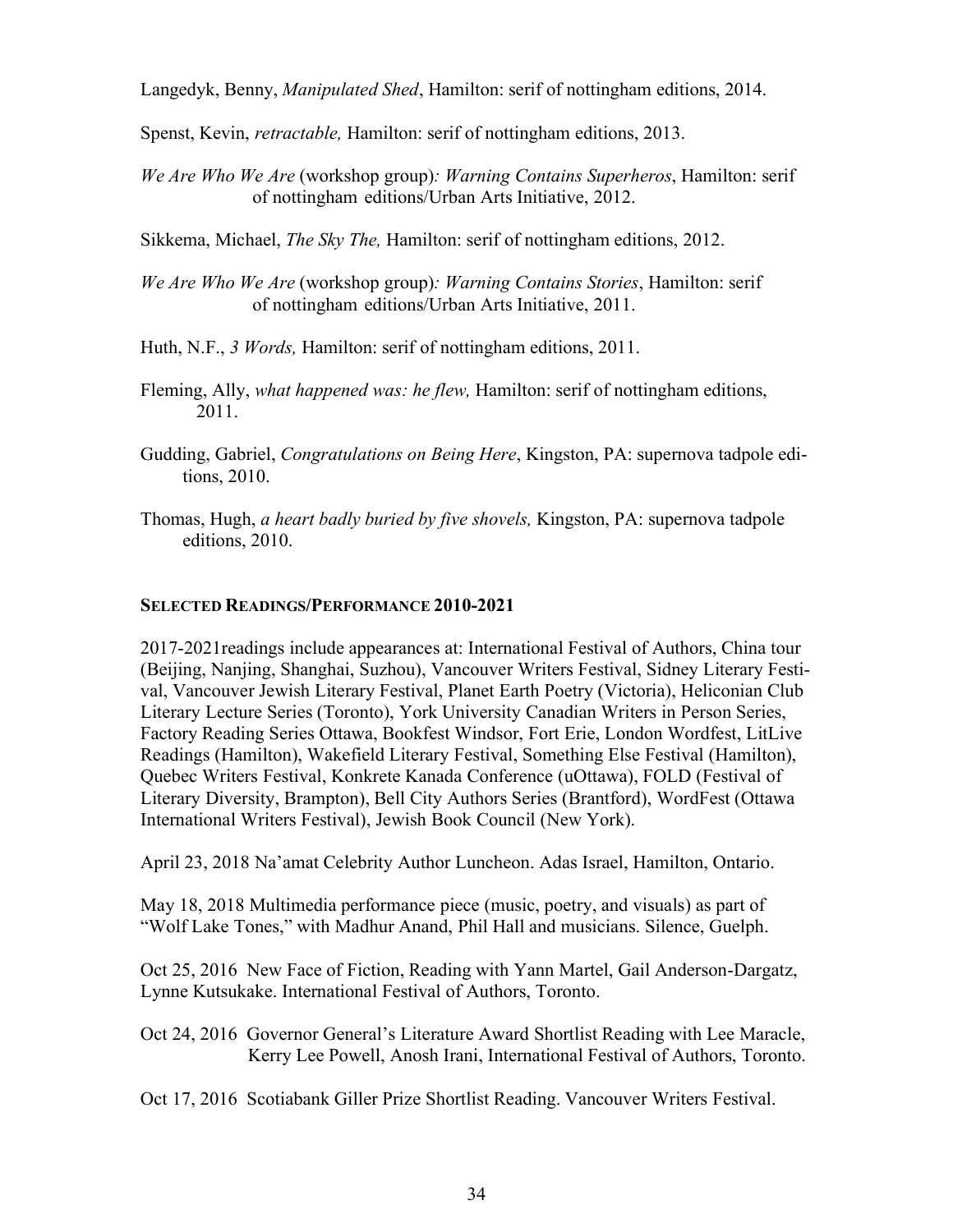- Oct 15, 2016Festival of Readers, Reading with Andrew Pyper. St. Catharines Public Library.
- Oct 14, 2016 Scotiabank Giller Prize Shortlist Reading. Between the Pages. Halifax Public Library.
- Oct 2, 2016 HIJ Readings with Andre Alexis and Alyssa York. BookThug, Toronto.
- Sept 29, 2016 Reading. Miles Nadel JCC, Toronto.
- Sept 25, 2016 Word on the Street. Reading with Andre Alexis. Harbourfront Centre.
- Sept 23, 2016 North Words Literary Festival, Muskoka. Deerhurst Lodge.
- June 3, 2016. An Evening for Book Lovers, Central Branch, Hamilton Public Library,
- May 25, 2016 World Literacy KAMA Readings. Gardiner Museum of Ceramic Art, Toronto.
- May 19, 2016. Library & Archives Canada. Reading and onstage interview.
- April 30, 2016. Authors for Indies, Epic Books and Bryan Prince Bookseller, Hamilton.
- April 25, 2016. Fine Print Reading Series, Ben McNally Books, Dora Keogh, Toronto.
- April 15, 2016. Reading. Eh! List Reading Series, Toronto Public Library, Barbara Frum Branch, Toronto.
- April 14, 2016. *Yiddish for Pirates* launch. Bryan Prince Bookseller, Gallery on the Bay, Hamilton.
- April 10, 2016. GritLit Literary Festival. Hamilton, Ontario.

April 2, 2016. Showcase Literacy, Reading with Yann Martel, Bookshelf, Sarnia, Ontario

March 30, Reading and onstage interview with Yann Martel, Blue Heron Books, Uxbridge, Ontario

March 9, Pivot Reading Series, The Steady, Toronto.

March 7, Rowers Reading Series. (location), Toronto.

March 6, Holy Blossom, Temple Brotherhood, Holy Blossom Synagogue, Toronto.

February 28, Lit/Pop Series, Montreal.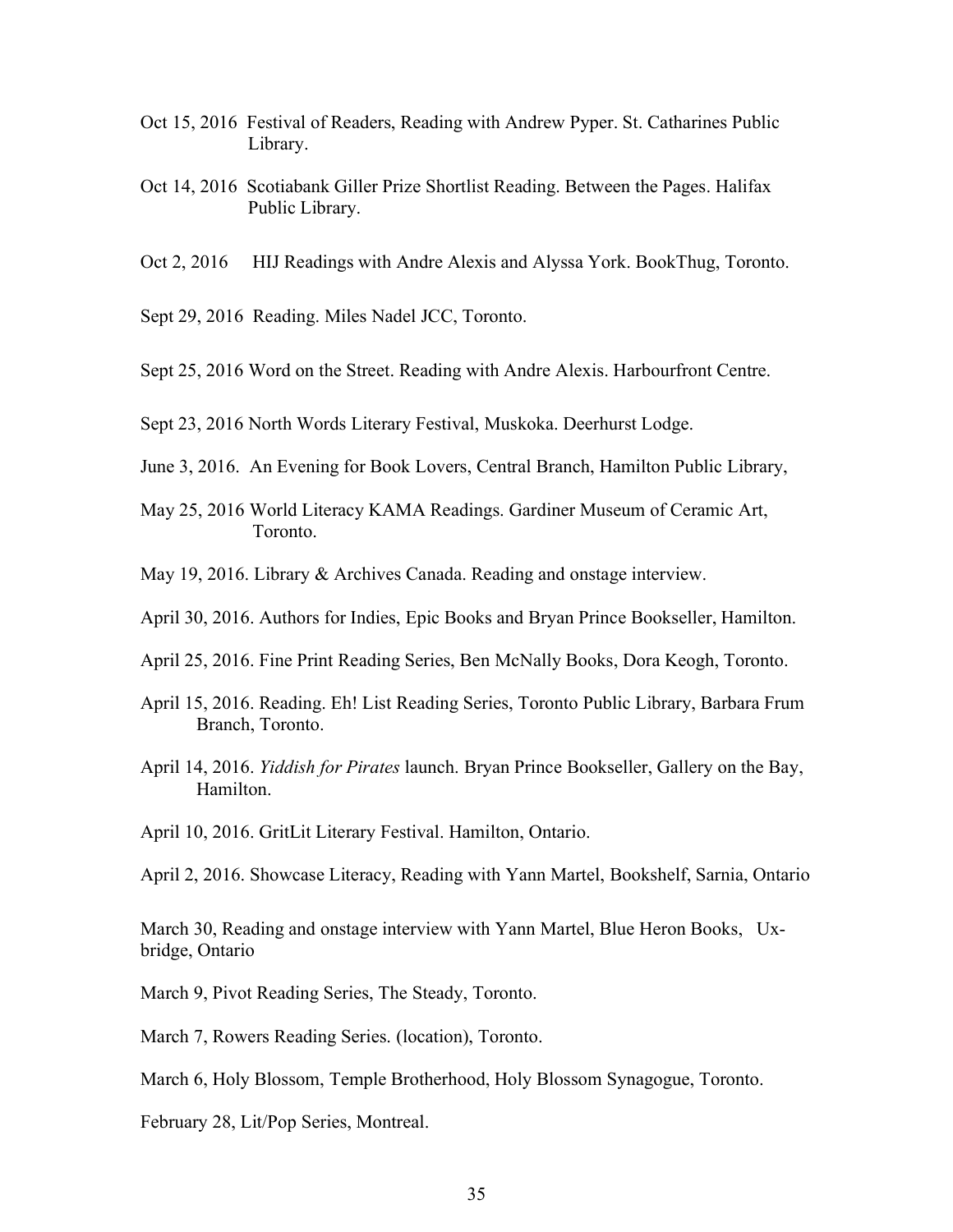27 February 2016: Toronto above/ground series. Carleton Tavern, Ottawa.

31 January 2016: Toronto. Junction Reading Series

January 2016. Red Series. Everyone Except Kenneth, Hamilton.

2015: Hamilton. Zula presents: Lee Barwin 3. An evening of musical and improvisation. Artword ArtBar.

16 November 2015: Windsor. Bookfest Windsor, Rampike 30<sup>th</sup> Anniversary Performance. Windsor, Ontario.

18 January 2015: Toronto. Plasticine Poetry Series.

13 December 2014: Ottawa. Summer Solstice Celebration. Multimedia poetry performance with Adeena Karasick and bill bissett. AB Series.

- 19 November 2014: Wilmington, North Carolina. "I'm with Lan?uage": multimedia poetry performance. University of North Carolina Wilmington.
- 7 November 2014: St Catharines. Avant Canada. "from *H: it is a pleasure and a surprise to breathe,"* multimedia poetry performance. Niagara Artist Centre.
- 31 October 2014: Hamilton. Zula presents: Epps/Charuest & Barwin/Lee. An evening of musical and textual improvisation. Artword ArtBar.

24 October 2014: Windsor. Bookfest Windsor—Fast Words: Multimedia poetry performance with Karl Jirgens, and Theatre Arachnid. Artcite.

- 4 October 2014: Toronto. Nuit Blanche—performer in Tor Lukasik-Foss's "Dress Rehearsal." Nathan Phillips Square, Toronto City Hall.
- 25 September 2014: London, Ontario. Writer-in-Residence Inaugural Reading. London Public Library, Central Branch.
- 16 September 2014: London, Ontario. Writer-in-Residence Inaugural Reading with Steven Slowka. Western University.
- 4 September 2014: Toronto. "The Drawing Class," performance with Tor Lukasik-Foss. First Thursdays. Art Gallery of Ontario.
- 26 June 2014: Toronto. Livewords Reading Series with Adam Getty, Sonja Greckol and Laurie D. Graham. Black Swan Tavern.
- 20 June 2014: Montreal. Reading with Daniel Renton and Marc di Saverio. Argo Bookshop.
- 18 June 2014: Hamilton. Reading with Ellen Jaffe. Bryan Prince Bookseller.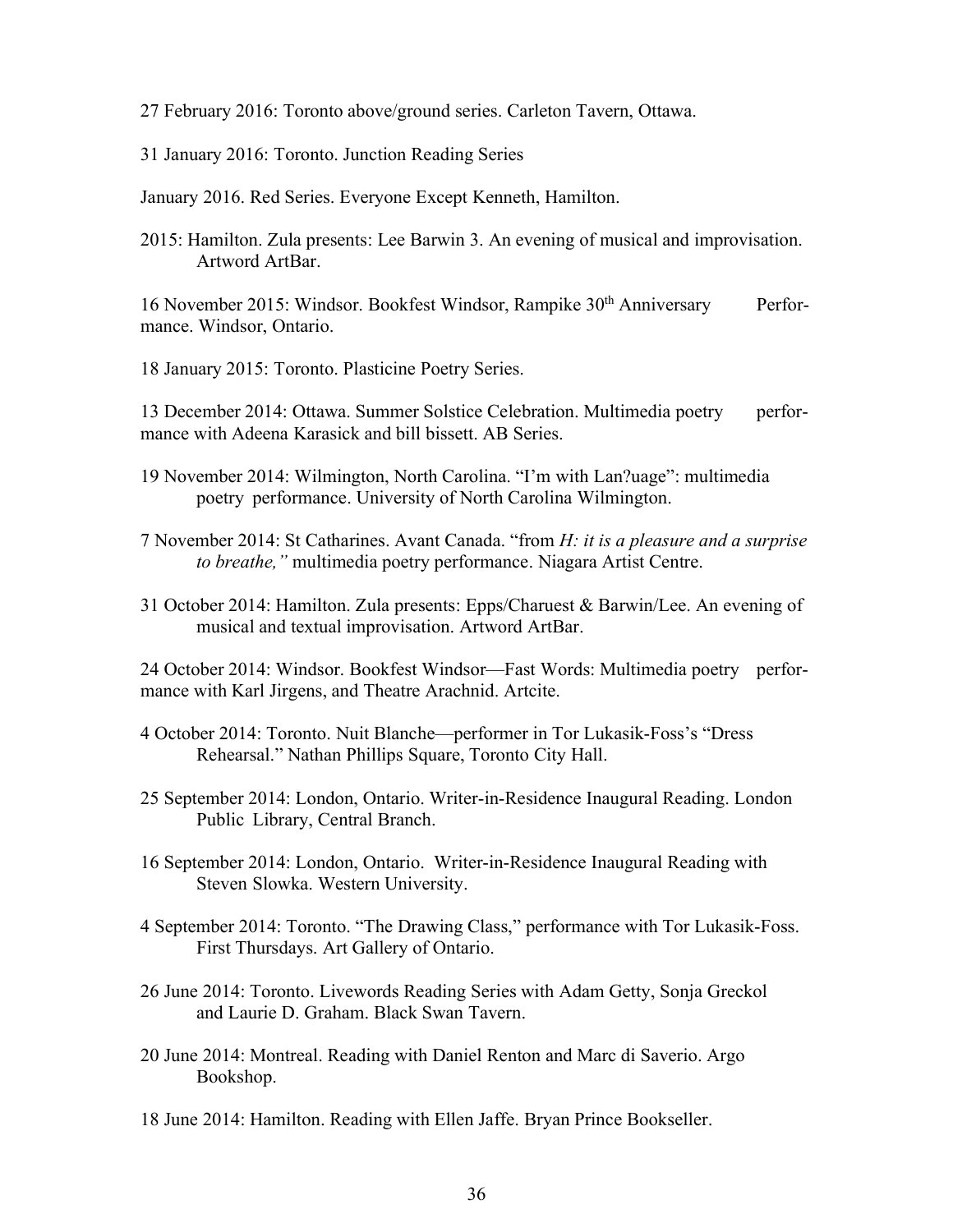- 15 June 2014: Hamilton. Reading with David W. McFadden and Dani Couture and Wolsak and Wynn Authors. Homegrown Hamilton
- 9 May 2014: Toronto, ON ACROSS no. 1 Multimedia performance with voice and computer. Other performances by Tom Cho, Beatriz Hausner, Kaie Kellough and Hoa Nguyen. Curated by Margaret Christakos. Church of St. Stephen-in-the-Fields.
- 7 May 2014: Ottawa, ON. Reading with David W. McFadden and Sandra Ridley. Raw Sugar
- 6 May 2014: Cobourg, ON. Reading with David W. McFadden and Dani Couture. Impressario.
- 26 April 2014: Haines Junction, Yukon Yukon Writers Festival. Reading with Alan Cumyn, Lori Garrison, Elaine Hurlburt and Charles Wilkins. St. Elias Convention Centre.
- 23 April 2014: Whitehorse, Yukon –Yukon Writers Festival. Reading with Alan Cumyn, Charles Demers, Lori Garrison, Charles Wilkins. Kwanlin Dun Cultural Centre.
- 4 April 2014: Hamilton. Reading with the Hess St Band and Choir. Central Branch, Hamilton Public Library.
- 4 March 2014: Toronto. A Tribute to Paul Dutton. Gary Barwin, organizer, co-host. Performance with Gregory Betts and David Lee. Supermarket..
- 11 Feb 2014: Toronto BookThug 10th anniversary. "from *The Obvious Flap."* Gary Barwin, reading and saxophone, David Lee, bass. Monarch Tavern.
- 5 Oct 2013: Toronto, ON Nuit Blanche, bpNichol *The Martyrology* Complete Reading, performance hosted by Avant Garden. Performance of excerpt from *H: for it is a pleasure and a surprise to breathe* for computer soundpoem by Gary Barwin.
- 12 September 2013: Toronto, ON Launch of Dragnet Anthology. The Garrison.
- 23 August 2013: Ottawa, ON above/ground press  $20<sup>th</sup>$  anniversary celebration reading, performance hosted by rob mclennan with Monty Reid, Marcus McCann, Wanda O'Connor and Marthe Reid. Mercury Lounge.
- 8 August 2013: Toronto, ON P.P.S. Do You Copy? performance as part of Postscript: Writing After Conceptual Art exhibition at the PowerPlant Gallery, performance curated by Margaret Christakos with Sonja Greckol, Jenny Sampirisi, Adam Seelig.
- 7 August 2013: Hamilton, ON Reading with Christine Miscione, Michael e. Casteels, Nicholas Papaxanthos. Epic Books.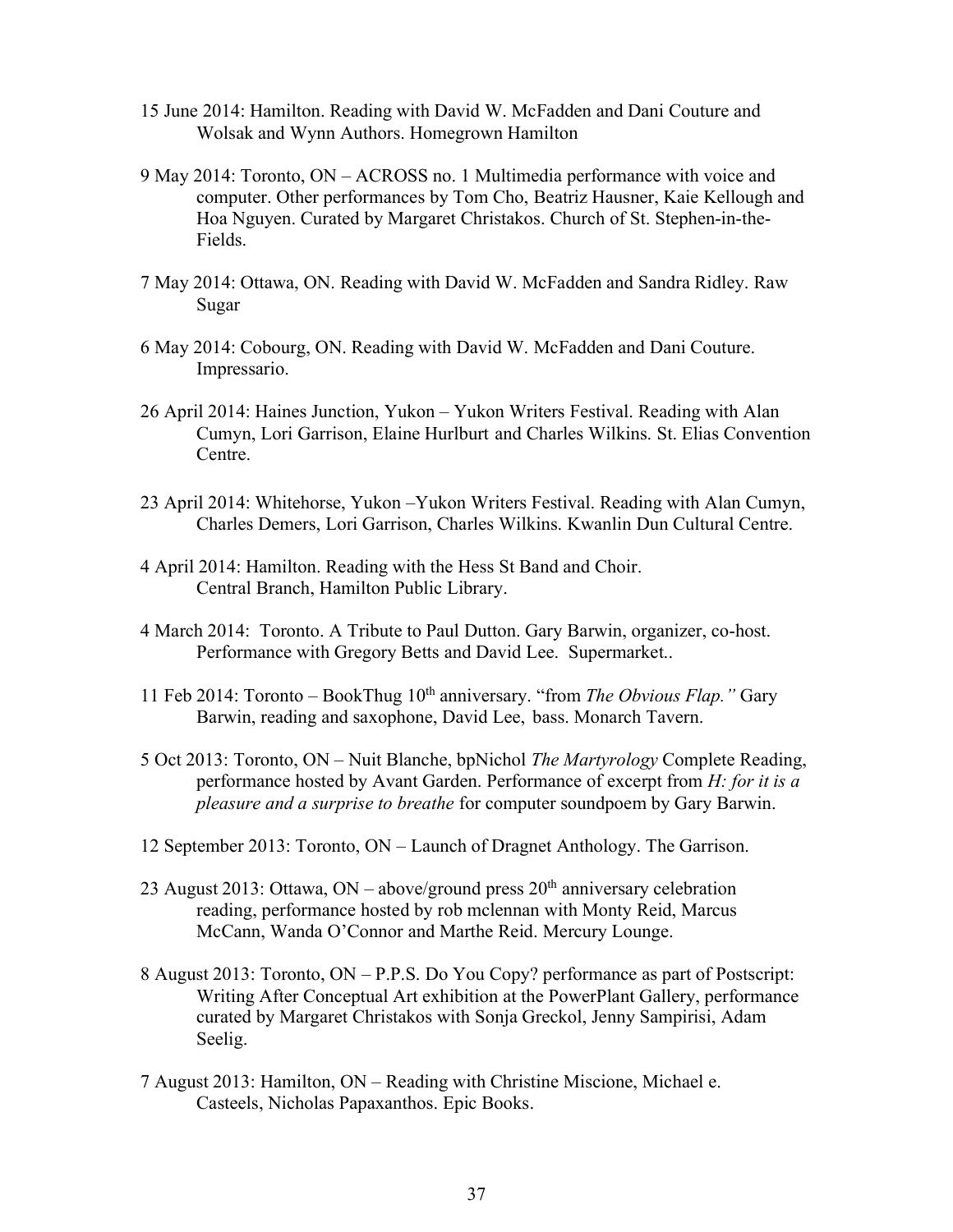- 6 June 2013: Hamilton, ON bpNichol Twitter event with Christian Bok, a rawlings, Margaret Christakos et al. Online collaborative writing event.
- 1 June 2013: Hamilton, ON reading as part of 90 second performances, curated by Lisa Pujuan-Nomura. The Pearl Company.
- 31 May 2013: Hamilton, ON reading with Donato Mancini and Eric Schmaltz. Epic Books.
- 18 May 2013: Toronto, ON reading/performance with Jenna Mariash, Ben Ladoucer, et al. 8th House Collaborations. CineCycle.

16 May 2013: Hamilton, ON – reading with Amanda Leduc and Alison Baglio. Steeltown Speakeasy Reading Series. The Baltimore House.

- 5 May 2013: Hamilton, ON reading host. LitLive, Homegrown Hamilton**.**
- 2 May 2013: Toronto, ON reading with Frank Davey, Karl Jirgens, et al. Livewords: Rampike/Open Letter celebration. The Black Swan.
- 18 January 2013: Vancouver, BC reading. People's Co-op Bookstore.
- 17 January 2013: Vancouver, BC reading. On Edge Reading Series. Emily Carr Uni versity.
- 17 January 2013: Vancouver, BC reading. Open Text Reading. Capilano College.
- 3 November 2012: Cobourg, ON reading. Cobourg Poetry & Literary Arts Festivals, 37 King St. W., Cobourg, ON.
- 2 November 2012: Niagara Artists Centre STRUTT Festival reading with musical performance (saxophone, voice) with Gregory Betts.
- 25 October 2012: Guelph, ON reading with musical performance (saxophone, voice) with David Lee (bass) and Ryan Barwin (pedal steel guitar). Silence Sounds Series. MacDonald Stewart Art Centre, Guelph.
- 18 October 2012: Niagara Artists Centre, St. Catharines, ON guest performer with jwcurry and Messagio Galore (sound poetry ensemble). Grey Borders reading series.
- 16 October 2012: Hamilton, ON reading with musical performance (voice) with David Lee (bass). Epic Books. Reading with Catherine Owen.
- 6 December 2011: Toronto, ON reading with musical performance (saxophone, com puter), Taddle Creek Magazine launch with Chris Chambers, Adrienne Weiss, Jay Somerset and Flipped Out Phil. 8 pm.
- 3 December 2011: Hamilton, ON reading at Epic Books.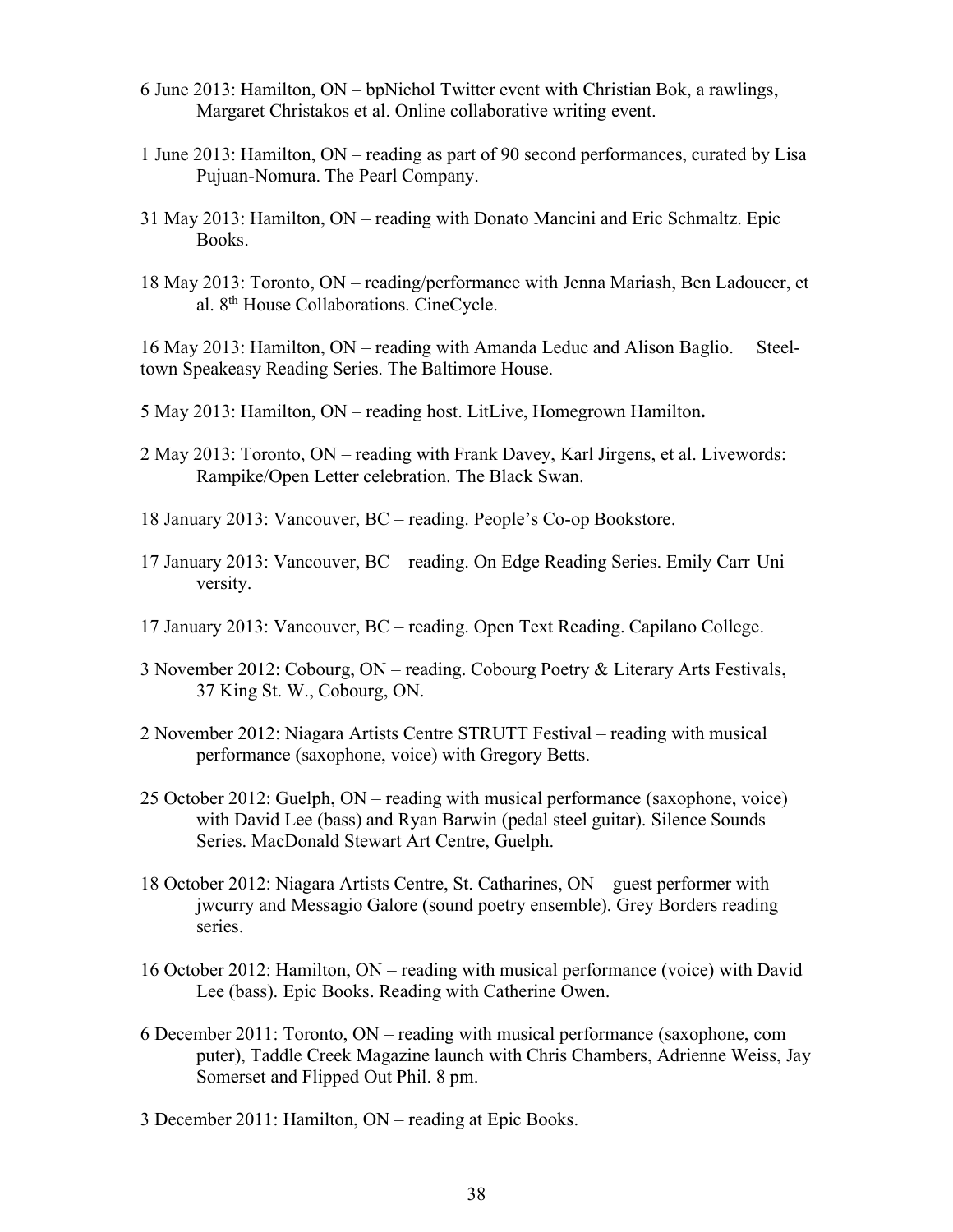- 18 November 2011: New York reading as part of the Literary Deathmatch at the Bowery Poetry Club.
- 13 November 2011: Hamilton, ON reading for the launch of *Franzlations* with Hugh Thomas, Tor Lukasik-Foss, and Miranda Hill.
- 10 November 2011: Toronto, ON reading for the launch of *Franzlations* with Hugh Thomas, Chris Piuma, and David W. McFadden.
- 2 November 2011: Toronto, ON reading at the Pivot reading series with Nancy Jo Cullen and Holly Luhning.
- 23 October 2011: Toronto, ON reading at the International Festival of Authors with Joe Dunthorne, Souvankham Thammavongsa and Alexi Zentner.
- 21 October 2011: Toronto, ON reading at the International Festival of Authors with Jennifer Haigh, Colson Whitehead and Sarah Winman.
- 7 October 2011: Reykjavik, Iceland reading at Alþjóðleg ljóðahátíð (Iceland International Poetry Festival) with Marko Niemi, Monica Aasprong, and Anna Kawala.
- 17 September 2011: Toronto, ON sound poetry and music performance at Somewhere There with musicians David Lee, Arthur Bull, Nicole Rampersaud and Tena Palmer.
- 10 September 2011: Hamilton, ON reading/musical performance for Supercrawl with Chris Pannell, Klyde Broox, and Jeff Seffinga.
- 24 July 2011: Hamilton, ON reading: Imagine in the Park Festival.
- 11 July 2011: Toronto, ON reading/sound poetry performance with Gregory Betts. The Scream (festival).
- 18 June 2011: St. Catharines, ON reading at the Niagara Arts Festival with Gregory Betts, Lillian Necakov and Jim Smith.
- 8 June 2011: Port Hope, ON reading with musical performance (reeds and flute) for the Port Hope Jazz Festival with David Lee (double bass).
- 11 March 2011: St Catharines, ON composer/saxophonist/computer processing in performance of translating derek beaulieu's conceptual novel *Local Colour*; reading with Steve McCaffery, Karen Mac Cormack, derek beaulieu, angela rawlings, kevin mcpherson eckhoff, bill bissett and Honey Novik.
- 7 June 2011: Welland, ON Reading at the Niagara Arts Festival with Gregory Betts.
- 24 May 2011: Toronto, ON reading (text, sound poetry, computer music) for the Bookthug launch with Gregory Betts, Jaap Blonk, Aisha Sasha John and Phil Hall.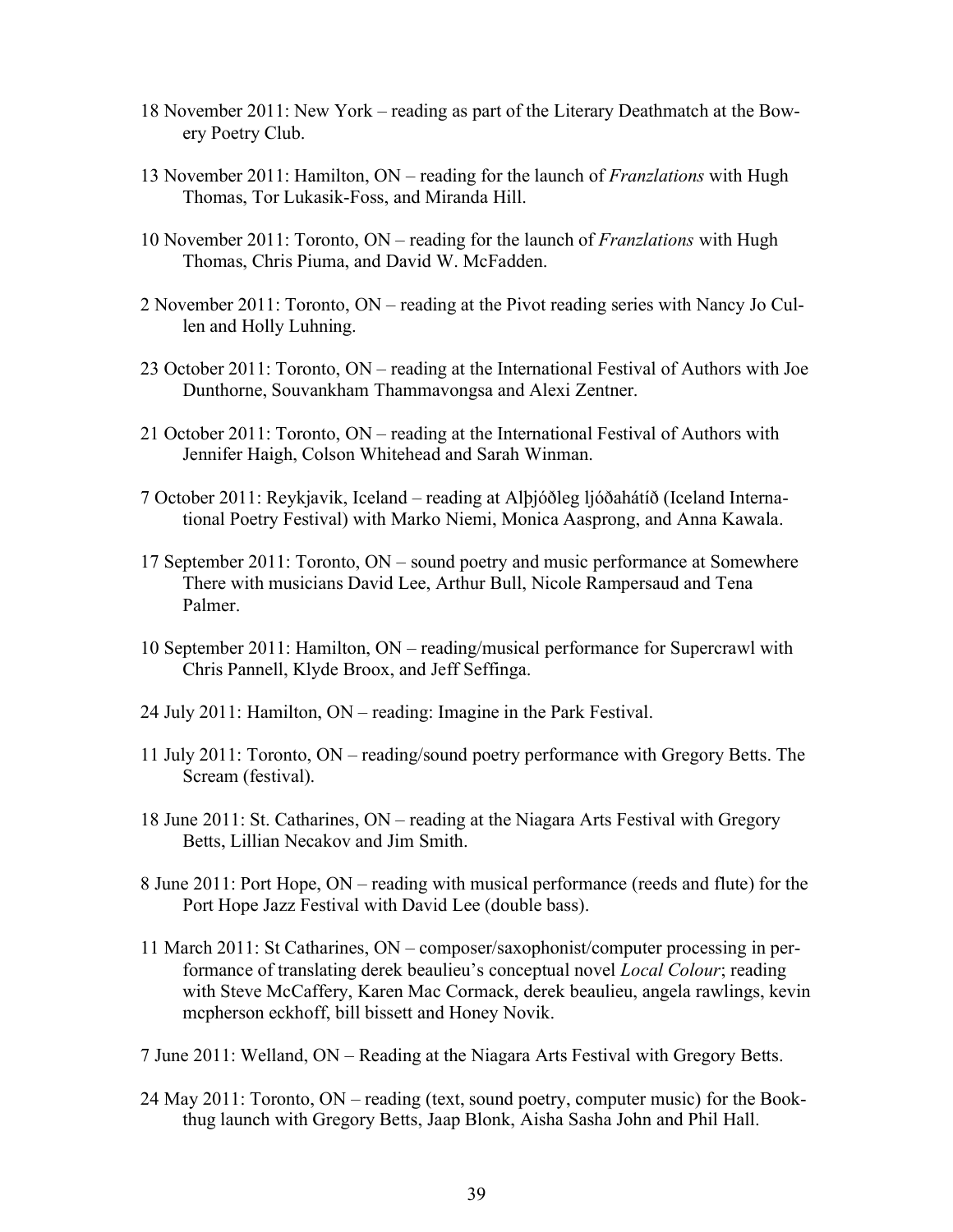- 7 April 2011: Hamilton, ON reading at the GritLit Literary Festival with Evelyn Lau and Karen Solie.
- 22 February 2011: Niagara Falls, ON reading at The Hearthside Readings.
- 23 November 2010: Hamilton, ON Reading (The Porcupinity of the Stars) at The Mulberry Café.
- 14 November 2010: Montreal, PQ reading at Snare/Coach House Book launch, The Sparrow.
- 12 November 2010: Ottawa, ON reading for Small Press Action Network with Chris Chambers and Jon Paul Fiorentino
- 6 November 2010: Windsor, ON reading at BookFest Windsor with Karl Jirgens, Kateri Akiwenzie-Dam, Louis Cabri, Frank Davey, and Adam Dickinson.
- 23 October 2010: Burlington, ON performance of my poem "Nocturne" with music by Philip Corke as part of Music as Muse concert for the Burlington Arts Centre.
- 21 October 2010: Cobourg, ON reading with Roy Kempton and James Pickersgill
- 19 October 19, 2010: Toronto, ON reading at Boneshaker Readings, St. Clair/Silverthorn Library Reading, with Emily Schultz.
- 18 October 2010: Kitchener, ON reading for Small Presses at the Starlight Lounge with Dorothy Ellen Palmer, Natalee Caple, Evie Christie, Sheila Heti and George Murray
- 14 October 2010: Toronto, ON reading for Coach House Fall Launch, Revival with Jonathon Ball, Jon Paul Fiorentino, Jonathan Goldstein, Dorothy Ellen Palmer, and Gail Scott.
- 8 October 2010: Lethbridge, AB reading at University of Lethbridge.
- 8 October 2010: Lethbridge, AB reading at Acoustic Owl Lounge
- 7 October 2010: Calgary, AB reading at Flywheel Reading Series, Pages on Kensington.
- 6 October 2010: Edmonton, AB reading at The Olive Reading Series
- 5 October 2010: Vancouver, BC reading for Launch of The Porcupinity of the Stars with Elizabeth Bachinsky and Jordan Scott, Spartacus Books
- 17 April 2010: Cobourg, ON reading for Poetryz Own Weekend Festival. Cobourg Public Library.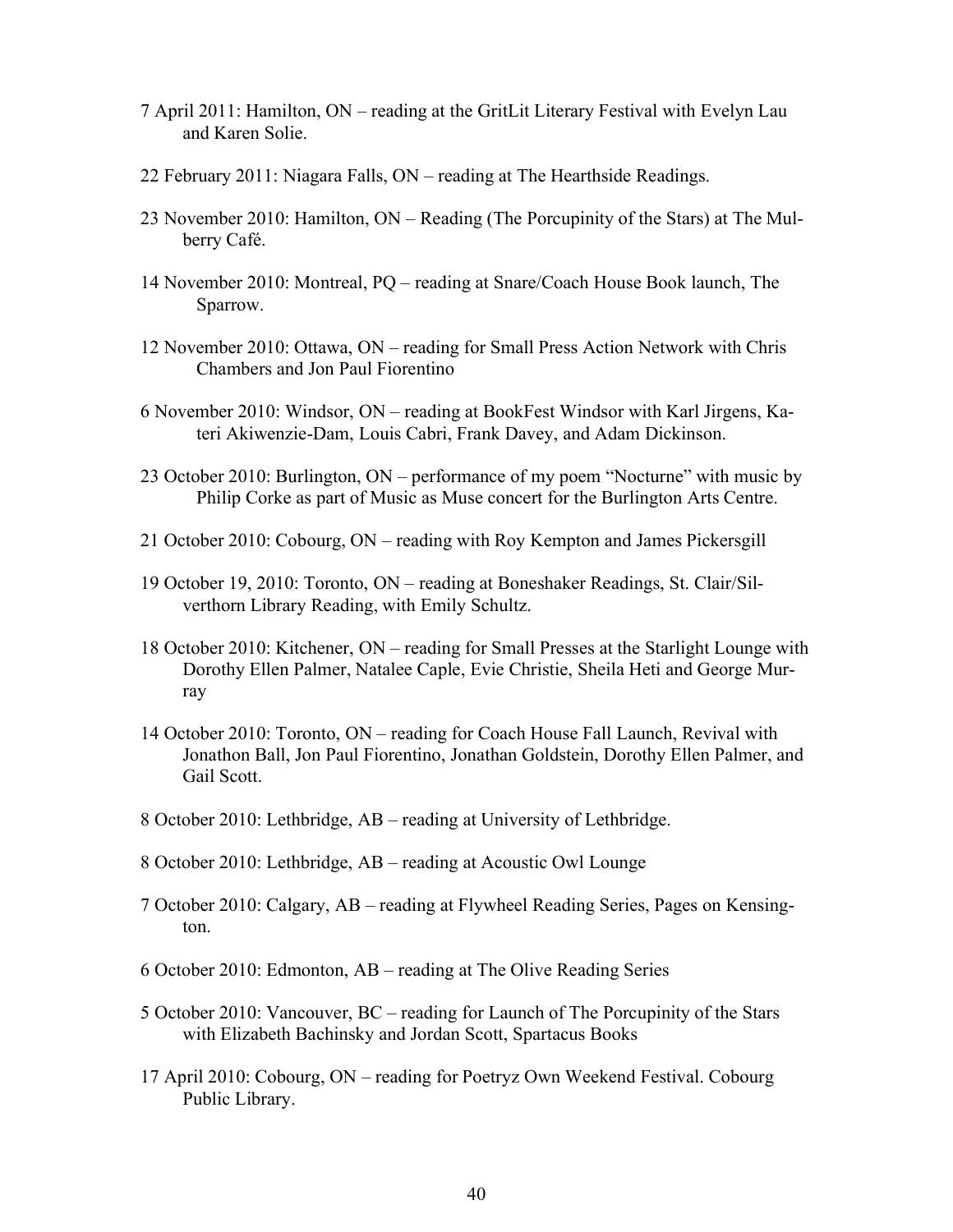- 27 March 2010: Ottawa, ON reading at the A B Series, The Mercury Lounge.
- 7 March 2010: Hamilton, ON performance (text, voice, saxophone, flute, and computers) with bumpHEAD (text/music ensemble) at the Art Bar, with Slim Volumes and Ryan Barwin.

## **Selected readings before 2010**

- 11 December 2009: Hamilton, ON performance (text, voice, saxophone, flute, and computers) with bumpHEAD (text/music ensemble) at the Art Bar, with Slim Volumes and Ryan Barwin.
- 21 August 2009: Kingston, PA Reading at Paper Kite Gallery with Geof Huth and NF Huth.
- 24 February 2009: Toronto, ON reading/performance with Gregory Betts for launch of Chora Sea (chapbook) by Emergency Response Unit.
- 20 February 2009: Ottawa, ON performance in The Obvious Flap, an electronic sound poetry duo performance with Gregory Betts for the AB Series.
- 5 June 2008: St Catharines, ON reading/performance for Grey Borders Reading Series with Jaap Blonk, Gregory Betts, and Adeena Karasick.
- 4 February 2008: St Catharines, ON reading/performance with voice and computers for Grey Borders Readings Series with Matthew Timmons, and Joseph Makkos.
- 9 November 2007: Hamilton, ON performance (voice, text, computer, woodwinds) with bumpHEAD for Digital Dubscapes: Multi-Arts Intallation/Event as part of the Hamilton Internation Dub Festival with Alexis O'Hara, Ras Mo, Klyde Broox.
- 21 April 2006: Ottawa, ON reading for Ottawa International Writers Festival.with a.rawlings, and rob maclennan.
- 16 November 2005: Calgary, AB reading with derek beaulieu at Pages on Kensington.
- 4 November 2005: Windsor, ON reading at Windsor BookFest.
- 10 March 2004: Toronto, ON reading for CBC Poetry Face Off, Toronto Region, Hugh's Room, Toronto, ON.
- 7 July 2000: Toronto, ON reading/performance for The Scream Literary Festival with Uh Maybe (John Pennyfather and John Farah)
- 9 October 1997: Buffalo, NY performance in "Spoken Music" with the S.E.M. Ensemble and Dick Higgins, Jackson MacLow, Michael Basinski, and Petr Kotik.
- 14 June 1995: Sault Ste. Marie, ON reading with Stuart Ross at Algoma University and Sault College.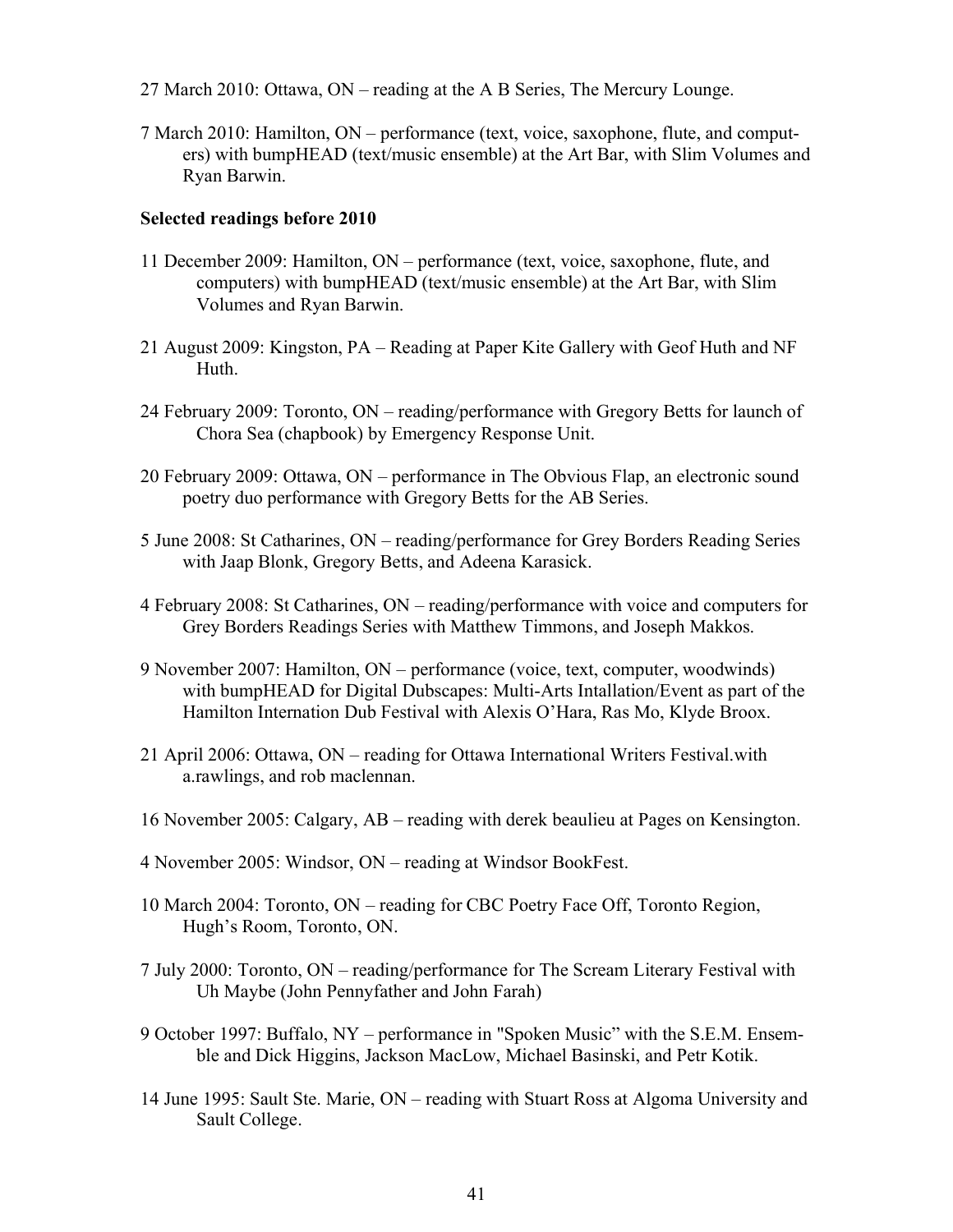- 26 July 1992: Toronto, ON reading for Mental Readings with Victor Coleman, Annesley Hall, University of Toronto.
- 11 August 1992: Cleveland, OH *these are the clams I'm breathing*, sound poetry/text performance with Stuart Ross at the Recurring Irritations Festival.
- 20 March 1991: Cleveland, OH *these are the clams I'm breathing*, sound poetry/text performance with Stuart Ross at the Cleveland Performance Art Festival.
- 8 December 1990: Toronto, ON role of "The Dreamer" in MEME, a nopera (sic) by David Mott and bpNichol, produced by The Music Gallery, and recorded for CBC's Two New Hours, 1991.

### **MUSIC – PERFORMANCES OF COMPOSITIONS**

- 6-9 April 2013: Montpelier, Manchester, and Colchester, Vermont Seven songs from "O: 11 Choruses," music: Dennis Báthory-Kitsz, text: Gary Barwin. Counterpoint, Nathaniel Lew, director.
- 15 September 2012. Toronto, ON "March of the Nucleotides," musical setting of a text by Christian Bök. Performance for "Petits Genres" at the Olga Korper Gallery.
- 21,22, 27 and 28 April 2012. Las Cruces, New Mexico --"Standing on Fishes": Original poetry, a setting of Rilke, and computer music for the Project in Motion Aerial Dance company production *Agua*.
- 18 October 2005: Toronto, ON Five pieces for sound poet and interactive computer systems. Gary Barwin, composer/sound poet/computers, John Farah, computer. Lexiconjury Series.
- 26 August 2001: Montpelier, VT *Martin's Idea* for reciter, keyboard and interactive computer system. Gary Barwin, reciter and John Farah, keyboard. The Ought-One Festival.
- 23 March 2001: Toronto, ON *Martin's Idea* for reciter, keyboard and interactive computer system. Gary Barwin, reciter and John Farah, keyboard. The Music Gallery.
- 25 January 2000: Hamilton, ON performance/saxophonist of *Simple Song, Halle-Bop,* and *Gluegun, Borrowed Feathers* for sax quartet and piano, Windtunnel Saxophone Quartet with Bart Nameth, piano. St Paul's Anglican Church.
- 2-4 December 1999: Toronto, ON performance as reciter of my compositions for reciter and chamber ensemble (*Happy Ending, Bassoon Throng Blues,* and *The Lovely Carlotta, Queen of Mexico*) with arraymusic ensemble, The Theatre Centre as part of Eros2 concerts.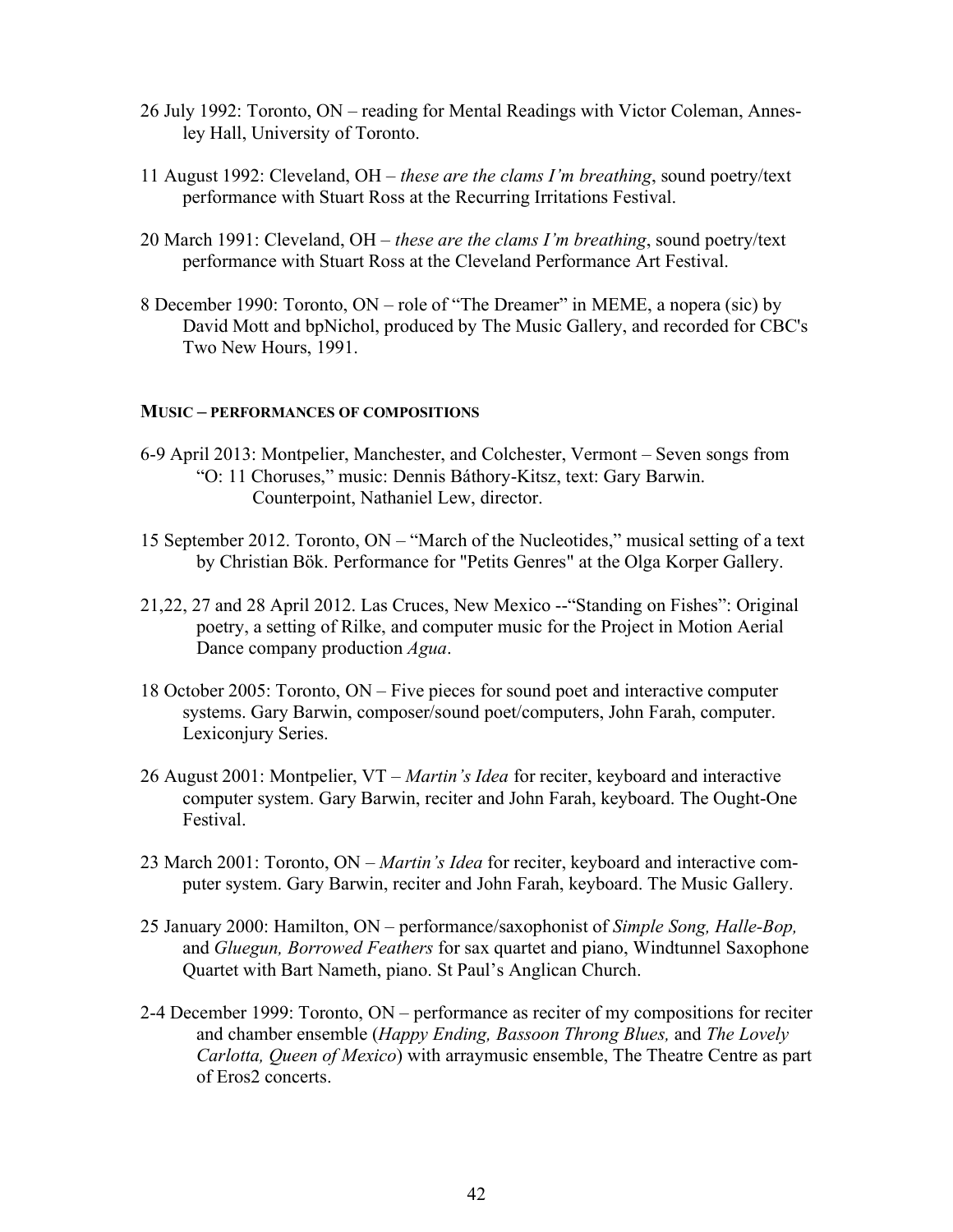- 20 October 1998: Toronto, ON performance of *I heard nothing* (1998) for chamber ensemble The Burdocks (Martin Arnold, Eve Egoyan, Sandy Baron, Margaret Gay, Colleen Cook.)
- 30 October 1996: Toronto, ON *Martin's Idea* for reciter, keyboard and interactive computer system at the Sonic Circuits Festival. Gary Barwin, reciter, Laura Pin, piano.
- 13 May 1995: Hamilton, ON Commissioned poem "Glass Mountain" for Bach-Elgar Choir 90th Anniversary, set to music by Nic Gotham, performed Centennial United Church, Hamilton, Ontario.
- 10 May 1992: Buffalo, NY *first there was a witch hunt but none of the boys went*, for chamber ensemble. Houston Dunleavy, conductor. Baird Recital Hall.
- 12 December 1991: Buffalo, NY *Small Coals for Nailers*, Steve Bertino, piano. Baird Recital Hall.
- 30 November 1992: Buffalo, NY *43 died but none were injured* for sound poet and computer. Gary Barwin, sound poet. Baird Recital Hall.
- 1 May 1991: Buffalo, NY *fantaphasia* for soprano saxophone. Baird Recital hall.
- 24 April 1991- Buffalo, NY *Shoe* and *One Sigh Fits All* for reciter and chamber ensemble, Barwin, reciter with The Fires of Tonawanda chamber ensemble. North American New Music Festival, Calumet Arts Café, Buffalo
- 28 November 1990: Buffalo, NY *Shoe* for reciter and chamber ensemble, Barwin, reciter with The Fires of Tonawanda chamber ensemble. Baird Recital Hall.
- 28 November 1990: Buffalo, NY *Shoe* for reciter and chamber ensemble, Barwin, reciter with The Fires of Tonawanda chamber ensemble. Baird Recital Hall.
- 11 May 1990: Buffalo, NY *Four Pieces for Small Ensemble* and *Funes II.* Baird Recital Hall, Buffalo.
- 30 November 1989: Buffalo, NY *The Rights of Man*, Scott Tinney, pianist. Baird Recital Hall.
- 15 April, 1989 Buffalo, NY *Borrowed Feathers* for saxophone quartet. North American New Music Festival. Hallwalls Contemporary Arts Center.

## **LECTURES, WORKSHOPS, PRESENTATIONS (SELECTED)**

- "The Complete Works." Keynote speech delivered at Power of the Pen Awards Night, Central Library, Hamilton, January 19, 2018
- "Other Happinesses: Magazines are Good." Keynote speech delivered at MagNet Conference, Magazines Canada, Toronto. April 28, 2017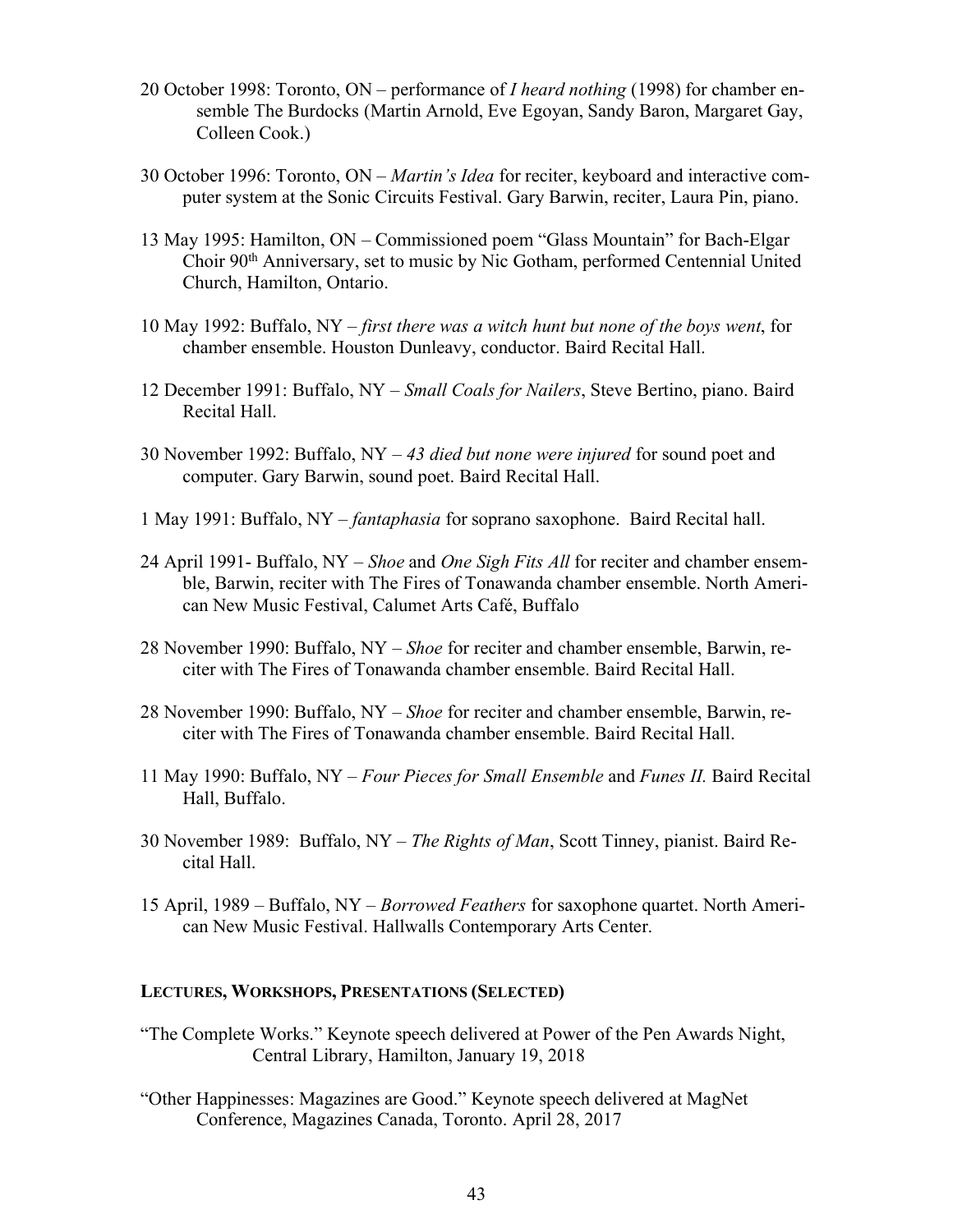- "Give Me The Works: Words for Student Writers." Keynote speech delivered at Ridley College Literary Dinner, St. Catharines. April 12, 2017.
- "The Old in the Arms of the New: Using historical recordings to create *H for it is a pleasure and a surprise to breathe."* Electronic Literature Organization Conference and Festival: "Affiliations, Communities, Translations," University of Victoria, Victoria, BC. July 11, 2016.
- "From Archive to Newhive." Can Lit Across Media: Un-Archiving the Temporal Conference. Concordia University, Montreal, PQ. June 5, 2015.
- "And the best thing about it was," writing workshop. Voices program, ArtForms, Hamilton, Ontario. May 14, 2014.
- "Writing Fiction and Poetry," workshops, Yukon Young Writers Conference, F. H. Collins Secondary School, Whitehorse, Yukon, April 24-25, 2014.
- "Wild Words," teen writing workshop. Danforth/Coxwell Branch, Toronto Public Library. April 6, 2014.
- "Imagination You're Not the Boss of Me: Advice for Writers, " Speech. Young Voices Conference, Toronto Public Library, October 26<sup>th</sup>, 2013.
- Six workshops/interactive storytelling sessions for children. Imagine in the Park, Gage Park, Hamilton. June 8, 2013.
- Editorial Mentoring Workshop, Young Voices program, Toronto Reference Library, Toronto ON. 25 April and 21 June 2013.
- "Creative Writing and Storytelling," a workshop for the Grade 5  $\&$  6 Gifted Class, Holbrook School, Hamilton. April 24, 2013.
- "Writing Contemporary Poetry," Five workshops for Grade 9 students and for Grade 12 students. Malvern Secondary School, Toronto. April 2,8,10,12 and 18, 2013.
- Roundtable Discussion on Contemporary Visual Poetry with Gregory Betts, Karl Jirgens, derek beaulieu, hosted by Eric Schmaltz. The Niagara Artists' Centre, St Catharines, ON. 23 March 2013.
- Editorial Mentoring Workshop, Young Voices program, Toronto Reference Library, Toronto ON. 18 May and 31 May 2012.
- Creative Writing Workshop, Evergreen Centre for Street Youth, 26 April 2012.
- Roundtable Discussion on Contemporary Poetics at Alþjóðleg ljóðahátíð (Iceland International Poetry Festival) with Marko Niemi, Monica Aasprong, Anna Kawala and a.rawlings. Reykjavik, Iceland. 8 October 2011.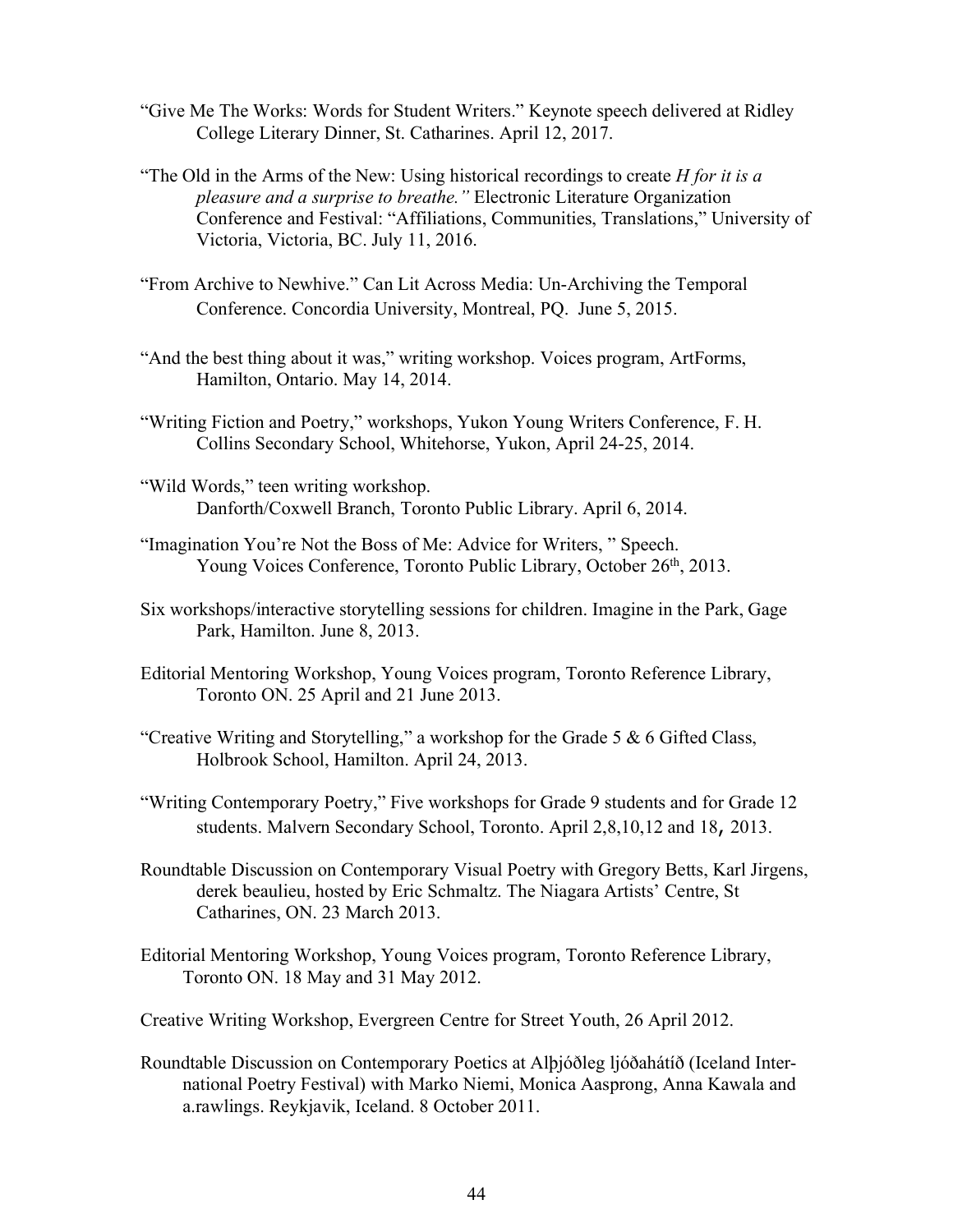- "Lumpy Gravy and Fireworks: a writing workshop for teens," Toronto Public Library (Yorkville Branch), Toronto, ON. 17 August 2011.
- Editorial Mentoring Workshop, Young Voices program, Toronto Reference Library, Toronto ON. 2 June and 16 June 2011.

Poetry Workshop for Teens, Burlington Public Library, Burlington, ON. 3 May 2011.

- Roundtable Discussion on Contemporary Poetics hosted by Gregory Betts with Steve McCaffery, Karen Mac Cormack, derek beaulieu, angela rawlings, kevin mcpherson eckhoff, bill bissett, and Honey Novik, Department of English Language and Literature, Brock University, The Niagara Artists' Centre, St Catharines, ON. 12 March 2011.
- *Lit Chat*. Lit Chat. 11 January, 2011 Sky Dragon Centre, Hamilton, Ontario. "A collaborative talk and workshop on collaboration."
- In(ter)ventions: Literary Practice at the Edge. 19 February, 2010. Banff, AB. "The Obvious Flap," with Gregory Betts.
- Poetry Workshop for Teens, Burlington Public Library, Burlington, ON. 26 April 2010.
- "Lumpy Gravy and Fireworks: On Writing," Presentation/workshop at Bookcamp, Burlington ON. 17 August 2009.
- "Lumpy Gravy and Fireworks: On Writing," Presentation/workshop at Bookcamp, Brantford, ON. 17 August 2009.
- The Canadian Embassy, Tokyo, Japan. 26 June 2006. "frogments from the frag pool: techniques of recent North American haiku"
- Between the Lakes, An Interlochen Symposium for Readers and Writers, Interlochen Center for the Arts, Interlochen, MI. 28 April 2006. Keynote presentation: "Poetry, Fiction, Music, multimedia."
- Orchestras Canada Conference, Edmonton, AB. 21 April 1997. "Composers in Electronic Residence: Connecting to Teach."
- "Lumpy Gravy and Fireworks: On Writing," Presentation/workshop at Bookcamp, London, ON. 13 August 2005.
- "Lumpy Gravy and Fireworks: On Writing," Presentation/workshop at Bookcamp, London, ON. 14 July 2005.
- Workshop/Reading for Boys 2 Men, literacy advocacy and assistance program created by Dr. Chris Spence for the Toronto District School Board. 15 November 2005.
- Workshops/Readings for Read to Succeed, literacy advocacy and assistance program created by Dr. Chris Spence for the Toronto District School Board.. July 2005.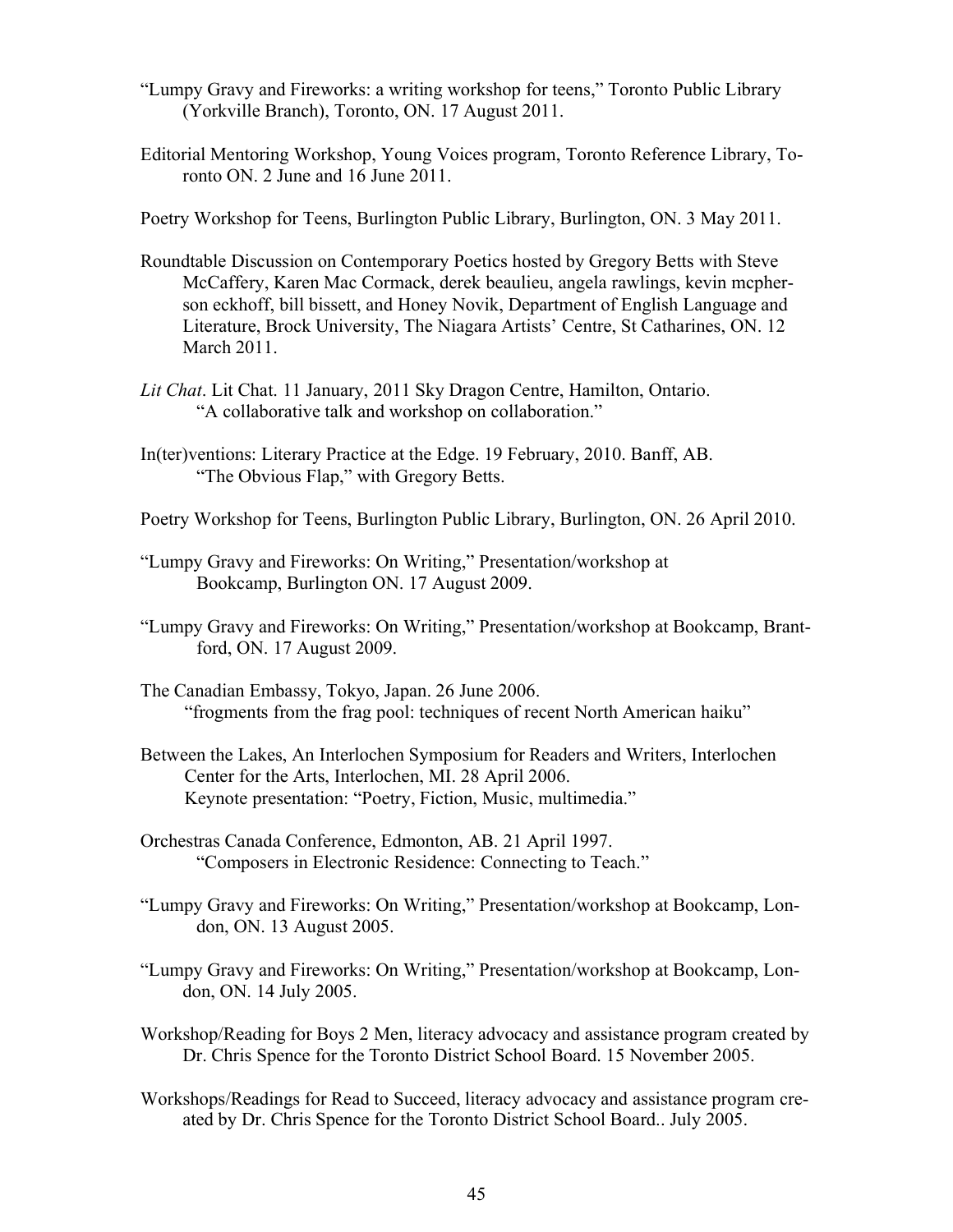- "Writing and the Imagination: The Brain is a Jungle Gym," Presentation/workshop at Bookcamp, Brantford, ON. 16 July 2004.
- "Writing and the Imagination: The Brain is a Jungle Gym," Presentation/workshop at Literacy for Life 2004, various Toronto Public Schools. 29 July 2004.
- "Meanings R Us: Creating Creative Writing for Creative Reading" for LitChat Series, Hamilton, ON. 12 January 2003.
- "Writing Poetry" for Chapters' Active Minds Series. Oakville, ON. 6 and 13 May 1999.
- "Writing for Children" for Chapters' Active Minds Series. Richmond Hill, ON. 5 and 12 April 1999.
- "Writing for Children" for Chapters' Active Minds Series. Ancaster, ON. 7 and 14 April 1999.
- "Writing for Children" for Chapters' Active Minds Series. Burlington, ON. 7 and 13 May 1999.
- "That's a Laugh Humour in and out of Rhyme," Chapters (Ancaster) Poetry Club, Ancaster, ON. 3 Nov 1999.

"Writing Creative Writing (a ten-week course for Adults in the techniques of writing fiction and poetry)," Jewish Community Centre (Hamilton). September- November, 1997.

"The Rhyme Gland: on conceptual rhyme." Workshop/talk T Denis Lepage School of Fine Arts and Design, Niagara Falls, ON. 25 July, 1989.

### **GUEST LECTURES**

- Experimental Writing Class. Course Director: Lillian Allen. March 7, 2018. OCAD University.
- Graduate Seminar in Pirate Literature. Course Director: Prof. Natalee Caple. 20 October 2017. Brock University.

Creative Writing (2nd year Fiction.) Course Director: Prof. Natalee Caple. 27 October 2015. Brock University. "*Yiddish for Pirates*, finding a voice and creating plot."

Creative Writing (3rd year Fiction.) Course Director: Prof. Natalee Caple. 27 October 2015. Brock University. "*I, Dr. Greenblatt and Short Fiction*."

English 4KK3. Kafka after Kafka. Course Director: Prof. Iris Bruce 21 March 2016.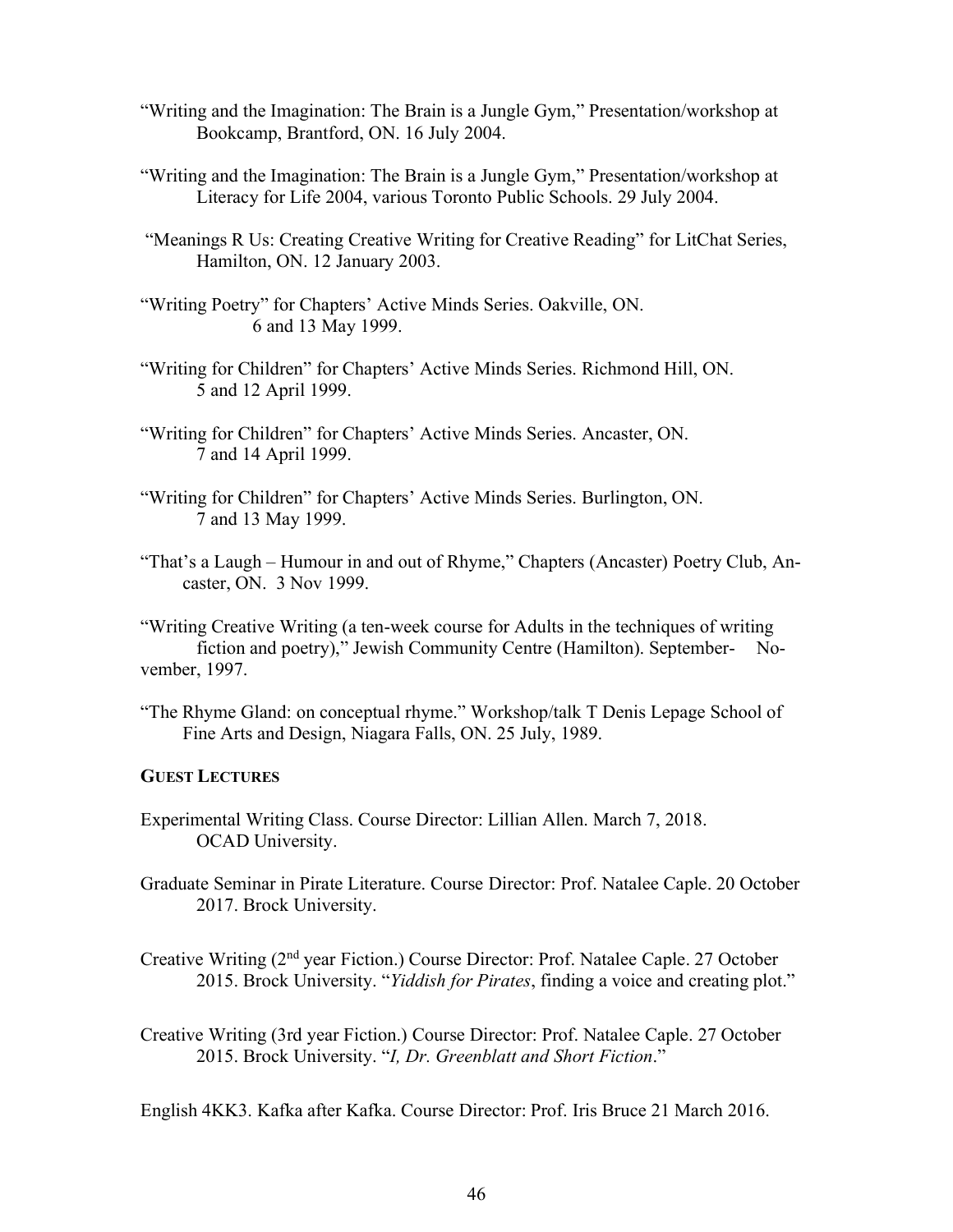McMaster University. "*Franzlations, The Hand* and *Yiddish for Pirates:* ap proaches to Kafka and fiction."

- English 4KK3. Kafka after Kafka. Course Director: Prof. Iris Bruce 28 March 2014. McMaster University. "*Franzlations, The Hand* and *Yiddish for Pirates:* ap proaches to Kafka and fiction."
- ENGL/WRIT 3P06 Creative Writing: Short Fiction. Course Director: Prof. Natalee Caple, 22 October 2013. Brock University. "On Writing Voice." (via Skype.)
- GAS 111 Poetry in Motion. Course Director: M.D. Dunn, 3 December 2012. Sault College. "On contemporary poetry and poets; some recent work." (via Skype.)
- English 4KK3. Kafka after Kafka. Course Director: Prof. Iris Bruce 28 November 2011. McMaster University. "Franzformations: some recent work inspired by Kafka."
- GAS 111 Poetry in Motion. Course Director: M.D. Dunn, 18 November 2011. Sault College. "On contemporary poetry and poets; some recent work." (via Skype.)
- "Three Parts Behind-the-Scenes and One Part Front Lines: On Rachel Zolf's *Human Resources*." Influency. University of Toronto School of Continuing Studies. 7 May 2008.
- Re-Minting the Coin: (dis)Regarding the Oral/Scribal Divide, International Dub Festival, McMaster University, Hamilton, Ontario, 9 November 2007 with Prof. Mervyn Morris, Prof. Susan Gingell, and Prof. Hyacinth Simpson.

#### **COMMUNITY SERVICE**

#### ACADEMIC

Mohawk College Writers Group: Faculty Advisor 2013-2014.

External Examiner of M.A. Thesis: "The Plot Line Bomber of Innisfree," by Joshua Massey, University of Northern British Columbia. August 30, 2012.

Crescendo Concert Series Committee, Hillfield Strathallan College, 2001-2008

### **LITERARY CONTEST JUDGE/ARTS COUNCIL JURY**

Writing blurbs for forthcoming books. Approximately thirty works of poetry and fiction. 2010-2021.

Jury Member, Hamilton Arts Awards, Winter 2021.

Judge, Freefall Poetry Contest, 2020.

Jury Member, CBC Poetry Prize. 2017.